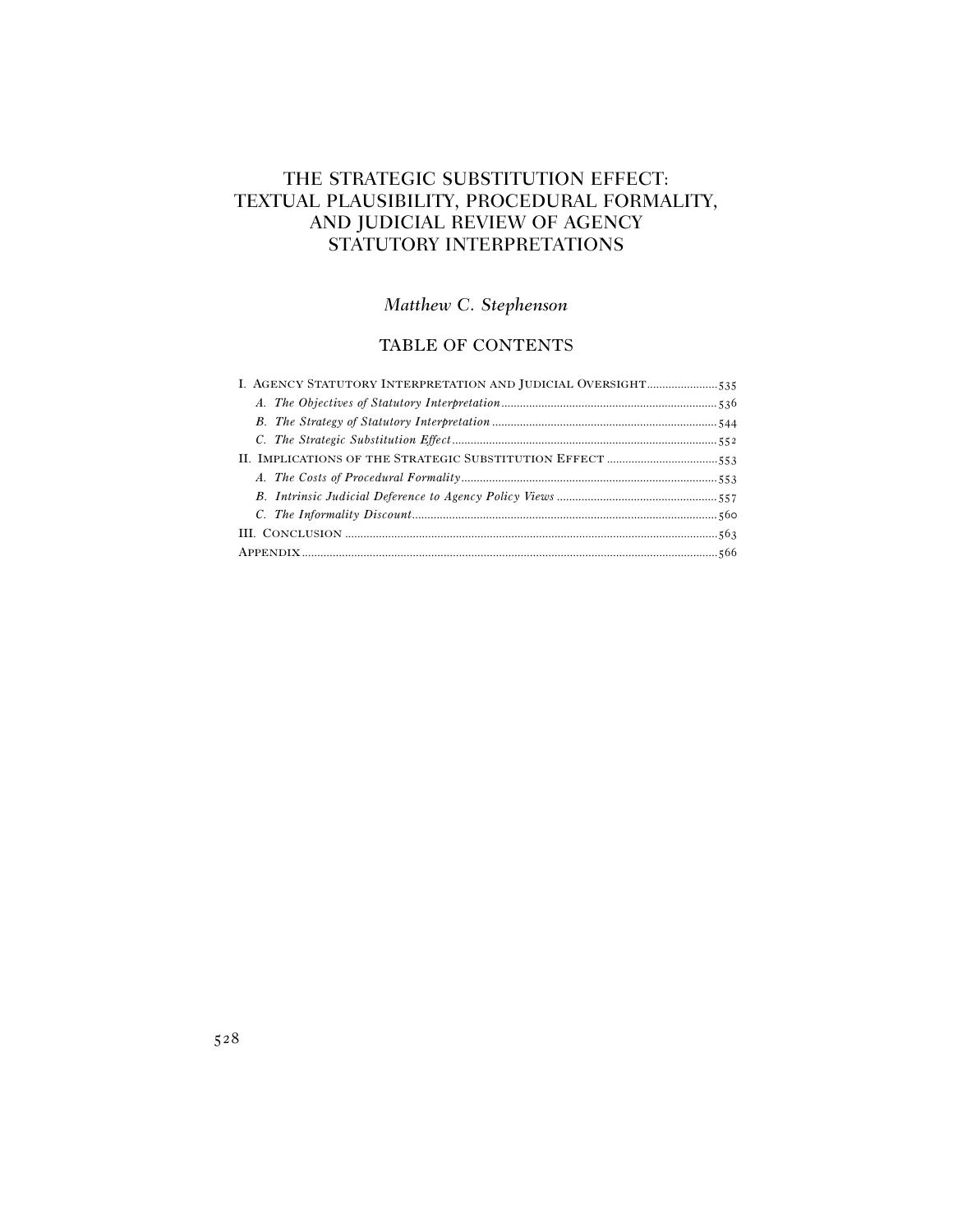# THE STRATEGIC SUBSTITUTION EFFECT: TEXTUAL PLAUSIBILITY, PROCEDURAL FORMALITY, AND JUDICIAL REVIEW OF AGENCY STATUTORY INTERPRETATIONS

# *Matthew C. Stephenson\**

*This Article presents a positive theoretical analysis of the relationship between the textual plausibility of an administrative agency's statutory interpretation and the procedural formality with which the agency promulgates that interpretation. The central claim is that, from the perspective of an agency subject to judicial review, textual plausibility and procedural formality function as strategic substitutes: greater procedural formality will be associated with less textual plausibility, and vice versa. Greater textual plausibility increases an agency's chances of a favorable judicial ruling but entails some sacrifice of policy discretion. Procedural formality is costly, but a reviewing court may give an agency more substantive latitude when the agency promulgates an interpretive decision via an elaborate formal proceeding. The court may view formal process as a proxy for variables that the court considers important but cannot observe directly, such as the significance of the interpretive issue to the agency's policy agenda. Because procedural formality and textual plausibility are both costly methods for increasing the agency's odds of surviving judicial review, a rational agency will choose the optimal mix of textual plausibility and procedural formality. Changes that increase or decrease the costs or benefits associated with one of these two variables will therefore have an indirect effect on the other variable as well. This Article develops the theoretical basis for this strategic substitution effect and explores its ramifications for administrative law.* 

Administrative law scholarship is obsessed with the appropriate scope of judicial review of agency decisions.1 This issue implicates questions not only about the scope or intensity of judicial oversight, but also about the relative significance of substance and procedure in judicial review of agency decisions. This Article, which focuses on review of agency legal interpretations, contends that the substantive

<sup>\*</sup> Assistant Professor of Law, Harvard Law School. Email: mstephen@law.harvard.edu. I am indebted to David Barron, Lucian Bebchuk, Einer Elhauge, Charles Fried, Howell Jackson, Anne Joseph, Elena Kagan, Louis Kaplow, Adriaan Lanni, Daryl Levinson, Elizabeth Magill, John Manning, Frank Michelman, Martha Minow, Todd Rakoff, Mark Roe, Fred Schauer, Neil Siegel, Bill Stuntz, Mark Tushnet, Elizabeth Warren, Lucie White, the Honorable Stephen Williams, Bernard Wolfman, Adrian Vermeule, and Jonathan Zittrain for helpful comments on earlier drafts. 1 For but a small sampling of the voluminous literature on this issue, see CHRISTOPHER F.

EDLEY, JR., ADMINISTRATIVE LAW: RETHINKING JUDICIAL CONTROL OF BUREAUCRACY (1990); LOUIS L. JAFFE, JUDICIAL CONTROL OF ADMINISTRATIVE ACTION (1965); JAMES M. LANDIS, THE ADMINISTRATIVE PROCESS (1938); MARTIN SHAPIRO, WHO GUARDS THE GUARDIANS?: JUDICIAL CONTROL OF ADMINISTRATION (1988); Stephen Breyer, *Judicial Review of Questions of Law and Policy*, 38 ADMIN. L. REV. 363 (1986); Antonin Scalia, *Judicial Deference to Administrative Interpretations of Law*, 1989 DUKE L.J. 511; and Cass R. Sunstein, *On the Costs and Benefits of Aggressive Judicial Review of Agency Action*, 1989 DUKE L.J. 522.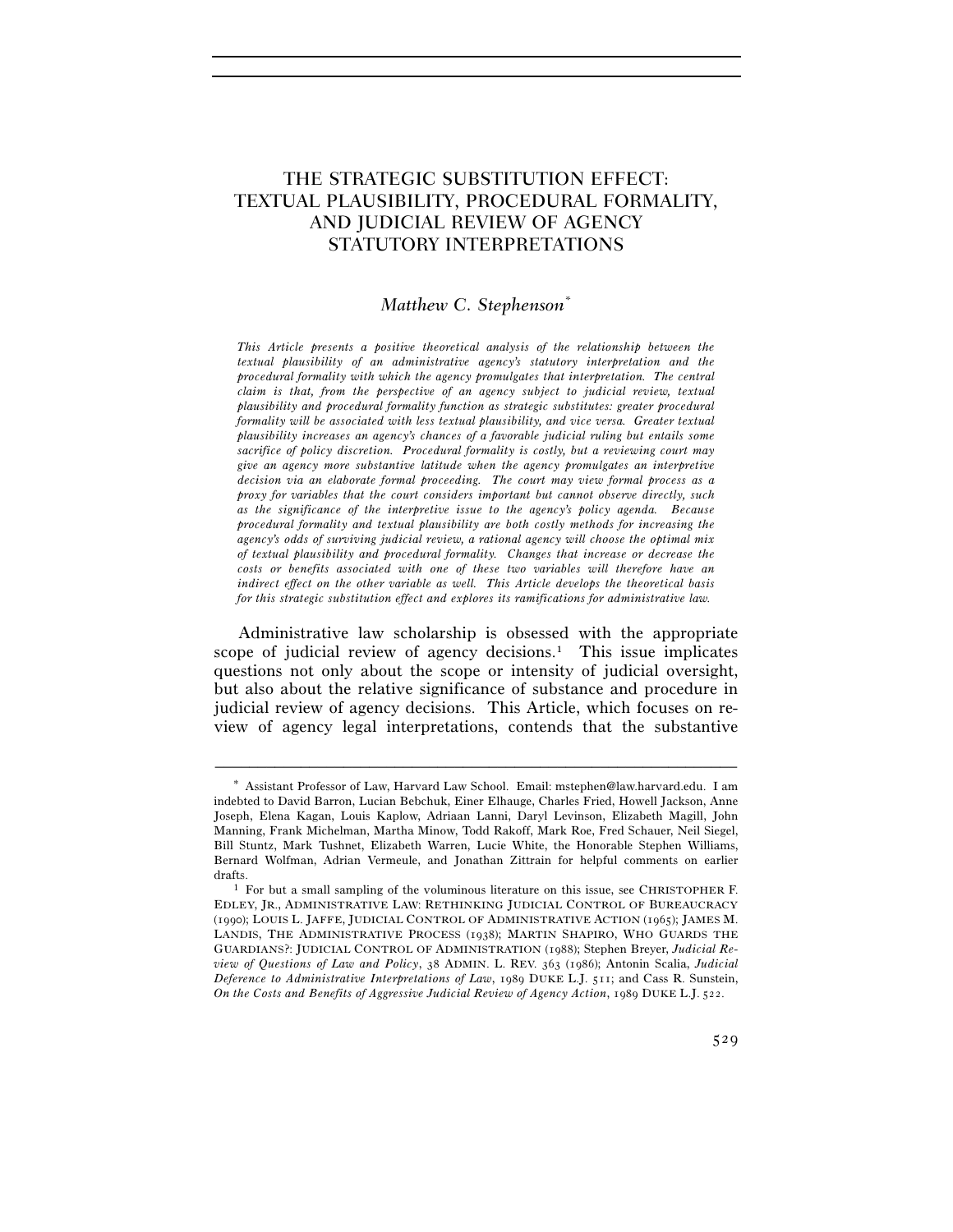plausibility of agency interpretations to a reviewing court (which I refer to as "textual plausibility"2) and the procedural formality with which an agency promulgates those interpretations are linked at a fundamental behavioral level that the existing literature has not explored. Specifically, the textual plausibility and procedural formality of agency interpretive decisions function as "strategic substitutes" from the perspective of an agency subject to judicial review.3 This Article develops the theoretical basis for this strategic substitution effect and explores its ramifications for administrative law.

The strategic substitution argument proceeds from the observation, occasionally noted but rarely pursued in depth, that courts often give an agency more substantive latitude when the agency promulgates an interpretive decision via an elaborate formal proceeding than when it announces its interpretation in a more informal context.4 This behavior may arise because courts tend to view formal process as a proxy for variables that the court considers important but cannot observe directly, such as the significance of the issue to the agency's mission or

<sup>2</sup> I use "textual plausibility" as shorthand for the degree to which an agency's interpretation corresponds to the interpretation that the reviewing court would adopt if the court had to interpret the statute without the benefit of the agency's views. This terminology reflects the prominence that modern courts give to statutory text when assessing the reasonableness of a proposed interpretation. The terminology should not, however, be taken as an endorsement of textualism nor as an indication that the analysis applies only to textualist courts. The basic link between substance and process that this Article explores holds regardless of the method used to determine the substantive reasonableness of a statutory interpretation. *See infra* pp. 537–38.<br><sup>3</sup> My use of the phrase "strategic substitution" differs in some respects from the more conven-

tional usage of that term in the economics literature. Typically, goods or activities *A* and *B* are described as "strategic substitutes" when an increase in firm *X*'s production of *A* decreases the marginal benefit to firm *Y* of producing *B*. In contrast, *A* and *B* are "strategic complements" if greater production of *A* by firm *X* increases the marginal profitability of *B* to firm *Y*. *See* Jeremy I. Bulow et al., *Multimarket Oligopoly: Strategic Substitutes and Complements*, 93 J. POL. ECON. 488, 489, 494–95 (1985). In my discussion, I treat procedural formality and textual plausibility as outputs that are both "produced" by the agency. Nevertheless, my notion of strategic substitution is closely related to the more traditional concept, although the nonmarket nature of the strategic interaction between the agency and the court causes the analysis to differ somewhat. One can think of the agency as "producing" a level of procedural formality and the court as "producing" the stringency of the standard that will be applied to the substance of agency interpretations. These outputs are strategic substitutes in the sense that, as I show in this Article, increasing agency procedural formality decreases the marginal benefit to the court of a more stringent standard of substantive review, while an agency's decision to decrease its level of procedural formality increases the marginal benefit to the court of a more stringent substantive standard. Alternatively, and equivalently, one can think of the agency as producing a level of textual plausibility

and the court as producing a level of stringency for procedural review. 4 The most extended treatments of this phenomenon of which I am aware are Einer Elhauge, *Preference-Estimating Statutory Default Rules*, 102 COLUM. L. REV. 2027, 2137–48 (2002); M. Elizabeth Magill, *Agency Choice of Policymaking Form*, 71 U. CHI. L. REV. 1383, 1437–42 (2004); Cass R. Sunstein, Chevron *Step Zero*, 92 VA. L. REV. 187, 225–28, 242 (2006); and Emerson H. Tiller & Pablo T. Spiller, *Strategic Instruments: Legal Structure and Political Games in Administrative Law*, 15 J.L. ECON. & ORG. 349, 352–62 (1999).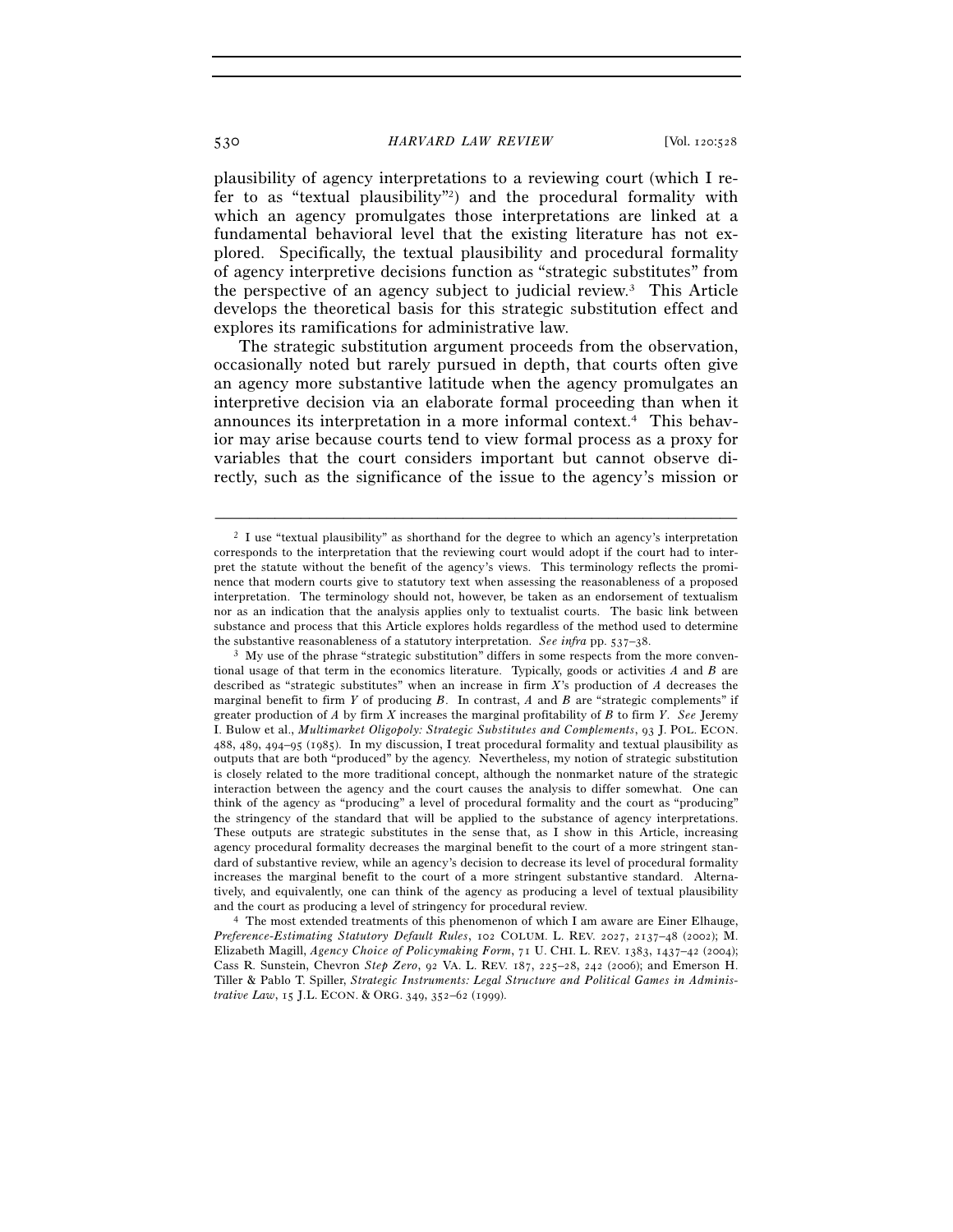the degree to which the agency's judgment reflects a sensible balancing of the relevant considerations. But although procedural formality and textual plausibility both increase the agency's odds of surviving judicial review, they are also both costly to the agency. Procedural formality is costly because of the time, effort, and resources that it requires, and perhaps also because it may trigger unwelcome external attention. Textual plausibility is costly because the agency often must sacrifice some of its policy goals in order to advance an interpretation that will appease the court.

If the agency is rational, it will try to secure judicial approval for its interpretation at the minimum possible cost to itself, which means it will neither adopt an interpretation that is more plausible than necessary nor use procedures that are more formal than necessary to satisfy the reviewing court.<sup>5</sup> In any given case, the agency must decide whether it is worth paying the costs associated with formal procedures in order to "purchase" greater judicial toleration of a more aggressive interpretation of the statute. Put another way, the agency must decide which costs it would rather bear: the costs of formal procedures or the costs of modifying its interpretation of the statute. Thus, interpretations advanced by agencies in more formal proceedings, such as noticeand-comment rulemaking,<sup>6</sup> will entail more aggressive stretches of statutory text, on average, than interpretations advanced in less formal contexts such as policy statements, guidance memoranda, or litigation briefs.7

The idea that substantive plausibility and procedural formality function as substitutes is unlikely to strike administrative law scholars

<sup>5</sup> The first of these claims assumes the agency has an interest in interpreting the statutory text more aggressively than the court would otherwise be willing to let it, and the second claim assumes the agency does not benefit enough from additional procedures to adopt them on its own. However, there may be cases in which the agency's ideal interpretation of the statute is also highly plausible to the court, or in which the benefits to the agency of formal procedures are sufficiently high that the agency would adopt these procedures even without judicial review. In such cases, the agency's choice along the substantive or procedural dimension is unconstrained by judicial review. 6 Technically, notice-and-comment rulemaking pursuant to section 553 of the Administrative

Procedure Act (APA), 5 U.S.C. § 553 (2000), is "informal." However, the judicial gloss on the APA has transformed section 553 rulemaking into an elaborate formal process. *See infra* pp. 553–54. The APA also includes a "formal rulemaking" category, but the Supreme Court has interpreted its triggering conditions so narrowly that it is rarely employed. *See* United States v. Fla. E. Coast Ry. Co., 410 U.S. 224, 234–38 (1973); Edward Rubin, *It's Time To Make the Administrative Procedure Act Administrative*, <sup>89</sup> CORNELL L. REV. <sup>95</sup>, 106–07 (2003). 7 It is possible that procedural formality might also have moderating effects on agency inter-

pretation, for example by encouraging an adversarial or deliberative process, but such effects are beyond the scope of this Article. Even if such moderating effects exist, the strategic substitution phenomenon will still give rise to an effect that cuts in the opposite direction.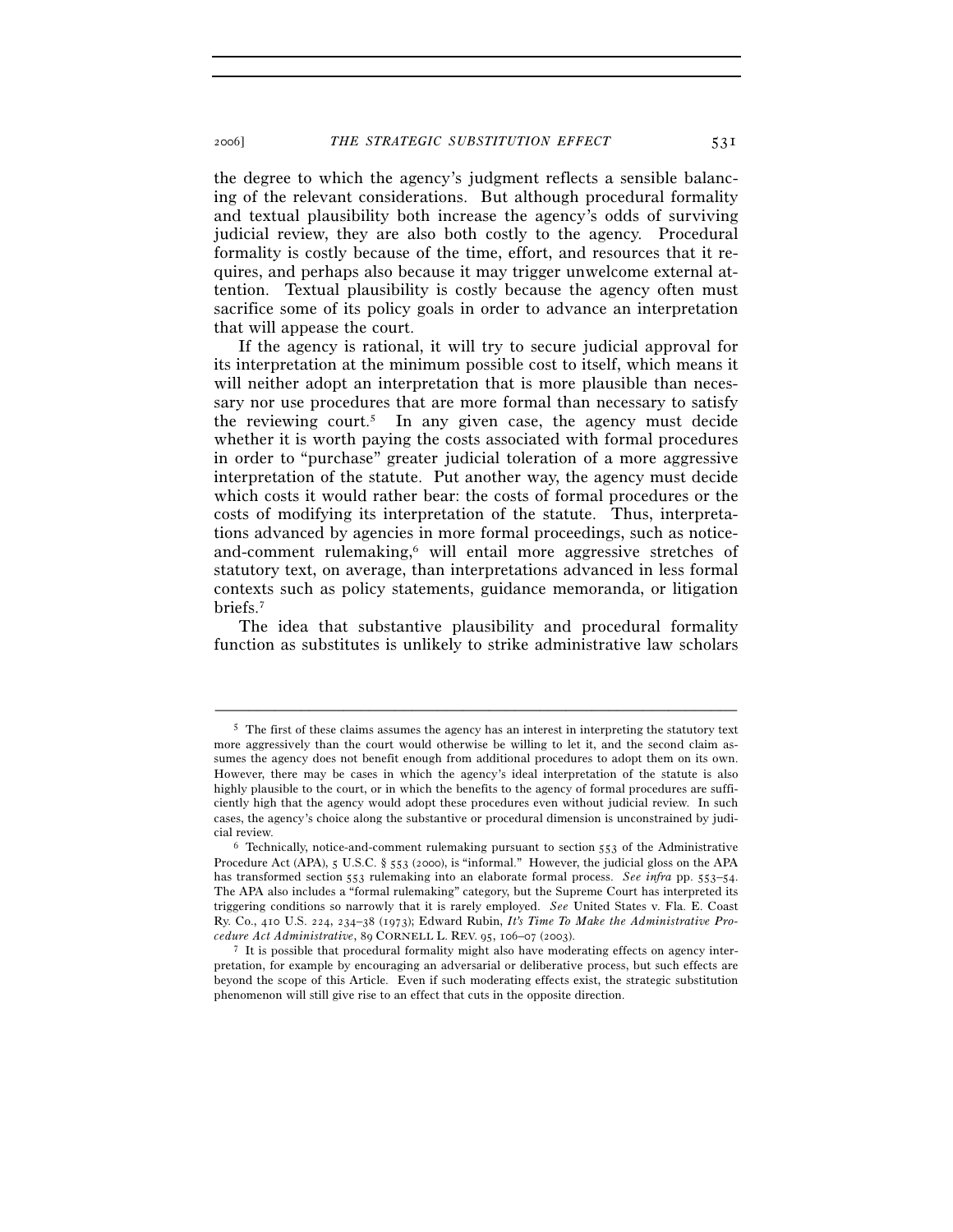as wholly novel.8 After all, *United States v. Mead Corp.*9 — the most prominent Supreme Court administrative law decision of the last several years — intimated that the amount of textual implausibility the Court would be willing to tolerate may depend on the procedural formality with which the agency promulgated its decision.<sup>10</sup> But while the basic logic of the strategic substitution effect may seem familiar and intuitive, I am not aware of any systematic scholarly analysis of the effect or its ramifications.

As this Article demonstrates, the strategic substitution effect has implications for a range of positive and normative debates about the impact of administrative law doctrines on agency behavior. Consider, for example, the debates that continue to rage over judicial doctrines that increase the costs of notice-and-comment rulemaking. It is often argued that these doctrines "ossify" rulemaking and cause agencies to

<sup>8</sup> *See supra* note 4 and accompanying text. Substantive scrutiny and procedural review have long been contrasted as alternative approaches in the context of judicial review of discretionary policy choices, particularly in the 1970s debates between Chief Judge David Bazelon and Judge Harold Leventhal of the D.C. Circuit. Chief Judge Bazelon believed that, at least on issues involving complex subjects within an agency's sphere of expertise, courts could not hope to review agency decisions on the merits, and so courts should instead focus on making sure that the agency employed a sufficiently open and adversarial procedure. Judge Leventhal believed that, even on complicated issues, reviewing courts had an obligation to learn as much as necessary to ensure that an agency's decision was within the bounds of reasonableness. *Compare, e.g.*, Ethyl Corp. v. EPA, 541 F.2d 1, 67 (D.C. Cir. 1976) (en banc) (Bazelon, C.J., concurring) ("Because substantive review of [technical] evidence by technically illiterate judges is dangerously unreliable, I continue to believe we will do more to improve administrative decision-making by concentrating our efforts on strengthening administrative procedures . . . ."), *with id.* at 69 (Leventhal, J., concurring) ("[J]udges have . . . to acquire the learning pertinent to complex technical questions in such fields as economics, science, technology, and psychology."). For more on this debate, see Matthew Warren, Note, *Active Judging: Judicial Philosophy and the Development of the Hard Look Doctrine in* 

*the D.C. Circuit*, 90 GEO. L.J. <sup>2599</sup> (2002). 9 <sup>533</sup> U.S. 218 (2001). 10 *See id.* at 229–31; *see also* Lisa Schultz Bressman, *Beyond Accountability: Arbitrariness and Legitimacy in the Administrative State*, 78 N.Y.U. L. REV. 461, 541–44 (2003) (arguing that courts should formally adopt a preference for agency actions taken through notice-and-comment rulemaking); Thomas W. Merrill & Kristin E. Hickman, Chevron*'s Domain*, 89 GEO. L.J. 833, 884–88 (2001) (arguing that limiting *Chevron* deference to interpretations adopted pursuant to formal procedures preserves important process values). Not only have *Mead* and other cases drawn a connection between procedural formality and judicial deference, but several scholars also propose greater judicial attention to whether the administrative record demonstrates that an agency's statutory interpretation is the product of reasoned decisionmaking, a proposal that would create indirect incentives for greater procedural formalization for interpretive decisions. *See, e.g.*, Mark Seidenfeld, *A Syncopated* Chevron*: Emphasizing Reasoned Decisionmaking in Reviewing Agency Interpretations of Statutes*, 73 TEX. L. REV. 83, 125–32 (1994); Mark Burge, Note, *Regulatory Reform and the* Chevron *Doctrine: Can Congress Force Better Decisionmaking by Courts and Agencies?*, 75 TEX. L. REV. 1085, 1127–28 (1997). While the Supreme Court held that courts cannot impose procedural requirements beyond those mandated by the APA in *Vermont Yankee Nuclear Power Corp. v. Natural Resources Defense Council, Inc.*, 435 U.S. 519 (1978), this holding has not prevented courts — including the Supreme Court — from fashioning doctrines that influence the procedural formality of agency decisions. *See infra* pp. 553–54.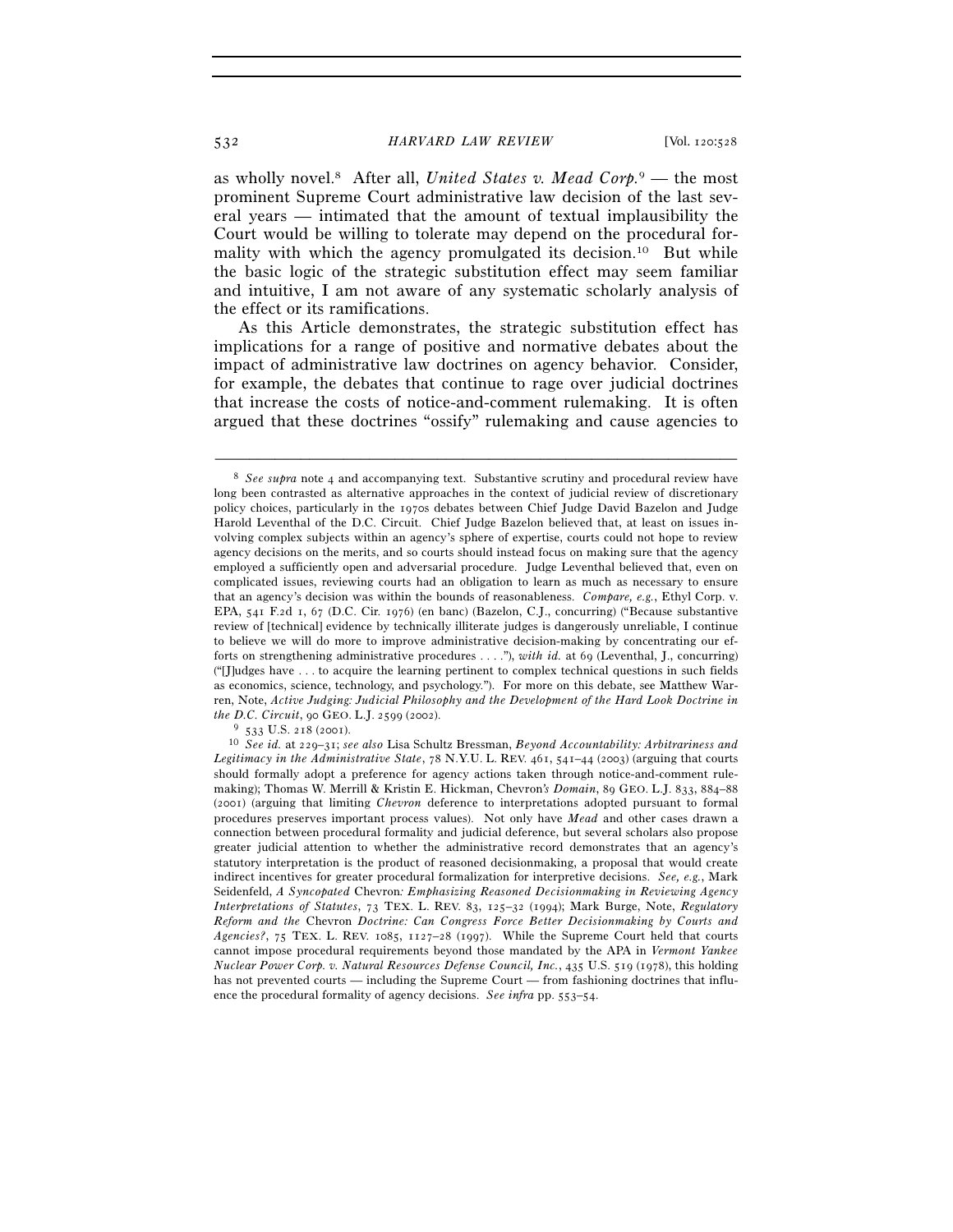shift to less formal policymaking instruments such as opinion letters and guidance memos.<sup>11</sup> The strategic substitution effect and related phenomena mean that procedural costs also have other, less widely recognized impacts. Increasing procedural costs decreases the average textual plausibility of the interpretations that agencies adopt in formal contexts and may also decrease the average textual plausibility of the interpretations that agencies adopt informally. But by causing agencies to use informal procedures more frequently, increasing procedural costs may increase the expected textual plausibility of agency interpretations overall.

The strategic substitution effect is also relevant to debates over the appropriate level of deference to agency policy views. Doctrines that elevate the importance of agencies' ability to advance their agendas, and consequently instruct courts to place less emphasis on how well an agency's interpretation squares with the court's reading of the statute, encourage agencies to interpret statutes more aggressively. This effect is straightforward and unsurprising. But the strategic substitution phenomenon implies a second, less obvious effect as well. Increasing the weight the court attaches to agency policy views causes agencies to use formal procedures more frequently and for relatively less important issues. This result suggests that the voluminous literature on *Chevron U.S.A. Inc. v. Natural Resources Defense Council, Inc.*12 and its progeny has completely overlooked a potentially important aspect of that line of cases.

The strategic substitution effect also has ramifications for the debates over the Supreme Court's controversial holding in *Mead*, which indicated a doctrinal link between procedural formality and judicial deference. While *Mead* is being treated in some quarters as a revolution,13 at least one way to read the decision is as an implicit acknowledgement of the strategic substitution effect: courts defer more to for-

<sup>11</sup> *See, e.g.*, Jerry L. Mashaw & David L. Harfst, *Regulation and Legal Culture: The Case of Motor Vehicle Safety*, 4 YALE J. ON REG. 257, 272–74, 276–79 (1987); Thomas O. McGarity, *Some Thoughts on "Deossifying" the Rulemaking Process*, 41 DUKE L.J. 1385 (1992); Richard J. Pierce, Jr., *Seven Ways To Deossify Agency Rulemaking*, 47 ADMIN. L. REV. 59, 67–68, 81–82 (1995). For contrary views, see William S. Jordan, III, *Ossification Revisited: Does Arbitrary and Capricious Review Significantly Interfere with Agency Ability To Achieve Regulatory Goals Through Informal Rulemaking?*, 94 NW. U. L. REV. 393, 395–98 (2000), and Mark Seidenfeld, *Demystifying Deossification: Rethinking Recent Proposals To Modify Judicial Review of Notice* 

*and Comment Rulemaking*, 75 TEX. L. REV. 483, 514, 521 (1997). 12 <sup>467</sup> U.S. 837 (1984). 13 *See, e.g.*, *Mead*, 533 U.S. at 239 (Scalia, J., dissenting) (describing *Mead* as an "avulsive change"); Lisa Schultz Bressman, *How* Mead *Has Muddled Judicial Review of Agency Action*, 58 VAND. L. REV. 1443 (2005); John F. Coverdale, Chevron*'s Reduced Domain: Judicial Review of Treasury Regulations and Revenue Rulings After* Mead, 55 ADMIN. L. REV. 39, 40 (2003); Russell L. Weaver, *The Emperor Has No Clothes:* Christensen*,* Mead *and Dual Deference Standards*, 54 ADMIN. L. REV. 173, 173–75 (2002).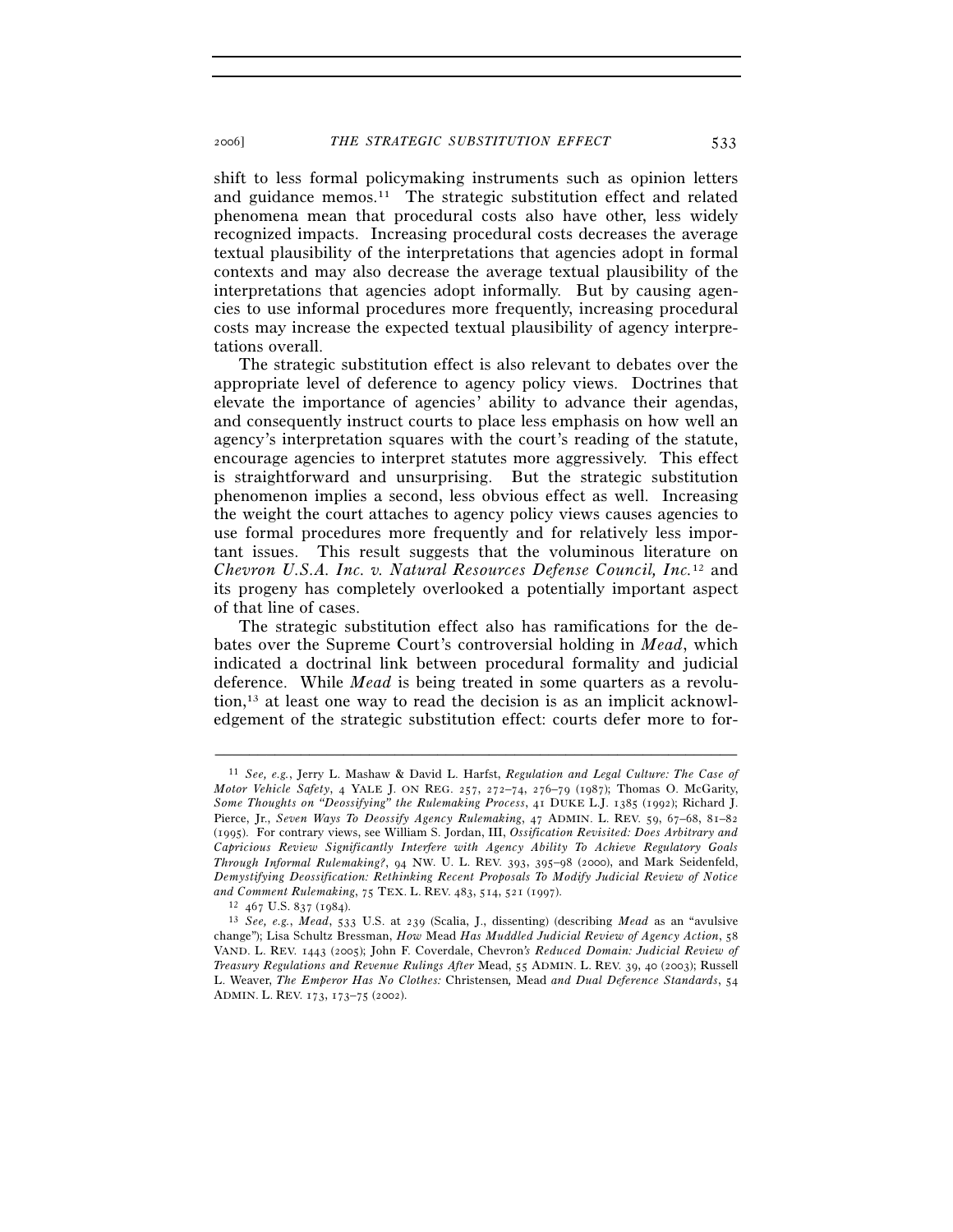mal agency decisions than to informal decisions because procedural formality is a proxy for other things that courts care about, thereby rendering textual plausibility relatively less important. On this reading, *Mead* was not a revolution, but simply an explicit endorsement of what most courts had already been doing for some time.<sup>14</sup> Alternatively, *Mead* might be read to imply that agency policy views are entitled to less *intrinsic* weight when a court reviews an informal agency decision. On this reading, *Mead* will increase agencies' incentives to use formal procedures, but will compel those agencies that proceed informally to adopt more textually plausible interpretations. These hypotheses are already commonplace.15 The analysis in this Article reveals additional effects, however. First, the textual plausibility of interpretations adopted in *formal* proceedings may also increase as a result of *Mead*. Second, although *Mead* may increase the textual plausibility of both formal and informal interpretations, this increase in overall textual plausibility will be partially offset by a shift of some decisions from more plausible informal interpretations to less plausible formal interpretations.

This Article develops the positive theoretical case for the strategic substitution effect and explores its ramifications for administrative law. This inquiry is an exercise in positive political theory rather than normative theory or empirical analysis.<sup>16</sup> That is, my objective is to de-

<sup>14</sup> Before the Supreme Court's decisions in *Mead* and in *Christensen v. Harris County*, 529 U.S. 576 (2000), numerous courts of appeals gave informal interpretations less deference than would ordinarily be mandated by *Chevron*. *See* John F. Manning, *Nonlegislative Rules*, 72 GEO. WASH. L. REV. 893, 937 & n.215 (2004). Of course, courts of appeals sometimes *did* confer *Chevron* deference on informal interpretations, *see id.* at 937 n.215, but *Mead* does not foreclose that option, *see Mead*, 533 U.S. at 230–31. Also, even if *Mead* did represent a significant departure from the *Chevron* framework, it would be consistent with an earlier approach in which courts explicitly considered multiple factors, including the thoroughness apparent in the agency's consideration of the issue. *See* Skidmore v. Swift & Co., 323 U.S. 134, 140 (1944); Thomas W. Merrill, *Judicial Deference to Executive Precedent*, 101 YALE L.J. 969, 1019–20 (1992). My analysis suggests that, however the doctrinal labels are shuffled and reshuffled, the behavior of agencies and courts will have the same central tendency. Informal interpretations will typically receive less actual deference than formal interpretations, and agencies will anticipate this and respond accordingly. 15 *See, e.g.*, *Mead*, 533 U.S. at 245–46 (Scalia, J., dissenting); Kenneth A. Bamberger, *Provi-*

*sional Precedent: Protecting Flexibility in Administrative Policymaking*, 77 N.Y.U. L. REV. 1272,

<sup>1304</sup> (2002); Manning, *supra* note 14, at 940–41; Sunstein, *supra* note 4, at 226–27. 16 While this methodological approach differs from much legal scholarship, a well-established research program in the legal academy applies positive political theory to doctrinal controversies in administrative law. Contributions include Peter H. Aranson et al., *A Theory of Legislative Delegation*, 68 CORNELL L. REV. 1 (1982); Linda R. Cohen & Matthew L. Spitzer, *Judicial Deference to Agency Action: A Rational Choice Theory and an Empirical Test*, 69 S. CAL. L. REV. 431 (1996); Jason Scott Johnston, *A Game Theoretic Analysis of Alternative Institutions for Regulatory Cost-Benefit Analysis*, 150 U. PA. L. REV. 1343 (2002); Jonathan R. Macey, *Separated Powers and Positive Political Theory: The Tug of War over Administrative Agencies*, 80 GEO. L.J. 671 (1992); Eric A. Posner, *Controlling Agencies with Cost-Benefit Analysis: A Positive Political Theory Per-*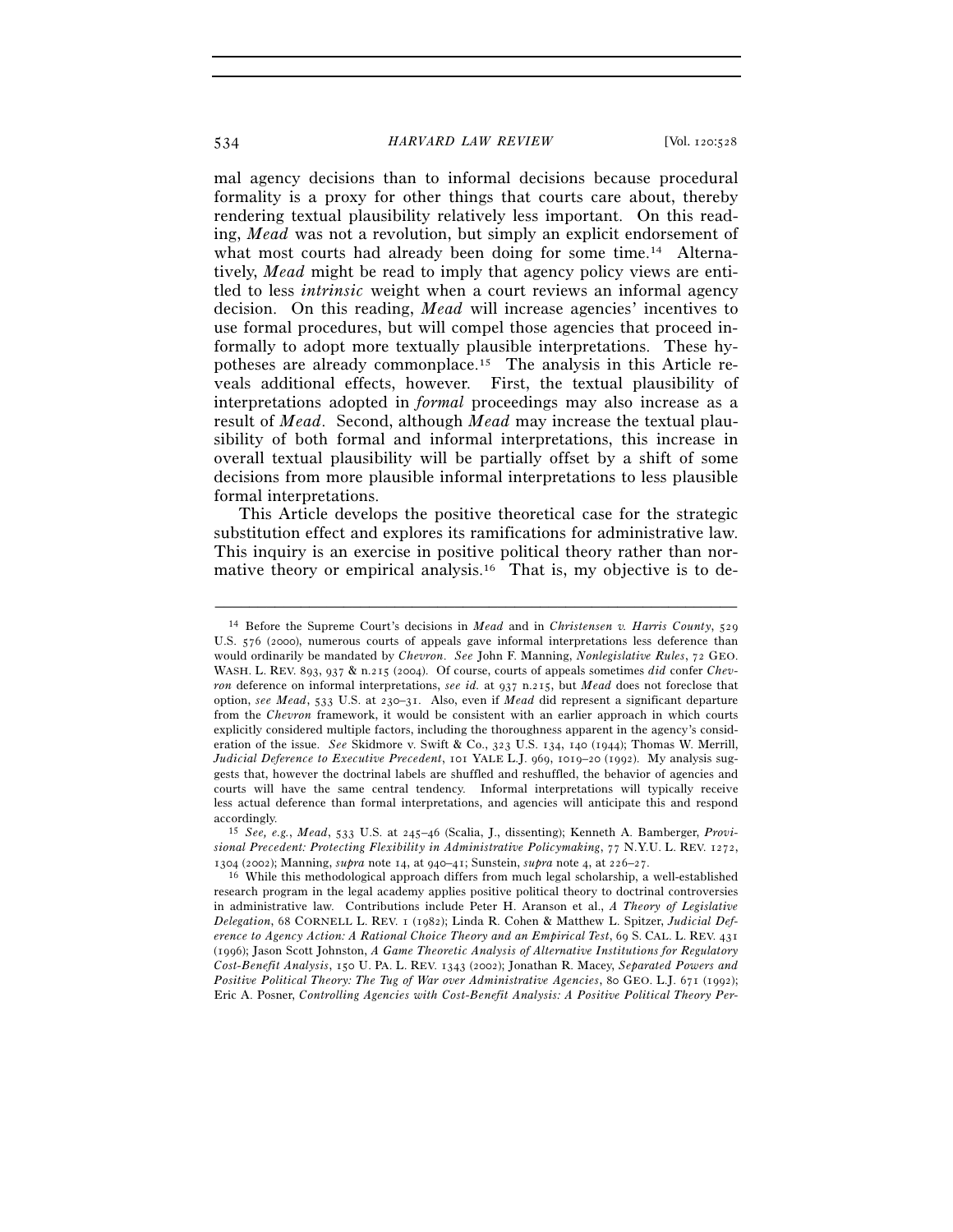rive behavioral predictions from clearly stated assumptions and logical principles. While this Article explores some normative and doctrinal implications of these predictions, it does not take a bottom-line position on whether the phenomena described are good or bad. And while the positive theoretical analysis generates an array of empirically testable hypotheses, I leave rigorous testing of these hypotheses to future research. Part I of the Article explains the basic analytical framework, highlighting key assumptions about incentives, information, and institutional structure. Part II discusses the strategic substitution effect in greater detail and considers its implications for doctrinal controversies in administrative law, including debates about the costs of procedural formality, the level of judicial deference to agency policy objectives, and the degree to which this level of deference depends on the formality of agency procedures. The Appendix presents the formal model on which most of the analysis in the Article is based.

## I. AGENCY STATUTORY INTERPRETATION AND JUDICIAL OVERSIGHT

The analysis presented in this Article focuses on the interaction between a single administrative agency and a single reviewing court, each of which is treated as a unitary rational actor. This is obviously a simplification. In the real world, there are multiple agencies and multiple courts, as well as numerous other influential actors, including Congress,17 interest groups,18 the Office of Management and Bud-

*spective*, 68 U. CHI. L. REV. 1137 (2001); Daniel B. Rodriguez, *The Positive Political Dimensions of Regulatory Reform*, 72 WASH. U. L.Q. 1 (1994); David B. Spence & Frank Cross, *A Public Choice Case for the Administrative State*, 89 GEO. L.J. 97 (2000); Matthew C. Stephenson, *Legislative Allocation of Delegated Power: Uncertainty, Risk, and the Choice Between Agencies and Courts*, 119 HARV. L. REV. 1035 (2006); and Emerson H. Tiller, *Controlling Policy by Controlling Process: Judicial Influence on Regulatory Decision Making*, 14 J.L. ECON. & ORG. 114 (1998). Although this research program is distinctive in its explicit application of economics and formal political science, it is in many ways simply a development or elaboration of an even more deeply rooted tradition in administrative law scholarship that considers how legal doctrine and institutions structure the incentives of agencies, courts, and other actors. *See, e.g.*, SHAPIRO, *supra* note 1; Mashaw & Harfst, *supra* note 11; McGarity, *supra* note 11; Pierce, *supra* note 11; Peter L. Strauss, *One Hundred Fifty Cases Per Year: Some Implications of the Supreme Court's Limited Resources for Judicial Review of Agency Action*, 87 COLUM. L. REV. 1093 (1987); Sunstein, *supra* note 1.<br><sup>17</sup> *See* JOEL D. ABERBACH, KEEPING A WATCHFUL EYE (1990); Matthew D. McCubbins,

Roger G. Noll & Barry R. Weingast, *Structure and Process, Politics and Policy: Administrative Arrangements and the Political Control of Agencies*, 75 VA. L. REV. 431 (1989); Barry R. Weingast & Mark J. Moran, *Bureaucratic Discretion or Congressional Control? Regulatory Policymaking by the Federal Trade Commission*, 91 J. POL. ECON. <sup>765</sup> (1983). 18 *See* Sam Peltzman, *Toward a More General Theory of Regulation*, 19 J.L. & ECON. <sup>211</sup>

<sup>(</sup>1976); George J. Stigler, *The Theory of Economic Regulation*, 2 BELL J. ECON. & MGMT. SCI. 3 (1971).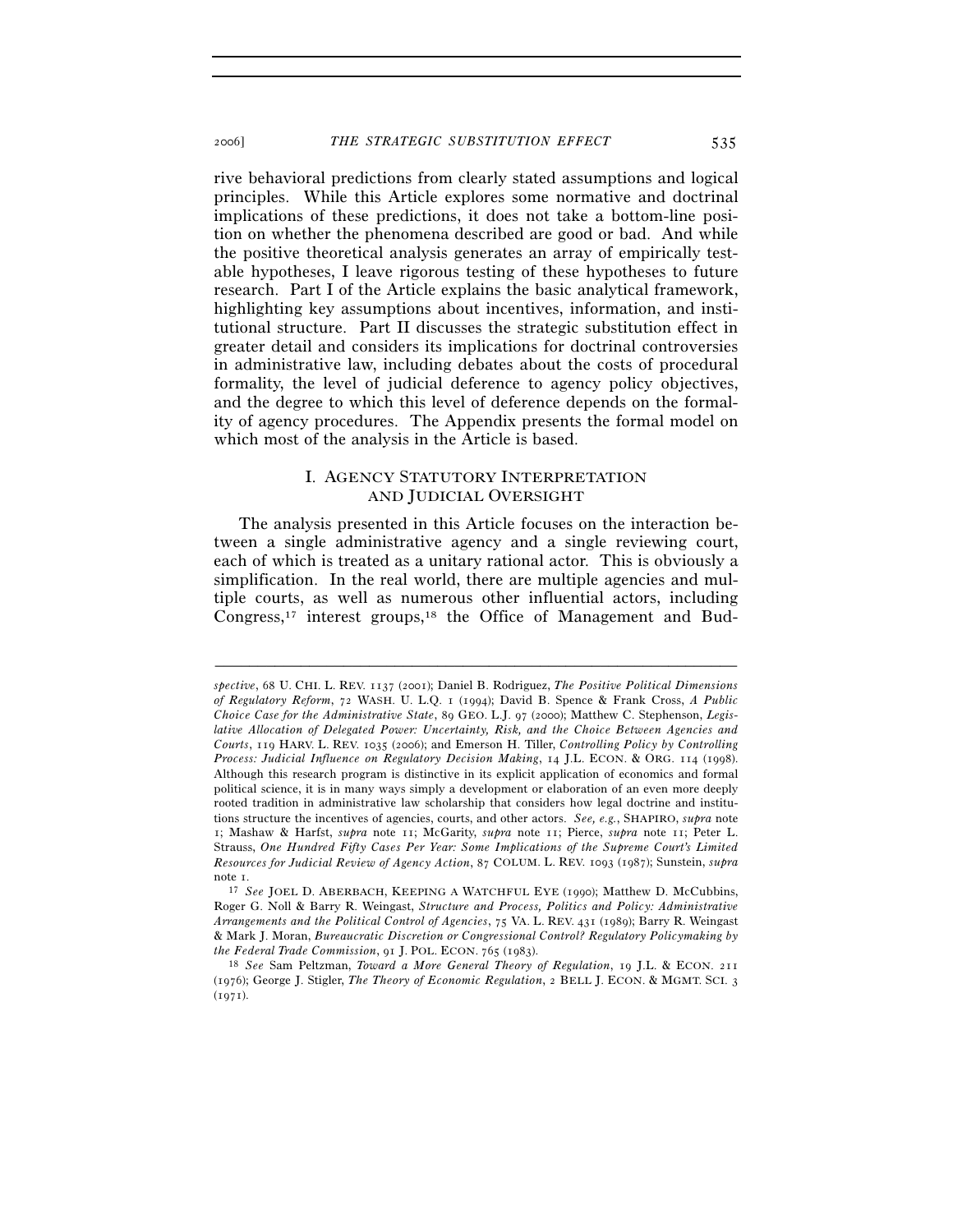get,19 and the President.20 The treatment of administrative agencies and multimember courts as unitary actors also simplifies away the complex internal decisionmaking dynamics that shape collective institutional choices.21 A more complete analysis might incorporate other actors and unpack the internal decisionmaking processes of agencies and courts, but for reasons of tractability, expositional simplicity, and analytical isolation of a particular set of behavioral effects, this Article considers a simpler, more stylized setting. Section A discusses the interpretive objectives of the agency and the reviewing court, while section B considers how each actor will behave in light of its information and available choices. Section C derives from this analytical framework the central claim that textual plausibility and procedural formality are strategic substitutes from the agency's perspective.

# *A. The Objectives of Statutory Interpretation*

The starting point for the analysis is to specify what administrative agencies and courts are trying to accomplish when they interpret statutes. I assume that an administrative agency wants to secure whatever interpretation would best advance its substantive policy agenda. Whether that agenda is determined by the preferences of agency leadership or staff, by external political or interest group influence, or by some other source is immaterial to the present inquiry, as is the ideological tilt (regulatory or deregulatory, liberal or conservative) of that agenda. The analysis simply assumes that the agency has some set of policy objectives and that the agency's preferred construction of the statute is the one that best advances those objectives. Agencies, on this view, are interpretive instrumentalists, attaching no intrinsic importance to textual fidelity or analogous concerns.22

<sup>19</sup> *See* Christopher C. DeMuth & Douglas H. Ginsburg, Commentary, *White House Review of Agency Rulemaking*, 99 HARV. L. REV. 1075 (1986); Alan B. Morrison, Commentary, *OMB Interference with Agency Rulemaking: The Wrong Way To Write a Regulation*, 99 HARV. L. REV. 1059

<sup>(</sup>1986). 20 *See* Elena Kagan, *Presidential Administration*, 114 HARV. L. REV. <sup>2245</sup> (2001); Terry M. Moe, *An Assessment of the Positive Theory of 'Congressional Dominance*,*'* 12 LEGIS. STUD. Q.  $475, 489$  (1987).<br><sup>21</sup> On the internal agency decisionmaking process, see ANTHONY DOWNS, INSIDE BU-

REAUCRACY (1967), and JAMES Q. WILSON, BUREAUCRACY (1989). For discussion of collective decisions by multimember courts, see MAXWELL L. STEARNS, CONSTITUTIONAL PROC-ESS: A SOCIAL CHOICE ANALYSIS OF SUPREME COURT DECISION MAKING (2000), and Lewis A. Kornhauser & Lawrence G. Sager, Unpacking the Court, 96 YALE L.J. 82 (1986).

<sup>&</sup>lt;sup>22</sup> It is of course possible that some agency personnel, particularly agency lawyers, may feel some intrinsic obligation to respect the statutory text. Also, agencies may want to cultivate a reputation for fairness and impartiality in order to cultivate public support. *See* Mariano-Florentino Cuéllar, *Rethinking Regulatory Democracy*, 57 ADMIN. L. REV. 411, 495 (2005). The desire to maintain public support may create an additional incentive for the agency to adhere to the most textually plausible reading of the statute. This consideration, however, may also cut in the other direction if the general public is less concerned with close readings of statutory texts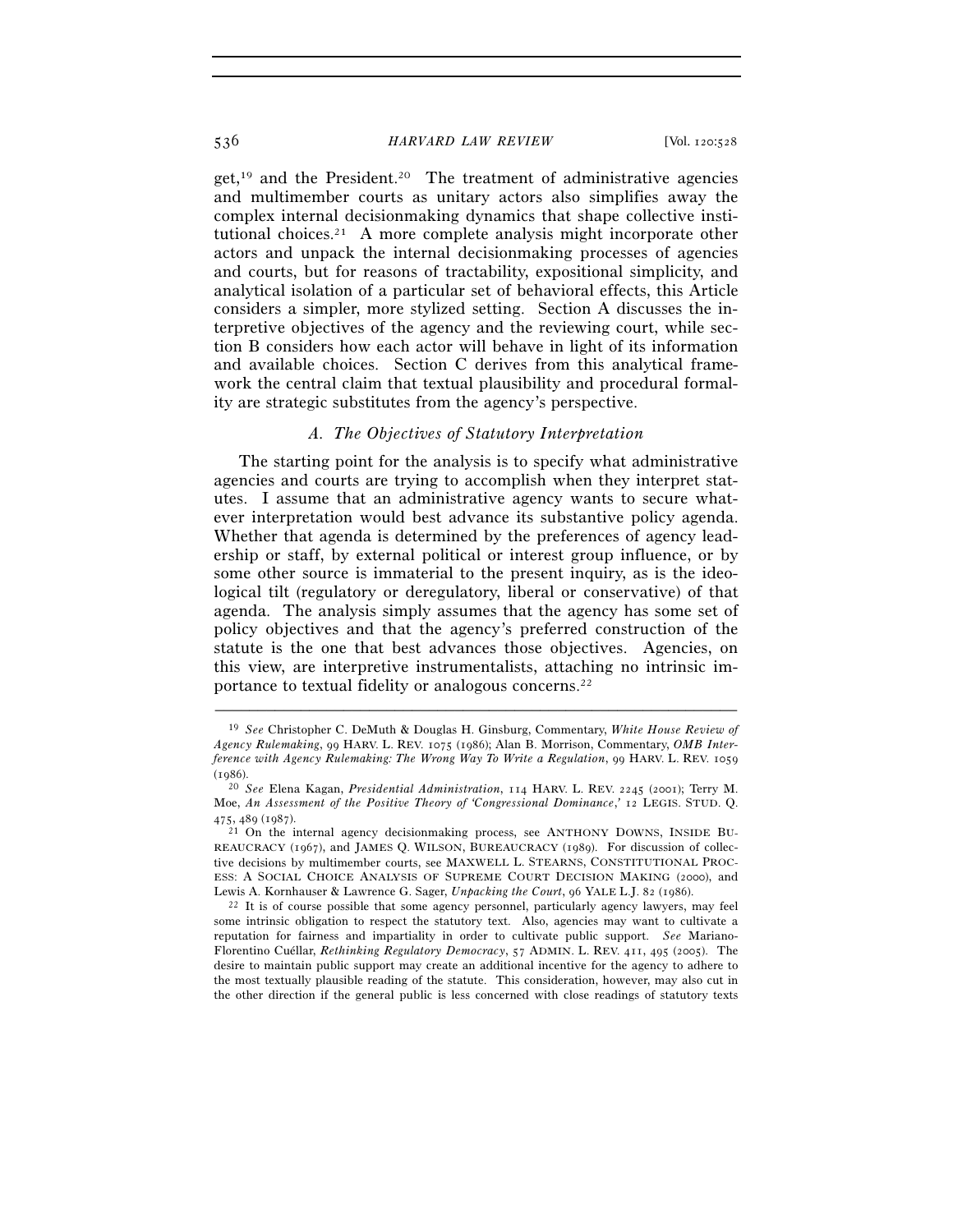Of course, agencies may care about textual fidelity for instrumental reasons, and they care in this analysis because of the assumption that agency interpretive decisions are subject to review by a court that *does* care about textual fidelity.<sup>23</sup> Specifically, I assume that the court, all else equal, prefers interpretations that correspond as closely as possible to its own view of the "best" reading of the statute. The degree to which a court's view of the best interpretation is influenced by the political ideology of the judges — a topic of considerable controversy<sup>24</sup>

–––––––––––––––––––––––––––––––––––––––––––––––––––––––––––––

stantive content or procedural pedigree. 24 *See* Frank B. Cross & Emerson H. Tiller, *Judicial Partisanship and Obedience to Legal Doctrine: Whistleblowing on the Federal Courts of Appeals*, 107 YALE L.J. 2155 (1998); Harry T. Edwards, *Collegiality and Decision Making on the D.C. Circuit*, 84 VA. L. REV. 1335 (1998); William S. Jordan, III, *Judges, Ideology, and Policy in the Administrative State: Lessons from a Decade of Hard Look Remands of EPA Rules*, 53 ADMIN. L. REV. 45 (2001); Richard L. Revesz, *Environmental Regulation, Ideology, and the D.C. Circuit, 83 VA. L. REV. 1717 (1997).* 

than with the perceived fairness of ultimate outcomes. *Cf. id.* at 443–45, 448–52, 457–59 (finding that, in contrast to organized interest groups, most members of the general public who comment on proposed regulations focus on a regulation's policy impact at a high level of generality, rather than on the connection between the regulation and the authorizing statute). Although the assumption that agencies are pure policy instrumentalists may be too strong in some circumstances, this Article's analysis would be essentially unchanged if some component of the agency's interpretive interests were driven by an inherent concern for textual fidelity as long as the court's views

and the agency's views diverge to some extent.<br>
<sup>23</sup> The assumption that the agency's interpretation is judicially reviewable is reasonable given the strong presumption in favor of reviewability. *See* Abbott Labs. v. Gardner, 387 U.S. 136, 140– 41 (1967); Daniel B. Rodriguez, *The Presumption of Reviewability: A Study in Canonical Construction and Its Consequences*, 45 VAND. L. REV. 743 (1992). However, three important qualifications to this assumption should be highlighted. First, agency decisions not to act are often less susceptible to judicial review. An agency's decision not to initiate an enforcement action is presumptively nonreviewable, *see* Heckler v. Chaney, 470 U.S. 821, 831 (1985); Cass R. Sunstein, *Reviewing Agency Inaction After* Heckler v. Chaney, 52 U. CHI. L. REV. 653 (1985), although this is not so if the nonenforcement decision is based on an interpretation of a statute, *see* Sunstein, *supra*, at 676–78. Also, while an agency's refusal to initiate or complete a rulemaking procedure is usually reviewable, such "action-forcing" suits are typically more difficult to win than suits challenging enacted rules. *See* Cellnet Commc'n, Inc. v. FCC, 965 F.2d 1106, 1111–12 (D.C. Cir. 1992); Nat'l Customs Brokers & Forwarders Ass'n of Am. v. United States, 883 F.2d 93, 96–97 (D.C. Cir. 1989); *see also* James R. May, *Now More Than Ever: Trends in Environmental Citizen Suits at 30*, 10 WIDENER L. REV. 1, 28–33 (2003). Second, standing jurisprudence may make it easier to secure judicial review of agency interpretations that injure the regulated community than those that injure a more diffuse class of regulatory beneficiaries. *See* Lujan v. Defenders of Wildlife, 504 U.S. 555 (1992); Cass R. Sunstein, *What's Standing After* Lujan*? Of Citizen Suits, "Injuries," and Article III*, 91 MICH. L. REV. 163, 223–35 (1992). Third, and perhaps most important for this Article, procedural formality may itself affect the availability of judicial review, in that an informal interpretive rule or policy statement may be considered nonfinal or unripe. *See* Robert A. Anthony, *Interpretive Rules, Policy Statements, Guidances, Manuals, and the Like — Should Federal Agencies Use Them To Bind the Public?*, 41 DUKE L.J. 1311, 1318 (1992); Peter L. Strauss, *Publication Rules in the Rulemaking Spectrum: Assuring Proper Respect for an Essential Element*, 53 ADMIN. L. REV. 803, 817–22 (2001). This concern should not be overstated, however, given that most courts will treat an agency interpretation as final and ripe if it is likely to have a significant practical impact on regulated parties. *See* Magill, *supra* note 4, at 1441. In general, this Article does not address these complications directly. Rather, the Article focuses on the set of cases in which the agency's interpretation will be subject to judicial review regardless of its sub-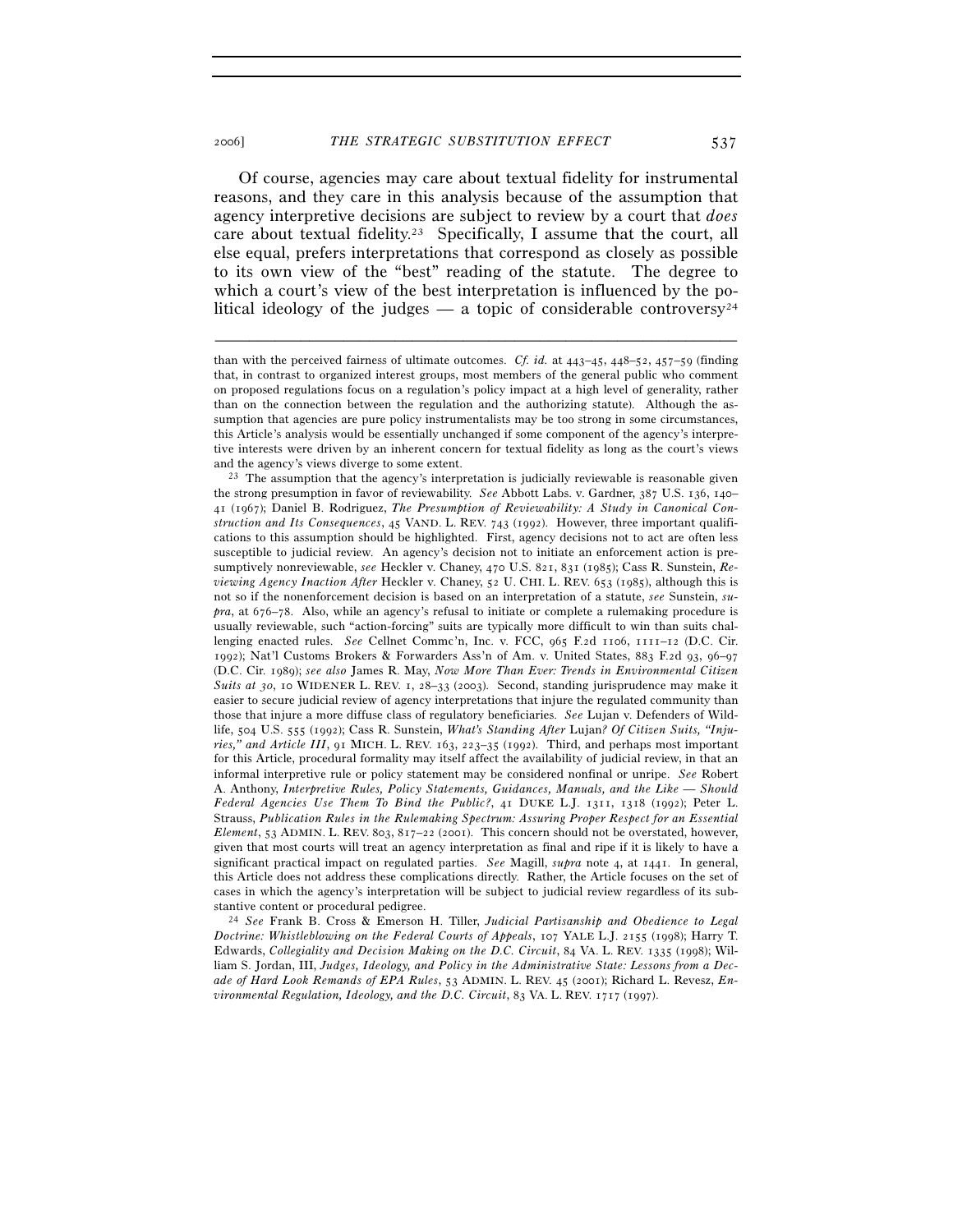— does not matter here, nor do debates over the legitimacy of various interpretive methods.<sup>25</sup> All that matters is the assumption that the reviewing court can rank possible interpretations of the relevant statute on a continuum from most reasonable (that is, most agreeable to the court) to least reasonable.<sup>26</sup> I use the term "textual plausibility" as shorthand for this variable,<sup>27</sup> but this terminology is not meant to imply an endorsement of a particular interpretive method or a position on the role of political ideology in judicial decisionmaking.

Consider, as an illustrative example, the ongoing interpretive controversy over the Clean Water Act (CWA) prohibition of dumping dredge or fill materials into "navigable waters" without a permit from the Army Corps of Engineers.28 The breadth of the category "navigable waters," defined unhelpfully by the CWA as "the waters of the United States,"29 has been litigated in the Supreme Court three times, most recently in *Rapanos v. United States*. 30 The assumption that agencies are interpretive instrumentalists implies that the Corps would like to adopt whatever definition of "navigable waters" best advances what the Corps sees as its policy mission under the CWA. For example, if the Corps sees its mission as preserving the environmental integrity of the nation's hydrologic ecosystem, it may prefer to construe "navigable waters" broadly to cover not only traditional navigable-infact waters such as rivers and lakes, but also wetlands, isolated ponds, floodplains, wet meadows, prairie potholes that occasionally fill with rainwater, and the like. The Corps might reasonably conclude that

<sup>25</sup> *See, e.g.*, STEPHEN BREYER, ACTIVE LIBERTY: INTERPRETING OUR DEMOCRATIC CONSTITUTION (2005); WILLIAM N. ESKRIDGE, JR., DYNAMIC STATUTORY INTERPRETA-TION (1994); HENRY M. HART, JR. & ALBERT M. SACKS, THE LEGAL PROCESS (William N. Eskridge, Jr. & Philip P. Frickey eds., 1994); ADRIAN VERMEULE, JUDGING UNDER UNCER-TAINTY (2006); Antonin Scalia, *Common-Law Courts in a Civil Law System: The Role of United States Federal Courts in Interpreting the Constitution and Laws*, *in* A MATTER OF INTERPRE-

TATION <sup>3</sup> (Amy Gutmann ed., 1997). 26 In the formal model in the Appendix, textual plausibility is captured by the *s* variable. The conceptualization of this variable as continuous contrasts with a view that sees courts as dividing all interpretive choices into two categories: "reasonable" interpretations, which are all equally acceptable, and "unreasonable" interpretations, which are all equally unacceptable. Although courts and commentators sometimes discuss interpretive reasonableness as if it were dichotomous, in my view the continuity assumption is more intuitively plausible and seems to fit better with practice.<br><sup>27</sup> See supra note 2 and accompanying text.<br><sup>28</sup> 33 U.S.C.A. §§ 1311(a), 1344(a), (d), 1362(6) (West 2001 & Supp. 2006).

text, though based on an actual controversy, is stylized and should not be read as an endorsement of any view about the best reading of the CWA or as an empirical claim about the views of the

<sup>&</sup>lt;sup>29</sup> *Id.* § 1362(7).  $Id$ . § 1362(7). The other two Supreme Court decisions relating to this issue are *Solid Waste Agency of Northern Cook County (SWANCC) v. United States Army Corps of Engineers*, 531 U.S. 159 (2001), and *United States v. Riverside Bayview Homes, Inc.*, 474 U.S. 121 (1985).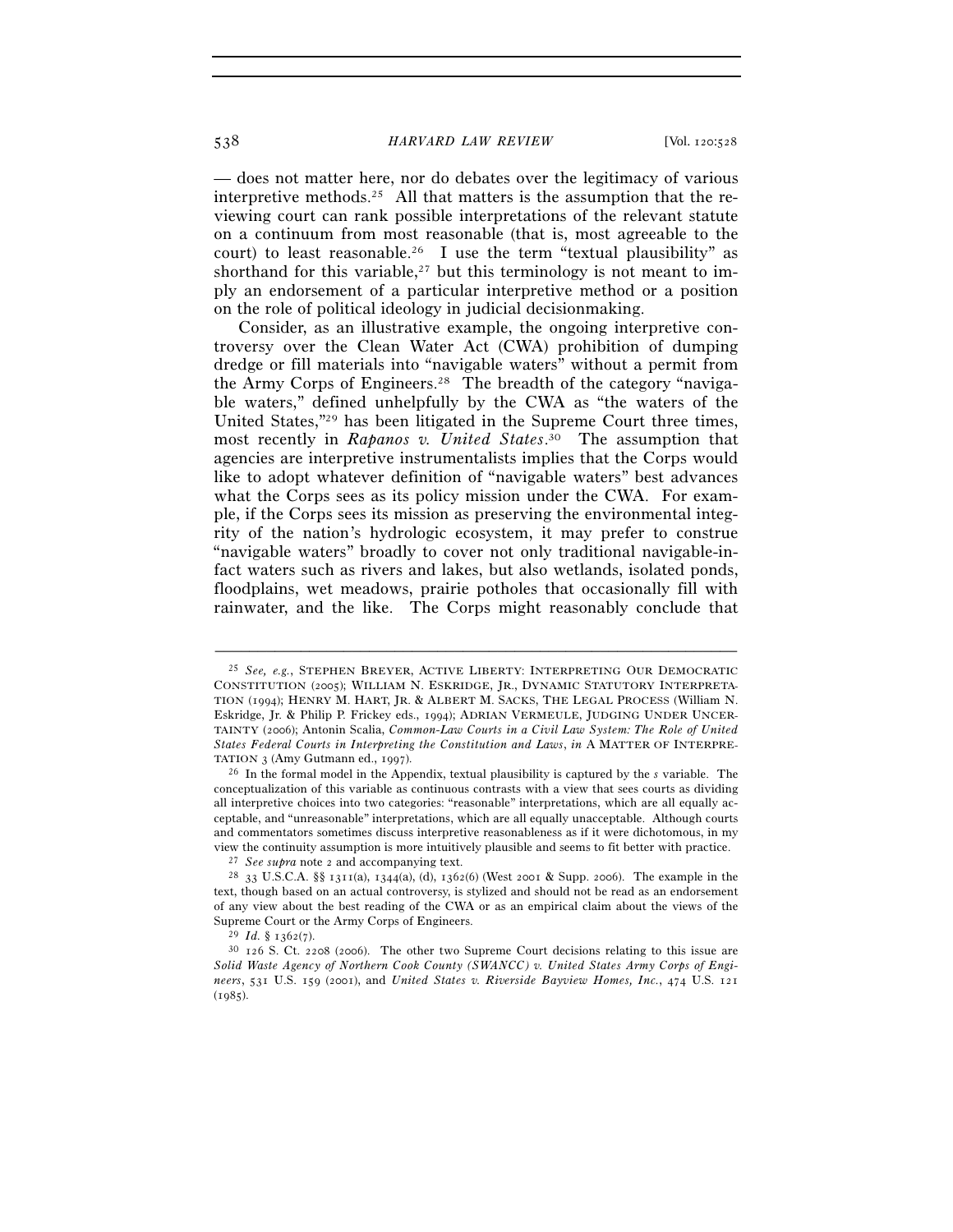2006] *THE STRATEGIC SUBSTITUTION EFFECT* 539

such a broad definition would best advance its interest in protecting the environment.

The assumption that the reviewing court cares about textual plausibility means, in the context of this example, that the court can rank various interpretations of "navigable waters" in order of how reasonable those interpretations seem to the court in light of the statute's text, structure, history, and perhaps the court's own policy preferences as well. It is possible that the court might think the most plausible reading of "navigable waters" in the CWA includes only traditional waterways that are navigable-in-fact. The court might also think that extending "navigable waters" to include tributaries of traditional navigable waters and adjacent wetlands stretches the statutory text some, but not very much. A broader definition that includes isolated ponds and saturated meadows might seem like even more of a stretch, but not as much as a definition that includes depressions in dry land that fill with rainwater on rare occasions.

This example presumes that the court thinks the most plausible reading of "navigable waters" is limited to traditional navigable-in-fact waters, while the Corps prefers a broader construction that includes wetlands and tributaries. Nothing in this Article's analytical framework requires the court to believe that the most textually plausible interpretation is narrower or more antiregulatory than the interpretation preferred by the agency. One could easily invert the CWA example so that the court believes the most plausible interpretation of "navigable waters" is broad, while the Corps believes that limiting the CWA to traditional navigable-in-fact bodies of water would best advance the Corps's interests, which might include promoting economic development and reducing administrative burdens. The analysis of the relationship between textual plausibility and procedural formality would not change in any substantial way, as there would still be a gap between the interpretations preferred by the court and the agency.<sup>31</sup>

If textual plausibility were all the court cared about, its decision would be straightforward: the court would reject any interpretation that deviated from its ideal.<sup>32</sup> I assume, however, that the reviewing

<sup>&</sup>lt;sup>31</sup> A recent case in which an agency arguably stretched the statutory text in order to reduce rather than increase its authority is the EPA's determination that the Clean Air Act does not authorize regulation of greenhouse gas emissions. *See* Massachusetts v. EPA, 415 F.3d 50 (D.C. Cir. 2005), *cert. granted*, 126 S. Ct. 2960 (2006). Of course, the nature of the agency's interpretation might affect the availability of judicial review, *see supra* note 23, but this Article does not address

 $32$  Alternatively, if the court were to incur some fixed "decision cost" if it reversed the agency, the court might instead reject any interpretation that deviates from its ideal by more than some set amount. *See* Pablo T. Spiller & Emerson H. Tiller, *Decision Costs and the Strategic Design of Administrative Process and Judicial Review*, 26 J. LEGAL STUD. 347, 349–52 (1997); Tiller & Spiller, *supra* note 4.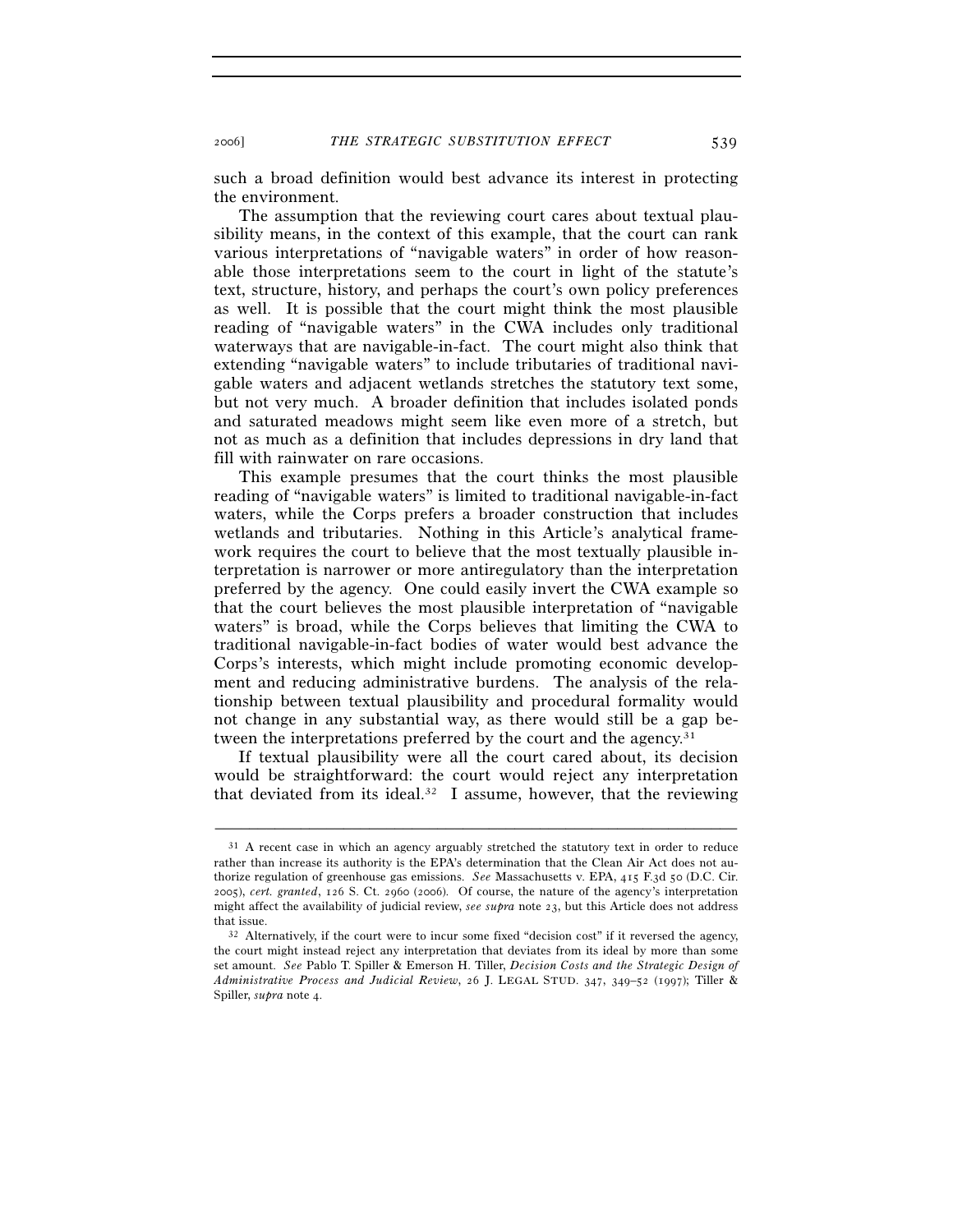court may care, at least to some degree, about the agency's ability to achieve its substantive policy objectives. The court may attach intrinsic significance to the agency's policy objectives because of the belief that agencies have superior expertise, are more politically accountable, or have implicitly been delegated discretionary authority by Congress. *Chevron*, the leading case on the deference issue, appears to endorse all of these ideas.33 Another possibility, related to the notion of greater agency accountability, is that agency policy views may more accurately reflect the preferences of the current legislative and executive branches, which the court may care about for either intrinsic or instrumental reasons.34 An additional reason that the court might think it important for the agency to be able to advance its agenda is a positive correlation between the political or ideological predilections of the court and the agency.35 Whatever the reason, the bottom-line assumption is that, all else equal, the reviewing court prefers that agencies have as much freedom as possible to pursue their policy agendas.<sup>36</sup>

Returning to the CWA example, the assumption that the reviewing court cares about the agency's ability to advance its policy agenda means that even if the court thinks the most plausible reading of "navigable waters" includes only navigable-in-fact rivers and lakes, the court might nonetheless be willing to accept a broader definition say, one that included tributaries of traditional navigable waters as well as nearby wetlands — if such an interpretation were sufficiently important to the Corps's interest in protecting the nation's hydrologic ecosystem. One can see evidence of something like this sort of thinking in Justice Kennedy's controlling opinion in *Rapanos*. 37 Justice

<sup>–––––––––––––––––––––––––––––––––––––––––––––––––––––––––––––</sup> 33 *See* Chevron U.S.A. Inc. v. Natural Res. Def. Council, Inc., 467 U.S. 837, 843–45, 865–66 (1984). 34 *See* Elhauge, *supra* note 4, at 2126–31. 35 *See* Cohen & Spitzer, *supra* note 16 (arguing that the Supreme Court will call for greater

appellate court deference to agencies when the agencies' preferences align more closely with those of the Supreme Court); Matthew C. Stephenson, *A Costly Signaling Theory of "Hard Look" Judicial Review*, 58 ADMIN. L. REV. (forthcoming Dec. 2006) (on file with the Harvard Law School Library) (hypothesizing that a court will impose a more demanding standard of review as the agency's policy preferences stray further from the court's).<br><sup>36</sup> The analysis does, however, allow for the possibility that courts prefer to maximize their

own power at the expense of the agency, in that one can set the weight the court attaches to the agency's views at zero.<br><sup>37</sup> Justice Kennedy agreed with Justice Stevens's dissent that the plurality's definition of "wa-

ters" was unduly narrow, *see* Rapanos v. United States, 126 S. Ct. 2208, 2241–47 (2006) (Kennedy, J., concurring in the judgment), but unlike Justice Stevens, Justice Kennedy concluded the government had to show that the wetlands and tributaries at issue had a sufficient connection to traditional navigable bodies of water, *see id.* at 2247–50. Therefore, Justice Kennedy concurred in the plurality's judgment that the cases had to be remanded. *Id.* at 2250. As Justice Stevens pointed out, any assertion of Corps jurisdiction that satisfied Justice Kennedy would also satisfy the four dissenters (Justice Stevens's opinion was joined by Justices Souter, Ginsburg, and Breyer) and so would command a Court majority. *Id.* at 2265 (Stevens, J., dissenting). Justice Stevens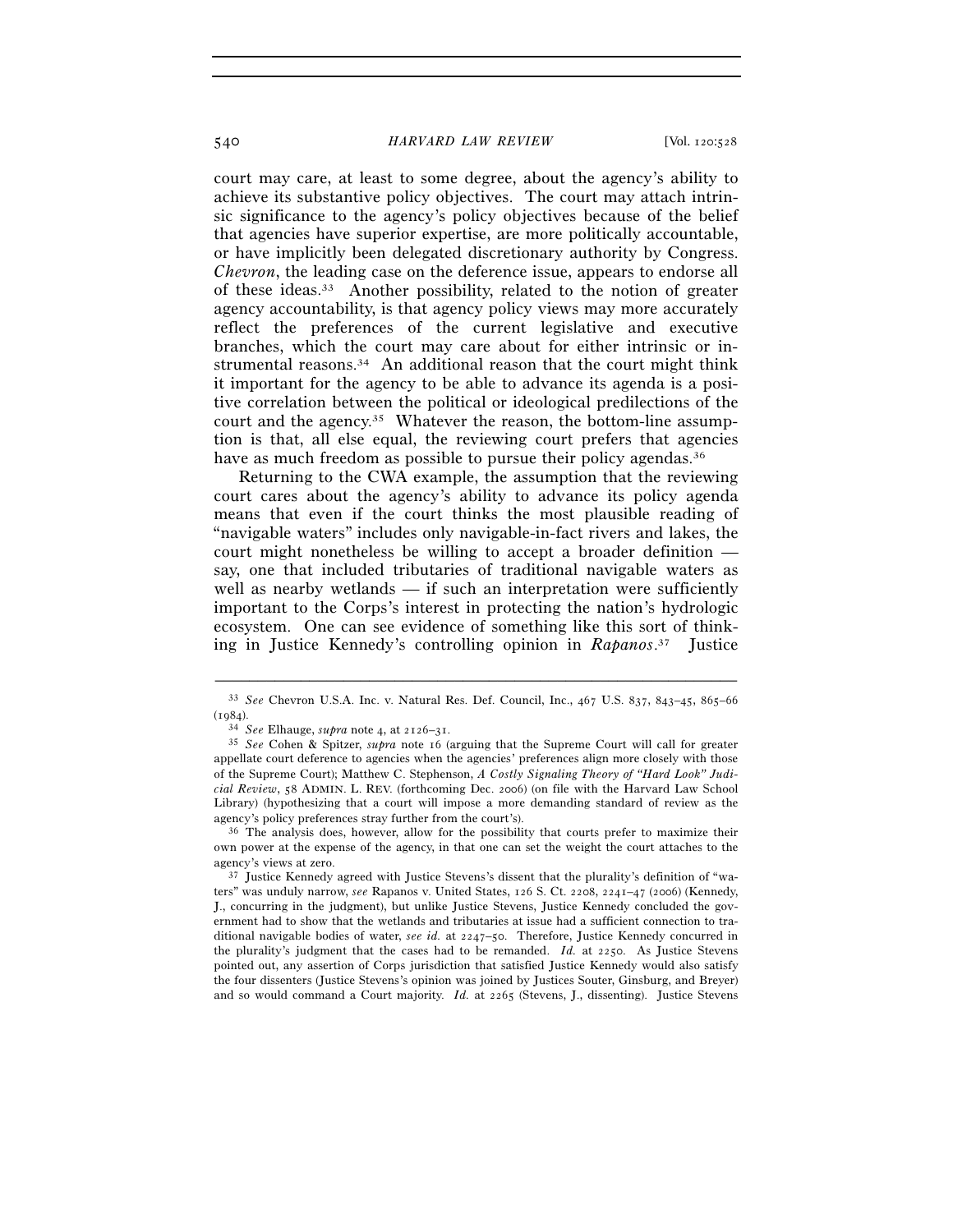Kennedy criticized Justice Scalia's plurality opinion — which adopted an extremely narrow interpretation of "navigable waters"38 — for, among other things, being "unduly dismissive of the [policy] interests asserted by the United States" in a broader definition and for giving "insufficient deference to Congress' purposes in enacting the Clean Water Act and to the authority of the Executive to implement that statutory mandate."39 This language implies a belief that the judiciary must be sensitive to the agency's policy interests when deciding whether the agency's statutory construction is sufficiently plausible to merit deference.40

On the account sketched above, a court reviewing an agency interpretive decision has two broad objectives. First, the court would like, all else equal, to maximize the correspondence between the interpretation ultimately implemented and the court's own view of the best reading of the statute. That is, the court would like to maximize textual plausibility. Second, the court would also like — again, all else equal — to maximize the agency's ability to advance its policy agenda. The problem is that, except in those cases in which the agency's most preferred interpretation happens to be the one the court thinks most textually plausible, these two interests will conflict. So, the degree to which the court will accommodate agency policy objectives will be constrained by the court's interest in textual plausibility, and the court's insistence on textual plausibility will be constrained by the court's desire to give the agency some interpretive latitude.<sup>41</sup> To illus-

–––––––––––––––––––––––––––––––––––––––––––––––––––––––––––––

interest in textual plausibility as deriving from the court's desire to enforce the views of the *enacting* Congress and construes the court's interest in facilitating the agency's policy agenda as reflecting the court's desire to give effect to the preferences of the *current* Congress. On this view, the court may care about *both* the preferences of the enacting Congress *and* the preferences of the current Congress and may therefore settle on an interpretive strategy that balances these goals. This view contrasts with alternative approaches that presume the court must make a one-or-theother choice between acting as the faithful agent of the enacting Congress or the current Congress. *See* John A. Ferejohn & Barry R. Weingast, *A Positive Theory of Statutory Interpretation*, 12 INT'L REV. L. & ECON. 263 (1992); William M. Landes & Richard A. Posner, *The Independent Judiciary in an Interest-Group Perspective*, 18 J.L. & ECON. 875 (1975). The idea that the court

also noted that the Corps would have jurisdiction in any case that passed the plurality's test but failed Justice Kennedy's. *Id.* The latter scenario seems highly improbable, however, given the

nature of the respective tests.<br>
<sup>38</sup> *See id.* at  $2220-25$  (plurality opinion).<br>
<sup>39</sup> *Id.* at  $2246-47$  (Kennedy, J., concurring in the judgment).<br>
<sup>40</sup> Justice Kennedy conceded that "environmental concerns provide no its in the statutory text," but insisted that the plurality's reading of the text was incorrect. *Id.* at 2247. This statement could imply that Justice Kennedy views textual plausibility as binary rather than continuous, contrary to the assumption made in this Article. *See supra* note 26. An alternative reading, however, is that Justice Kennedy believes that the importance of the policy interests asserted by the government is relevant to the amount of interpretive stretching a reviewing court should tolerate and that the plurality was wrong to assert that the Corps stretched the statute beyond the permissible bounds. 41 An interesting substantive interpretation of this tradeoff arises if one construes the court's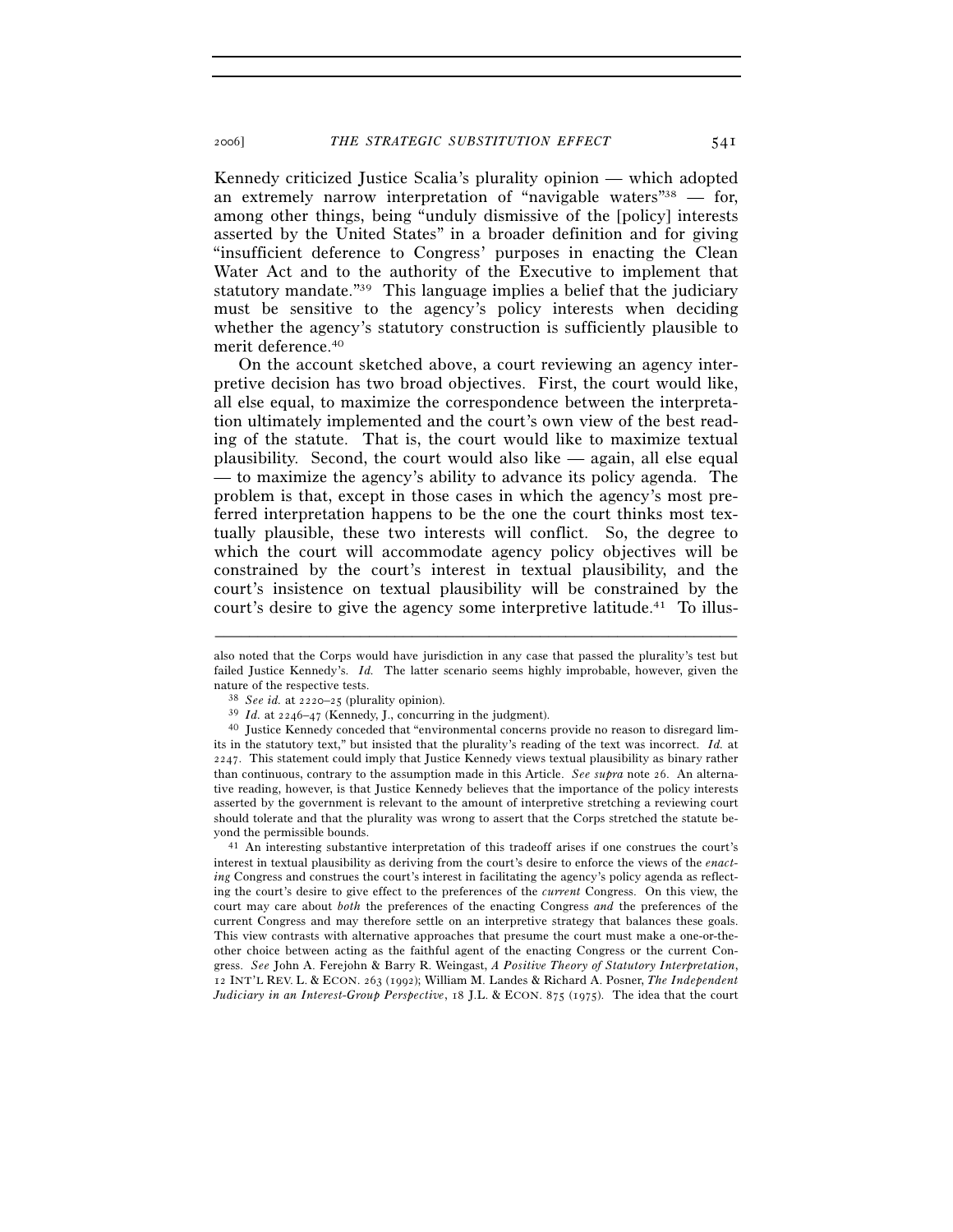trate with the CWA example, the court's interest in textual plausibility does not necessarily mean it will insist on limiting Corps jurisdiction to navigable-in-fact rivers and lakes, but at the same time, the court's desire to give the agency room to pursue its policy goals does not mean that the court would tolerate, say, a decision by the Corps to extend CWA jurisdiction over all land in the country that gets occasional rainfall.

To describe how the court will trade off its interest in textual plausibility against its interest in facilitating the agency's policy agenda, one must characterize the relative importance of these interests from the court's perspective. I do this by referring to the weight the court attaches to the agency's policy views relative to the judicial interest in textual plausibility as the level of "intrinsic deference" that the court confers on the agency.42 Intrinsic deference thus captures how important the court considers the agency's ability to realize its policy goals. Another way to think about the concept of intrinsic deference is as a measure of the court's "textualism," where lower levels of intrinsic deference indicate a more aggressively textualist court. The idea, again, is that intrinsic deference measures the relative importance to the court of the court's own conception of textual plausibility compared with the agency's ability to pursue its policy goals. Aggressively textualist courts are likely to place more weight on the former than on the latter, so textualist courts are likely to exhibit lower levels of intrinsic deference.43

It is essential to distinguish the concept of intrinsic deference from the degree of textual implausibility a reviewing court will be willing to tolerate before it declares the agency has gone too far. I refer to this latter concept as "actual deference." While intrinsic deference is an exogenous parameter that describes the relative weight the reviewing court attaches to competing objectives, the court's actual deference to agency decisions is an endogenous behavioral result of the interaction between the court and the agency. In the CWA example, intrinsic deference is the weight the court assigns to the Corps's policy mission relative to the court's interest in fidelity to the statutory text. In contrast, actual deference describes the most textually implausible interpretation of "navigable waters" that the court would tolerate. It is critical to keep the analytical and terminological distinction between

balances its competing interests in advancing the purposes of both the enacting and current legislatures is more consistent with "dynamic" theories of statutory interpretation that advocate such balancing. See, e.g., ESKRIDGE, supra note 25.<br>
<sup>42</sup> In the formal model presented in the Appendix, intrinsic deference is parameterized as  $\delta$ .<br>
<sup>43</sup> See Richard J. Pierce, Jr., *The Supreme Court's New Hypertextualism:* 

*cophony and Incoherence in the Administrative State*, 95 COLUM. L. REV. 749 (1995); Scalia, *supra* note 1, at 521.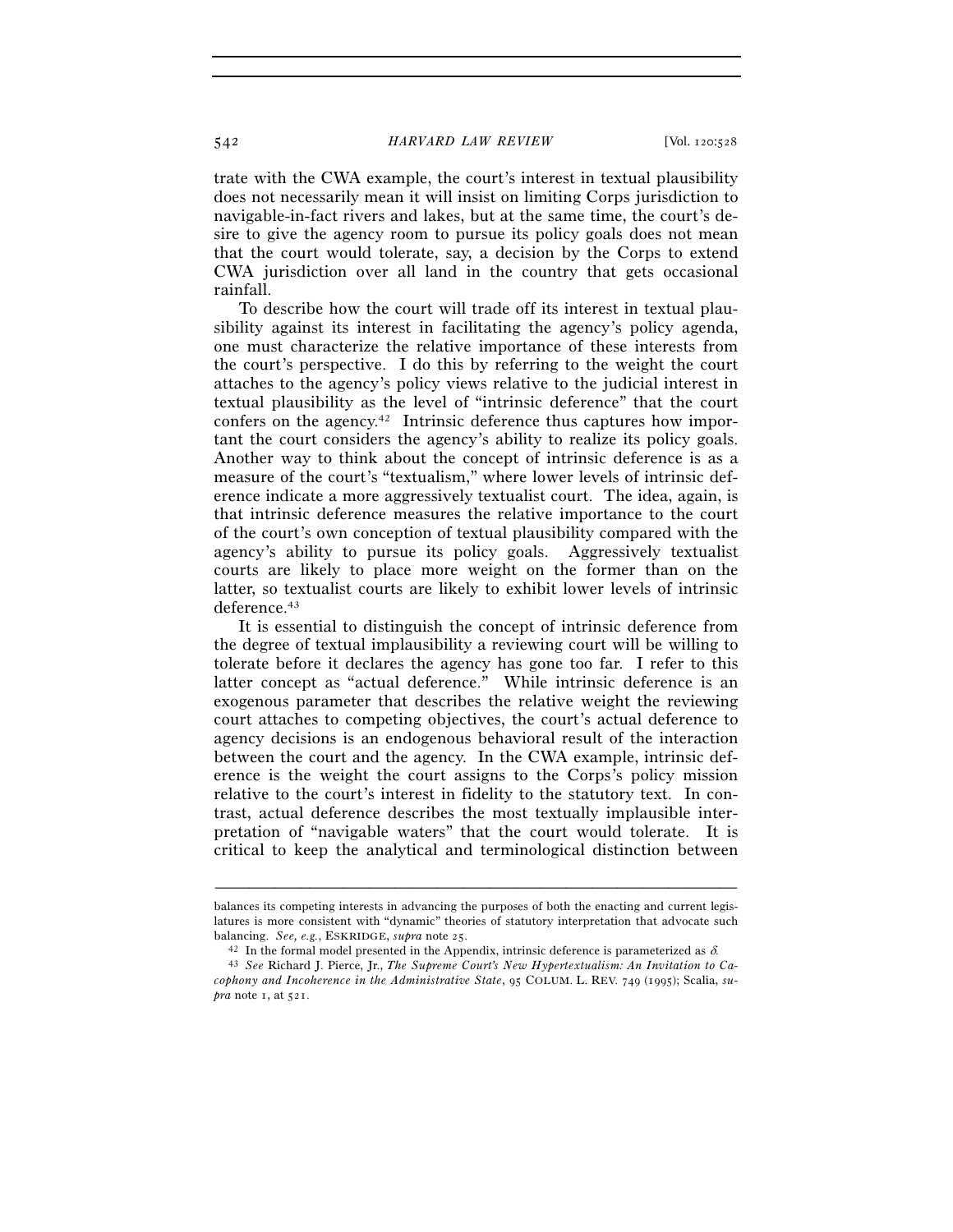2006] *THE STRATEGIC SUBSTITUTION EFFECT* 543

intrinsic deference and actual deference in mind, especially given that one of the key results of the analysis is that the level of actual deference may vary even if the level of intrinsic deference is held constant.<sup>44</sup>

Another possibility to consider is that the level of intrinsic deference may depend on the formality of agency procedures. For example, a court might treat agency policy views as less important when the court reviews an informal agency proceeding, perhaps because the court believes informal policymaking is likely to be worse on some dimension that the court cares about, independent of the signal that the use of informal procedures may send to the court about the importance the agency attaches to the interpretive issue. I am agnostic about the plausibility of courts' attaching this sort of intrinsic weight to procedural formality, but because at least some accounts of judicial doctrine or behavior imply such a tendency, it makes sense to allow for the possibility in the analysis.

This idea that courts may confer less intrinsic deference on informal agency interpretive decisions can be incorporated into the analytic framework developed here by allowing the court to "discount" the significance of the agency's policy views by some amount if the agency uses informal procedures. I will use the term "informality discount" to describe the degree to which this occurs. If there is no informality discount, then the court's intrinsic deference to agency policy views does not depend on what procedures the agency uses, though the level of actual deference may still differ. If the informality discount is absolute, then the court will not accept any deviation from its own view of the best construction of the statute unless the agency uses formal procedures. The informality discount may also take some intermediate value, such that the court still confers some intrinsic deference when reviewing informal agency interpretations, but not as much as it would have if the agency had proceeded formally.<sup>45</sup>

Before proceeding, it is worth noting that although this Article focuses on judicial review of agency interpretations of law, the same basic analytical framework could apply to review of other types of agency decisions. Suppose, for example, that the application of interest were not judicial review of an agency's interpretation of a statute, but were instead "hard look" review of a discretionary agency policy choice. In this context, it would not make sense to speak of the court evaluating the textual plausibility of the agency's decision. But it still would be sensible to imagine that the agency and the court have con-

<sup>&</sup>lt;sup>44</sup> *See infra* section II.A, pp. 553–57.<br><sup>45</sup> In the model presented in the Appendix, the informality discount is the parameter  $\alpha$ . When  $\alpha$  = 0, intrinsic deference is independent of procedural formality. Larger values of  $\alpha$  indicate a larger informality discount, and when  $\alpha = 1$  the agency receives no intrinsic deference absent formal procedures.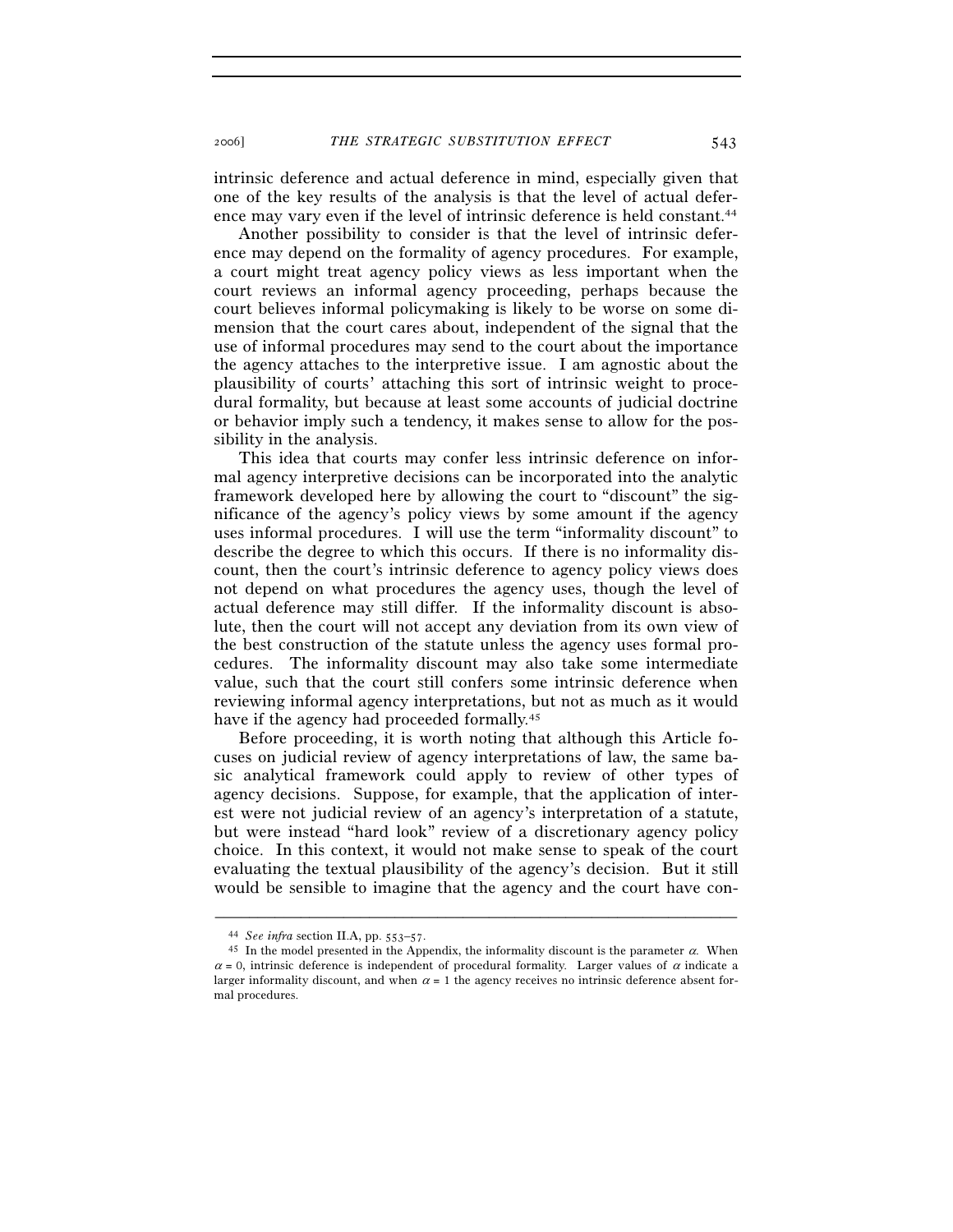flicting preferences over some aspect of the decision that the court is able to observe. Instead of calling this variable "textual plausibility," one could simply relabel it as "the ideological appeal of the decision to the court" or as "the court's perception of the decision's substantive rationality," and the analysis developed in this Article would apply in essentially the same way.<sup>46</sup>

# *B. The Strategy of Statutory Interpretation*

Although the agency's objective is to secure an interpretation that maximizes its ability to achieve policy goals, it must make its interpretive decision in the shadow of judicial review. In some cases, the agency's ideal interpretation may sufficiently correspond with the court's ideal interpretation that judicial review imposes no substantial constraint on the agency. In other cases, the statute's text may be sufficiently vague, or the court's sympathies with the agency's objectives sufficiently strong, that the court does not care much about textual plausibility.47 In such cases, judicial review will be an insignificant constraint. The more interesting and substantively important cases, and the cases on which this Article focuses, are those in which the court would not be willing to uphold the agency's most preferred interpretation of the statute. When an administrative agency finds itself in this sort of situation, its rational course of action is to stretch the statutory text in the direction of its most preferred interpretation as far as it can, just shy of the point at which the interpretation is so extreme that the reviewing court is likely to reject it. $48$  So, in the CWA example, the Corps will try to figure out how much it can claim is covered by the term "navigable waters" without a majority of the reviewing court determining that the Corps's interpretation is too implausible to merit deference.

This general claim may be subject to a variety of exceptions and qualifications. Perhaps in some cases agency decisionmakers care more about the symbolic value of taking a position than they care about actually achieving a policy outcome. This preference might lead agencies to ignore the judicial constraint on their interpretive freedom. There may also be cases in which an agency hews fairly closely to the court's view in order to maintain a good reputation with the court, even if the agency could get away with a more aggressive interpretation. Notwithstanding these qualifications, it is reasonable to suppose that in most cases the agency will stretch the statute as far as it thinks

<sup>&</sup>lt;sup>46</sup> See Stephenson, *supra* note 35.<br><sup>47</sup> To put this in the terminology introduced in section A, intrinsic deference may be very high.<br><sup>48</sup> Often, the task of making this assessment falls to the agency's general counsel

O. McGarity, *The Role of Government Attorneys in Regulatory Agency Rulemaking*, 61 LAW & CONTEMP. PROBS. 19, 22–24 (1998).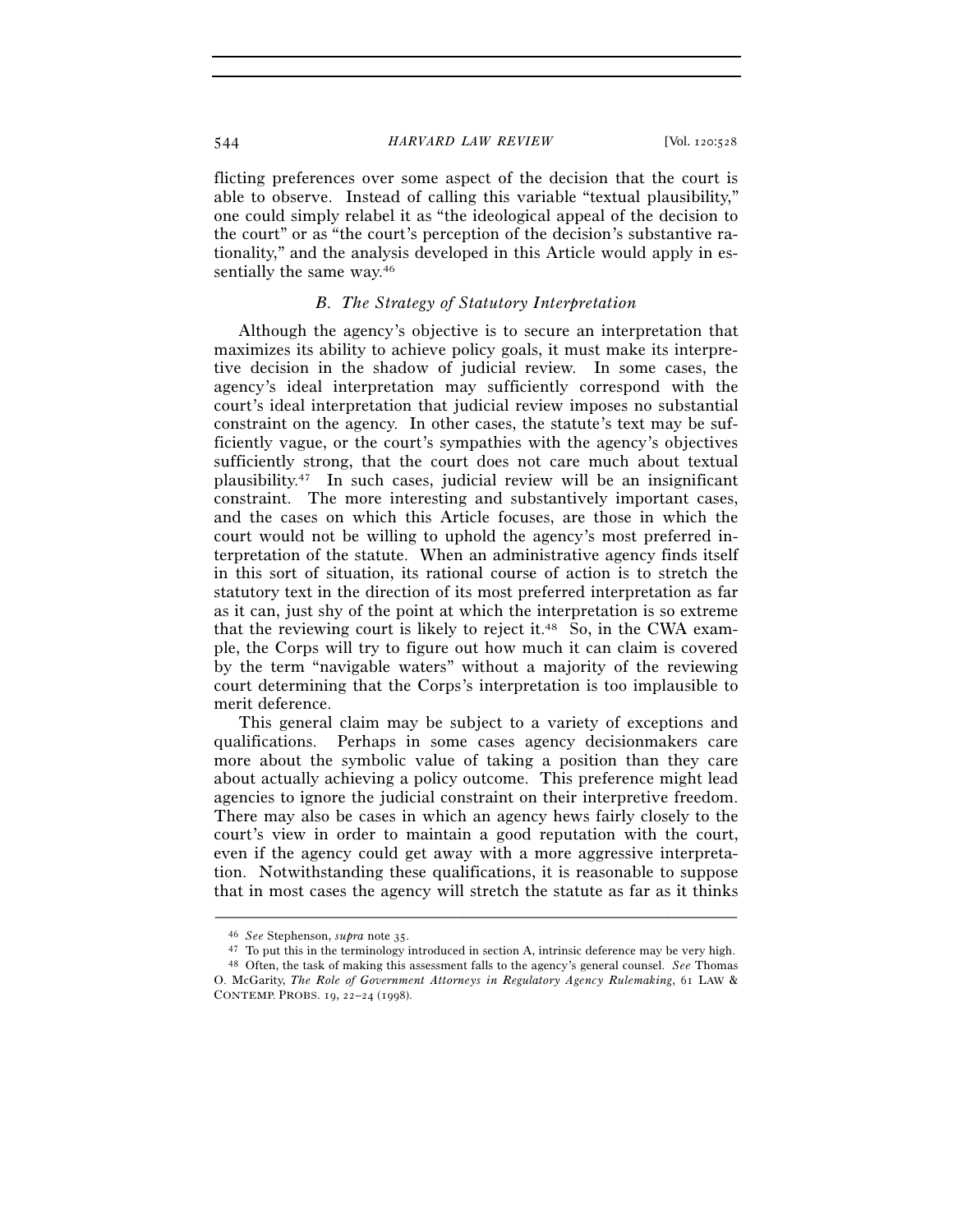the reviewing court will let it, so that is the behavioral assumption I make.49 I also make the simplifying assumption that the agency can accurately forecast how aggressively it can interpret the statute without triggering judicial reversal.50

In addition to deciding how aggressively to stretch the statutory language, the agency can decide whether it wants to promulgate its interpretation in a relatively formal proceeding, such as notice-andcomment rulemaking, or through a more informal mechanism, such as an interpretive rule or guidance memorandum.<sup>51</sup> Agencies do not always have this sort of procedural discretion, of course. Some statutes require that certain decisions be made via rulemaking or in other relatively formal settings.<sup>52</sup> Sometimes, agencies lack the authority to make rules, and so the only way for them to offer their interpretive views is through informal memoranda and the like.53 Nonetheless, the assumption that agencies have a choice of procedural forms is realistic in a large and important set of cases.54

–––––––––––––––––––––––––––––––––––––––––––––––––––––––––––––

[or] general statements of policy." 5 U.S.C. § 553(b)(A) (2000). The scope of this exception is one of the most confusing and controversial issues in administrative law. *See* Anthony, *supra* note 23, at 1313–16; Manning, *supra* note 14, at 893–97; Richard J. Pierce, Jr., *Distinguishing Legislative Rules from Interpretative Rules*, 52 ADMIN. L. REV. 547, 548–49 (2000). 52 *See* Magill, *supra* note 4, at 1389 & n.12. Also, judicial doctrine on the distinction between

interpretive and legislative rules may affect the agency's freedom to announce interpretations of statutes in less formal contexts. *See infra* note 107. Alternatively, however, judicial doctrine regarding agency freedom to announce certain interpretive decisions only after relatively formal proceedings might be characterized not as an exogenous constraint, but rather as the manifestation of a rational judicial decisionmaking process that reflects the considerations examined in this

<sup>49</sup> Another possibility is that the agency will promulgate its most preferred interpretation and accept that the court will cut back on it somewhat. This strategy may be optimal if the agency suffers no penalty from being reversed and if the court only excises those aspects of the agency's interpretation that go too far rather than rejecting the agency's view wholesale and substituting the court's own most preferred interpretation. The end result would then be identical to that discussed in the text, in that the final interpretation adopted is the most extreme interpretation that the court would be willing to uphold.<br><sup>50</sup> More generally, I assume that the court and the agency have perfect information, with one

important exception: the court may be uncertain about how important the interpretive issue is to the agency's policy agenda. *See infra* pp. 548–49. A potentially interesting extension, which I do not explore in this Article, might incorporate agency uncertainty regarding judicial preferences. Such uncertainty might arise because the agency cannot predict the composition of the appellate panel that will review its decision, because the issue is one on which the interpretive preferences of individual judges are hard to ascertain, or because of other reasons. When the agency is unsure of how the reviewing court will read the statute, or of how much textual implausibility the court will tolerate, the agency must decide how much it is willing to gamble that it will get a sympathetic judicial ear. This extension raises a number of complications that, while interesting, are secondary to the main point of this Article, and so I leave them to future research.<br> $51$  The normal notice-and-comment requirements of § 553 do not apply to "interpretative rules

Article. 53 *See* Magill, *supra* note 4, at 1387–88. 54 *See id.* at 1386.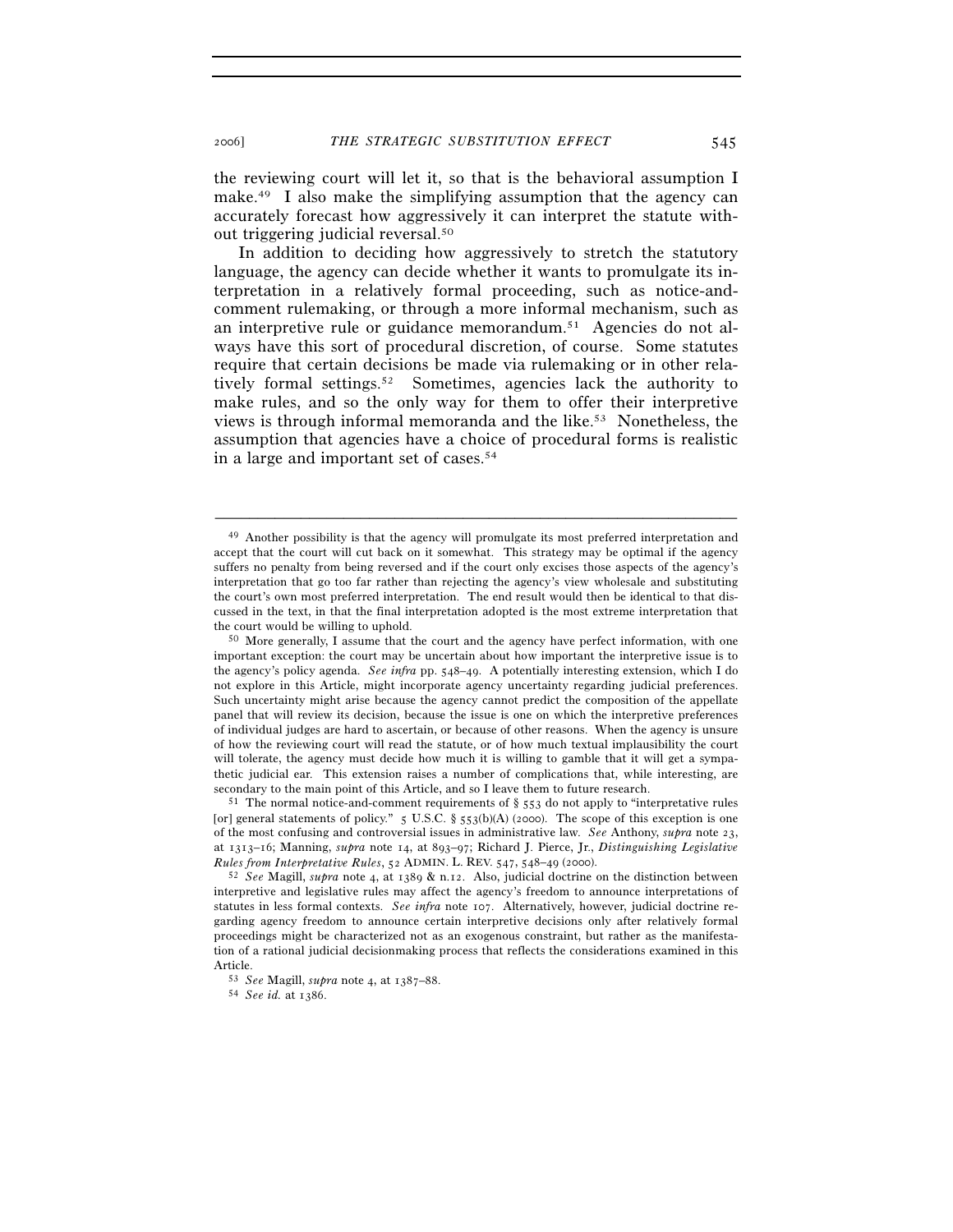What relevant differences between formal and informal procedures might influence the agency's procedural choice? One of the most salient differences is that formal procedures are more costly for the agency. The costs associated with procedural formality include delay, staff time, money, and perhaps more intensive scrutiny from Congress or other overseers.55 It is widely believed that these procedural costs are substantial and that they are often a significant consideration in agency decisionmaking.56

If these are the costs of procedural formality, what are the benefits? One possibility is that the agency may believe that certain procedures improve the quality of its decisions or generate more political support for the agency. To the extent that this is so, agencies may adopt formal procedures independent of judicial review or any other form of oversight. Another possibility, more central to the analysis in this Article, is that formal procedures that go above and beyond what the agency would otherwise choose to employ may improve the agency's prospects before the reviewing court.

The idea that the procedural formality of an agency decision can buy the agency more deference from the reviewing court has appeared in the literature.57 There is also some evidence of this phenomenon in reported decisions. Most prominently, *Mead* explicitly stated that higher levels of procedural formality may merit greater judicial deference.58 Some of the separate opinions in *Rapanos* also suggest that procedural formality might bear on judicial tolerance for expansive agency interpretations. For example, although Chief Justice Roberts joined Justice Scalia's plurality opinion, he also filed a separate opinion criticizing the Corps for abandoning a proposed rulemaking to clarify its interpretation of its statutory jurisdiction.59 The Chief Justice suggested that the Corps would have been entitled to substantial deference had it completed this rulemaking.60 But his view concerning the relevance of the Corps's failure to complete the proposed rulemaking was somewhat opaque. As Justice Kennedy pointed out, it was unclear how the Corps could have satisfied Justice Scalia's plurality opinion, which the Chief Justice joined, if the Corps's interpretation of "navigable waters" — whether adopted in a rulemaking context or

<sup>&</sup>lt;sup>55</sup> In the formal model in the Appendix, the cost of formal procedure is denoted *k*.<br>
<sup>56</sup> See, e.g., McGarity, *supra* note 11; Pierce, *supra* note 11.<br>
<sup>57</sup> See supra note 4 and accompanying text.<br>
<sup>58</sup> See infra sec CWA, the Corps "would have enjoyed plenty of room to operate in developing *some* notion of an outer bound to the reach of [its] authority" if it had completed a proposed rulemaking on the meaning of "navigable waters" following the Court's decision in *SWANCC*, and criticizing the agency for choosing to "adhere to its essentially boundless view of the scope of its power").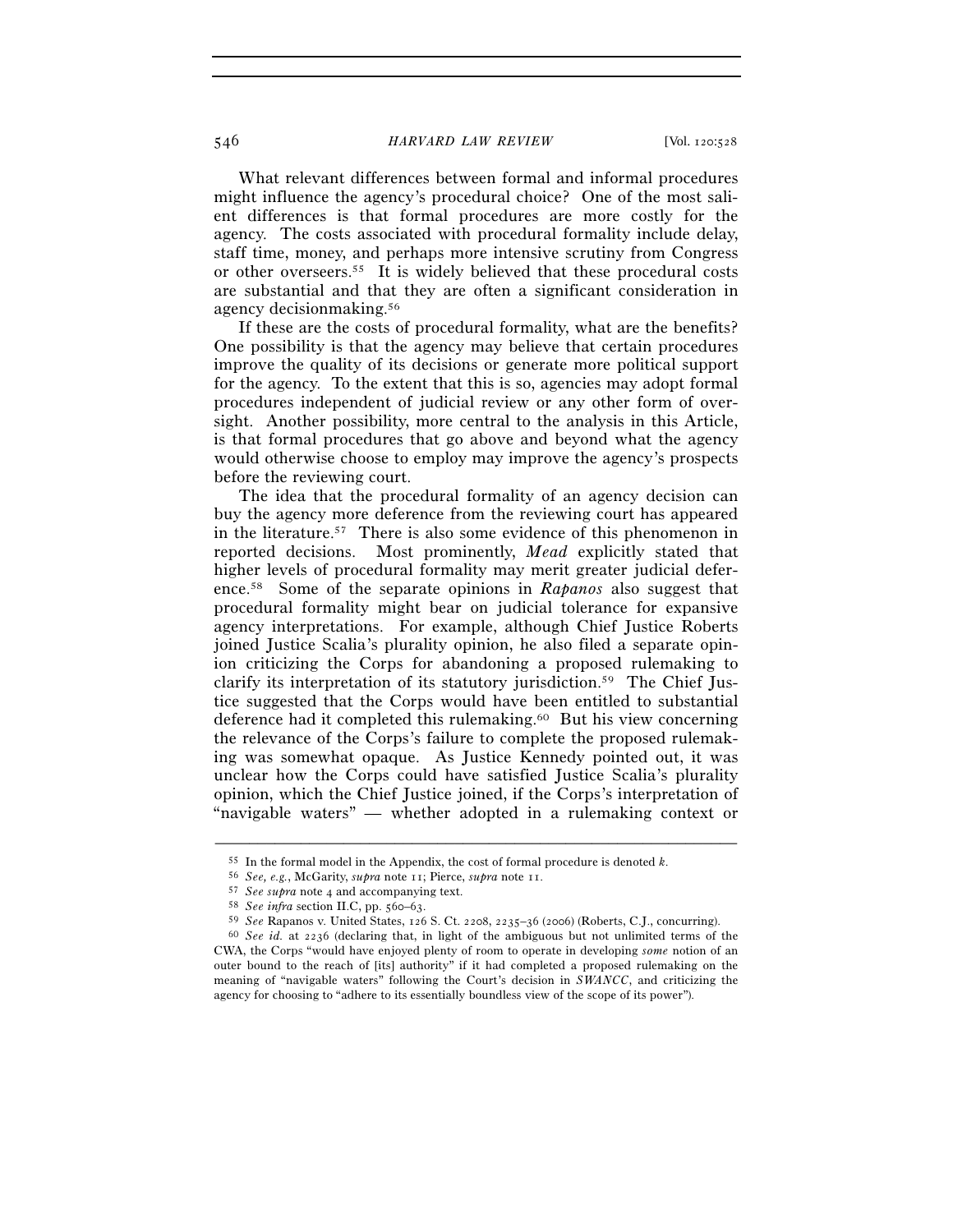otherwise — extended beyond what the plurality declared reasonable.61 One possible interpretation of the Chief Justice's concurrence is that the Corps would have been entitled to more interpretive leeway had it adopted a somewhat more limited interpretation through noticeand-comment rulemaking, even if that interpretation had extended beyond what Justice Scalia would have allowed.

The idea that the Corps might have broader interpretive authority when it relies on more formal procedures is also evident in Justice Kennedy's opinion, which asserted that the relevant inquiry is whether the regulated area has a "significant nexus" to a traditional navigablein-fact body of water.62 Justice Kennedy made clear that he would not accept at face value an assertion by the Corps that a particular wetland or tributary meets this test.<sup>63</sup> Instead, the Corps has two options. It can establish a "significant nexus" on a case-by-case basis,  $64$  which will often require a substantial evidentiary showing. Alternatively, the Corps can adopt regulations identifying categories of tributaries or wetlands that have a significant nexus to navigable waters in a sufficiently large number of cases, thus obviating the need for costly (and judicially scrutinized) case-specific determinations.<sup>65</sup> This statement implies that the Corps may have more leeway if it acts via rulemaking. Justice Breyer's dissent took this notion further by urging the Corps to promulgate a rule that defines more precisely — and more favorably to the Corps — the meaning of the "substantial nexus" test.<sup>66</sup> Though none of these opinions was entirely clear on the impact that a rulemaking would have on the Corps's interpretive freedom, they all suggested that more procedural formality might result in greater judicial deference.

Why might a reviewing court confer more actual deference on an agency interpretation adopted in a relatively formal proceeding, such as notice-and-comment rulemaking? There are at least two possibilities. First, the court may believe procedural formality is positively correlated with high-quality agency decisionmaking. Greater procedural formality may indicate to the court that the agency's underlying policy choice merits more respect, especially if the court lacks the expertise to evaluate that choice substantively. The court may, for example, believe that procedural formality facilitates the accurate

<sup>&</sup>lt;sup>61</sup> *Id.* at 2247 (Kennedy, J., concurring in the judgment).<br>
<sup>62</sup> *Id.* at 2247–48.<br>
<sup>63</sup> *See id.* at 2248–52.<br>
<sup>64</sup> *See id.* at 2249.<br>
<sup>65</sup> *See id.* at 2248.<br>
<sup>65</sup> *See id.* at 2266 (Breyer, J., dissenting) ("[T]he 'nexus' requirement into the statute. But it has left the administrative powers of the Army Corps of Engineers untouched. That agency may write regulations defining the term . . . . And the courts must give those regulations appropriate deference." (citations omitted)).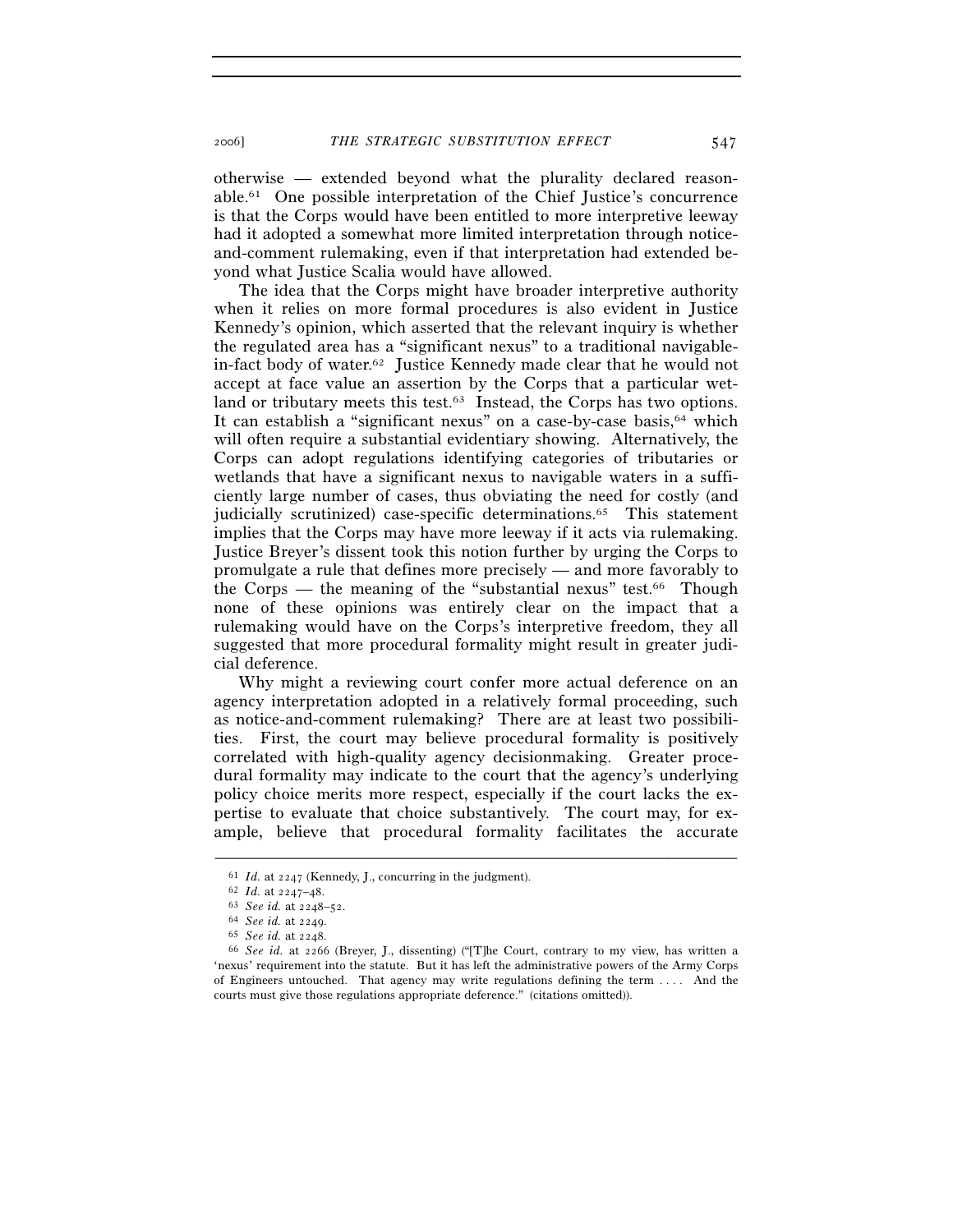evaluation of complex issues, promotes reasoned deliberation, or prevents special-interest capture.67 Ultimately, the specific reason is of secondary importance here. Indeed, the court's beliefs about the effect of formal procedures on agency decisionmaking need not be correct. The key is that the degree to which the court cares about the agency's ability to achieve its policy objectives depends in part on whether the agency identifies those objectives through a relatively formal process. To put this idea in the terminology developed in section A, the informality discount may be greater than zero — that is, the level of intrinsic deference to agency views may be lower if the agency proceeds informally — if the court perceives a connection between procedural formality and decisional quality.

A second reason procedural formality may influence the court's decision is that the very costliness of formal procedures provides the court with valuable information about how important the interpretive question at issue is to the agency's policy agenda.68 It is reasonable to suppose that interpretive issues vary in their importance to agencies and that an agency's incentive to interpret a statutory provision aggressively will be stronger for issues that the agency views as very important.69 For less important issues, agencies will still prefer to secure interpretations that advance their policy agendas, but this incentive will be weaker. Moreover, just as an agency has a stronger incentive to interpret a statute aggressively if it involves a very important issue, the court has a stronger incentive to tolerate an aggressive agency interpretation when the agency views the issue as very important.70

<sup>67</sup> *See* Sunstein, *supra* note 4, at 225 (suggesting that *Mead* might be explained by the view that formal procedures "safeguard[] against arbitrary, ill-considered, or biased agency decisions"); *see also* Cass R. Sunstein, *Interest Groups in American Public Law*, 38 STAN. L. REV. 29, 63 (1985) (describing reviewing courts' efforts to "ensure that the agency has not merely responded to political pressure but that it is instead deliberating in order to identify and implement the public values that should control the controversy"). *But see* Sunstein, *supra* note 4, at 227 (raising questions about the degree to which notice-and-comment rulemaking actually increases the quality of agency interpretations). Another possibility is that the initiation of a formal process such as notice-and-comment rulemaking may generate more political support for the agency's proposal, *see* Cuéllar, *supra* note 22, at 494–95, which would enhance the agency's prospects on judicial review. *See* Martha Minow, Recognition, Redistribution, Resistance in U.S. School Reforms 20 n.52 (2006) (unpublished manuscript, on file with the Harvard Law School Library) ("Proposing a rule and leaving it in that proposed state may reflect a political strategy. The administration gains points from supporters for pursuing this policy, avoids court challenge to it, and generates potential support from both experimentation and research efforts . . . ."). This sort of argument has a different substantive flavor from the anti-capture/pro-deliberation argument that formal procedures can increase the court's perception of the quality of the agency's policy views, but it has the same ba-

<sup>&</sup>lt;sup>68</sup> For a fuller development and elaboration of this argument, see Stephenson, *supra* note 35. <sup>69</sup> In the formal model in the Appendix, the relative importance of the interpretive issue is parameterized as  $\theta$ .

 $70$  It is essential to clarify this last claim. It might seem that if an issue is particularly important, then the court would also care more about getting the interpretation "right" as a matter of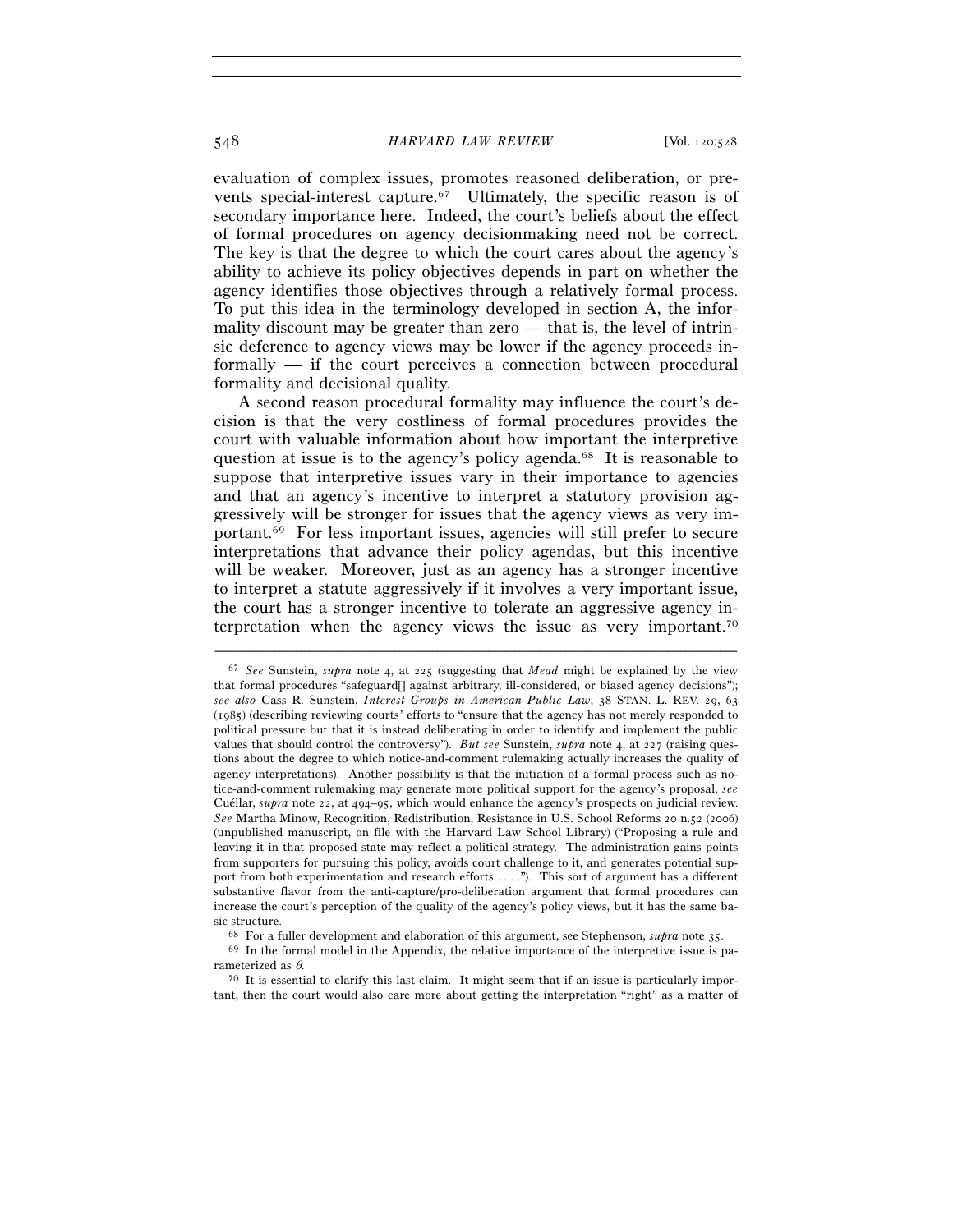That is, the importance of an interpretive issue to the agency will also matter to the reviewing court, at least as long as the reviewing court treats the agency's policy views as entitled to some level of intrinsic deference.71

The CWA example illustrates these ideas nicely. Imagine that the court thinks that extending Corps jurisdiction over isolated wetlands that do not join with a traditional navigable waterway involves a fairly serious stretch of the statutory language, but the court thinks it is important that the Corps be able to advance its substantive goal of protecting the nation's hydrologic ecosystem. The Corps might view the inclusion of isolated wetlands within the scope of its jurisdiction as vital to this policy mission, or the Corps might view the inclusion of isolated wetlands as somewhat valuable but hardly essential. If the former, then the reviewing court's commitment to supporting the agency's mission, coupled with the importance of the interpretive decision at issue to the success of that mission, would lead the court to tolerate the stretch of the text that the Corps's construction would entail. If the latter, however, the court would be unwilling to accept the Corps's broad interpretation because the issue would be of insuffi-

text and would therefore be less tolerant of aggressive agency interpretations. Insofar as the general importance of an issue strengthens the court's interest in ensuring textual plausibility, however, that interest is implicitly incorporated into the level of intrinsic deference. The concept of "importance" relevant to the argument developed here is the importance of an issue to the agency's policy agenda, given some constant level of intrinsic deference. The substantive claim is that, given a nonzero level of intrinsic deference, the court will be more willing to cut the agency some slack if the interpretive question at issue is very important to the agency's policy objectives. Of course, if the court does not think it appropriate to give more latitude when the interpretive issue is very important to the agency, then the agency will not have an incentive to convince the court that an issue is important, via formal procedures or otherwise. 71 Both the signaling argument and the quality-enhancement argument can be thought of as

versions of the claim that procedural formality can assist the agency by generating a record it can use to defend a decision in court. *See* E. Donald Elliott, *Re-Inventing Rulemaking*, 41 DUKE L.J. 1490, 1493–94 (1992). The signaling explanation and the quality-enhancement explanation differ as to the *reason* an extensive record improves the agency's prospects before the court. A third possibility, advanced by Tiller & Spiller, *supra* note 4, at 352–62, is that formal procedures that entail high decision costs for the agency also raise the reviewing court's decision costs of reversing. This hypothesis is quite different from the arguments developed in this Article, which assume that the intrinsic effort cost to the court of reversing an agency decision is independent of the procedural form employed by the agency. This Article contends that formal procedures can influence judicial behavior not because they raise intrinsic barriers to judicial reversal, but rather because they create outcome-based incentives for the court to accept agency interpretive decisions. This approach connects the cost of formal procedures to the agency to the value of formal procedures to the court, whereas in Tiller and Spiller's argument, the fact that certain procedures have high decision costs for the agency and high reversal costs for the court appears to arise by coincidence. That said, while the analysis developed here differs from the decision cost argument espoused by Tiller and Spiller, the arguments are not mutually exclusive, and Tiller and Spiller may well be correct that certain costly procedural devices are attractive to agencies because their use raises courts' decision costs of reversing.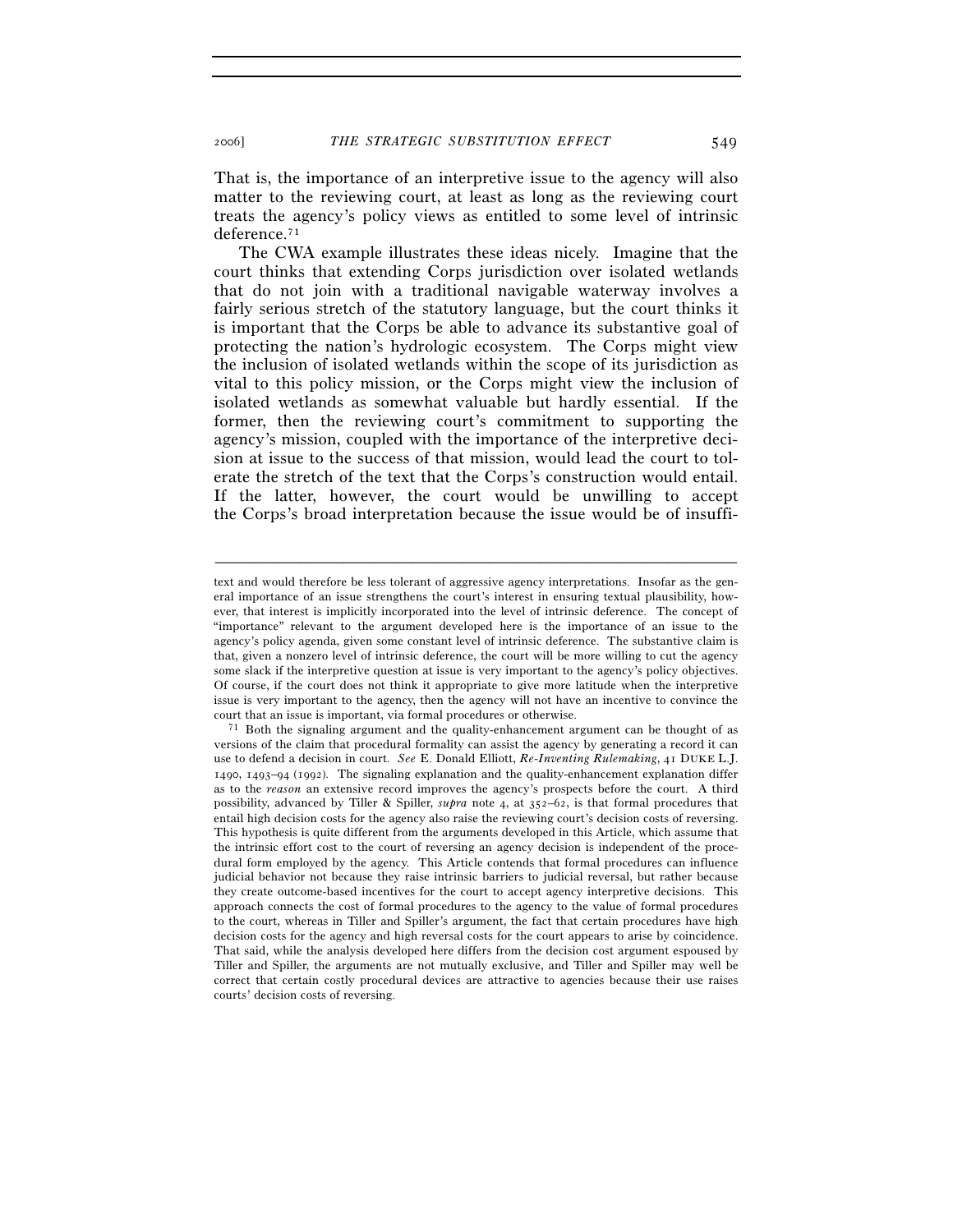cient policy importance to justify the attendant sacrifice of textual plausibility.

If we assume that the court's willingness to give the agency substantive latitude increases with the importance of the issue to the agency, the court faces a problem: the agency typically has better information about issue importance than the court. This claim, admittedly a simplification, flows from the idea that agencies have a better understanding of the practical consequences of their interpretive decisions, as well as greater sensitivity to the salience of an issue to the President, Congress, or affected parties. Furthermore, the agency has an incentive to characterize all issues as high-importance issues in order to obtain greater judicial indulgence. In the CWA example, the Corps has an incentive to tell the court that including isolated wetlands within the definition of "navigable waters" is crucial to the Corps's mission even if the Corps actually views this extension of jurisdiction as of only modest importance.72

The agency's decision regarding the level of procedural formality can help mitigate this asymmetric information problem. Because formal procedures are costly to the agency, they can provide a credible signal to the court that the agency views an interpretive issue as quite important. Consider how agency incentives differ as issue importance varies. For low-importance issues, the agency's decision to interpret the statute aggressively improves the agency's welfare, but not by very much. If formal procedures are sufficiently expensive, then on a lowimportance issue it is irrational for an agency to promulgate an aggressive interpretation in a formal proceeding, even if the court would uphold it; the agency would be better off adopting a more textually plausible interpretation in an informal setting. For a high-importance issue, by contrast, the agency would gain a lot from a more aggressive interpretation — so much that it would do better by adopting an aggressive interpretation in a costly formal proceeding than by adopting a more moderate interpretation in an informal proceeding, as long as the court would be willing to uphold the former as well as the latter. Under these conditions, then, the court can infer from an agency's use of formal procedures that the importance of the interpretive issue to the agency's agenda must be relatively high. Because the court cares more about the agency's views on high-importance issues, the court is willing to uphold more aggressive statutory interpretations when they are promulgated via more formal procedures.73

<sup>72</sup> This claim assumes the court cannot verify the agency's assertions. If it could, the agency's incentive to misrepresent would be reduced in proportion to the probability of the court's inde-

<sup>&</sup>lt;sup>73</sup> This signaling argument depends on the notion that the agency can assess the importance of an issue *before* deciding on the procedures to employ, while the court *never* directly observes the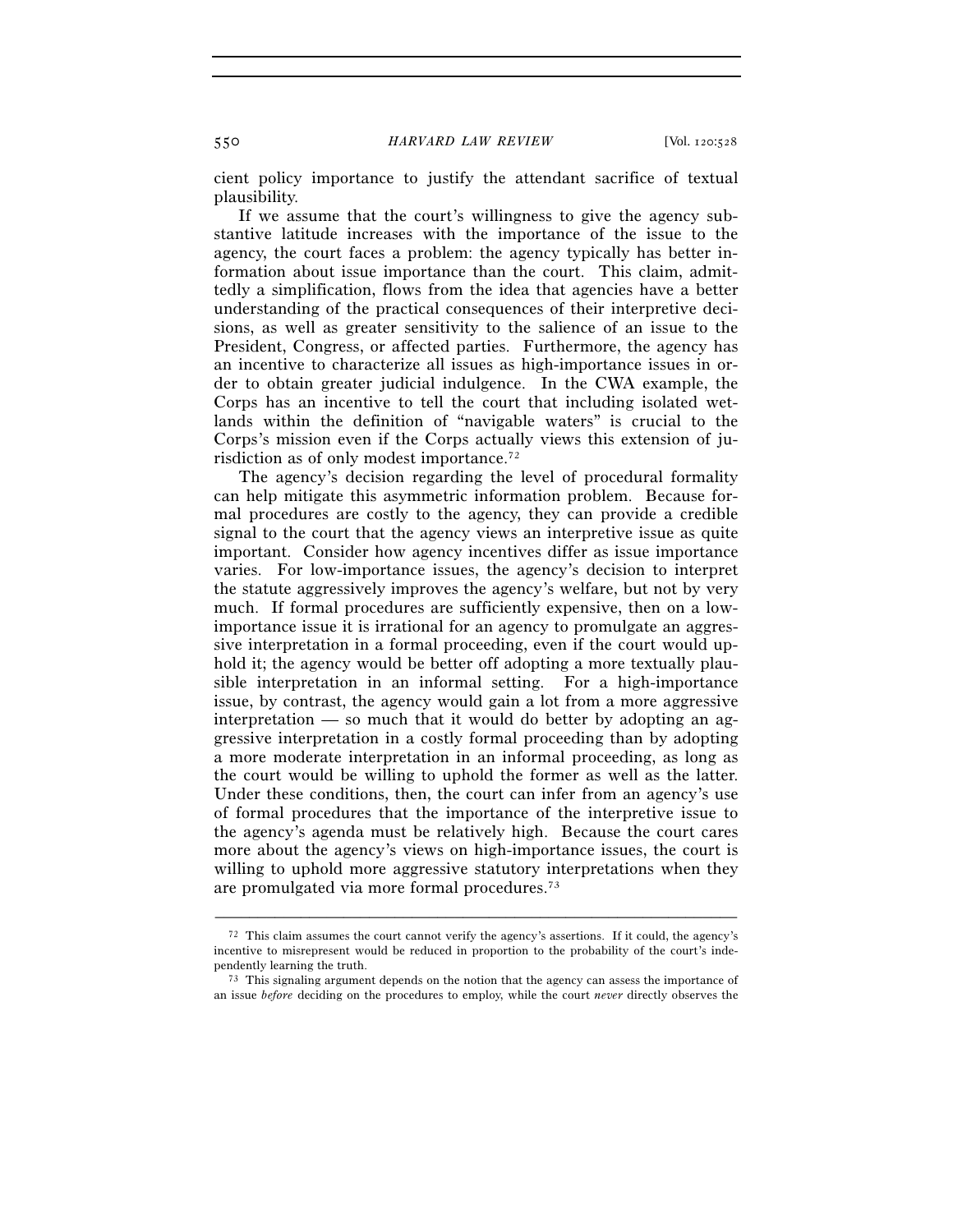Though courts rarely frame their interest in agency procedural formality in precisely these terms, judges make occasional suggestions along these lines.74 Chief Justice Roberts's concurrence in *Rapanos* may be an example. The Chief Justice complained that although the Corps considered a rulemaking to clarify the scope of its CWA jurisdiction, it eventually abandoned the process.75 One way to read the Chief Justice is as faulting the Corps for maintaining a broad interpretation of the statute despite its apparent unwillingness to invest the time and effort needed to complete the rulemaking process. The implication — albeit subtle and perhaps subconscious — is that if the Corps is not sufficiently committed to a relatively broad reading of the statute to bear the costs associated with a notice-and-comment rulemaking, then its claim that a broad interpretation is critical to its policy agenda does not deserve to be taken very seriously.

Justice Kennedy's opinion might also be interpreted in costly signaling terms. Recall that Justice Kennedy would require one of two things if the Corps wants to assert jurisdiction over wetlands or tributaries that do not have an immediate and obvious connection to a navigable-in-fact body of water. Either the Corps must adopt a regulation establishing that certain types of wetlands or tributaries have a substantial nexus to navigable waters as a categorical matter, or else the Corps must make an individualized showing that a particular wetland or tributary has such a nexus.<sup>76</sup> While both a general regulation and a specific determination are judicially reviewable on the merits, review on the merits would involve difficult technical and scientific questions, and courts are particularly reluctant to second-guess the re-

issue's importance to the agency. The former assumption rests on the notion that an agency typically knows the basic contours and implications of its interpretive choice before deciding whether to initiate a formal proceeding. *See* Elliott, *supra* note 71, at 1492, 1494–95. The latter assumption is grounded in the notion of superior agency expertise and accountability, as well as agencies' incentive to convince courts that all issues are really high-importance issues.

Furthermore, formal procedures can function as a signal only if the agency correctly believes that the court presumes an issue is more important if the agency uses formal procedures. If the court does not attach enough significance to the agency's procedural choice, the agency will never bother using formal procedures. Also, while the discussion in the text and the formal analysis in the Appendix explain how and why costly procedures can function as a credible signal of issue importance, they cannot explain why this *particular* signal is the one selected. Why, then, would procedural formality, and not some other costly activity, come to perform a signaling function? One plausible explanation is that the relevant institutions and doctrines were not designed with this sort of costly signaling in mind, but rather evolved into a signaling role over time. A related explanation is that the court may derive other benefits from formal procedures, including the perceived increase in decisionmaking quality discussed earlier, such that the court sees procedural formality as a more efficient form of credible signaling than other options. For a fuller discussion of this set of issues, see Stephenson, *supra* note 35 (manuscript at 27–29).<br><sup>74</sup> See Stephenson, *supra* note 35 (manuscript at 25–26 & n.92).<br><sup>75</sup> See Rapanos v. United States, 126 S. Ct. 2208, 2235–36 (2006) (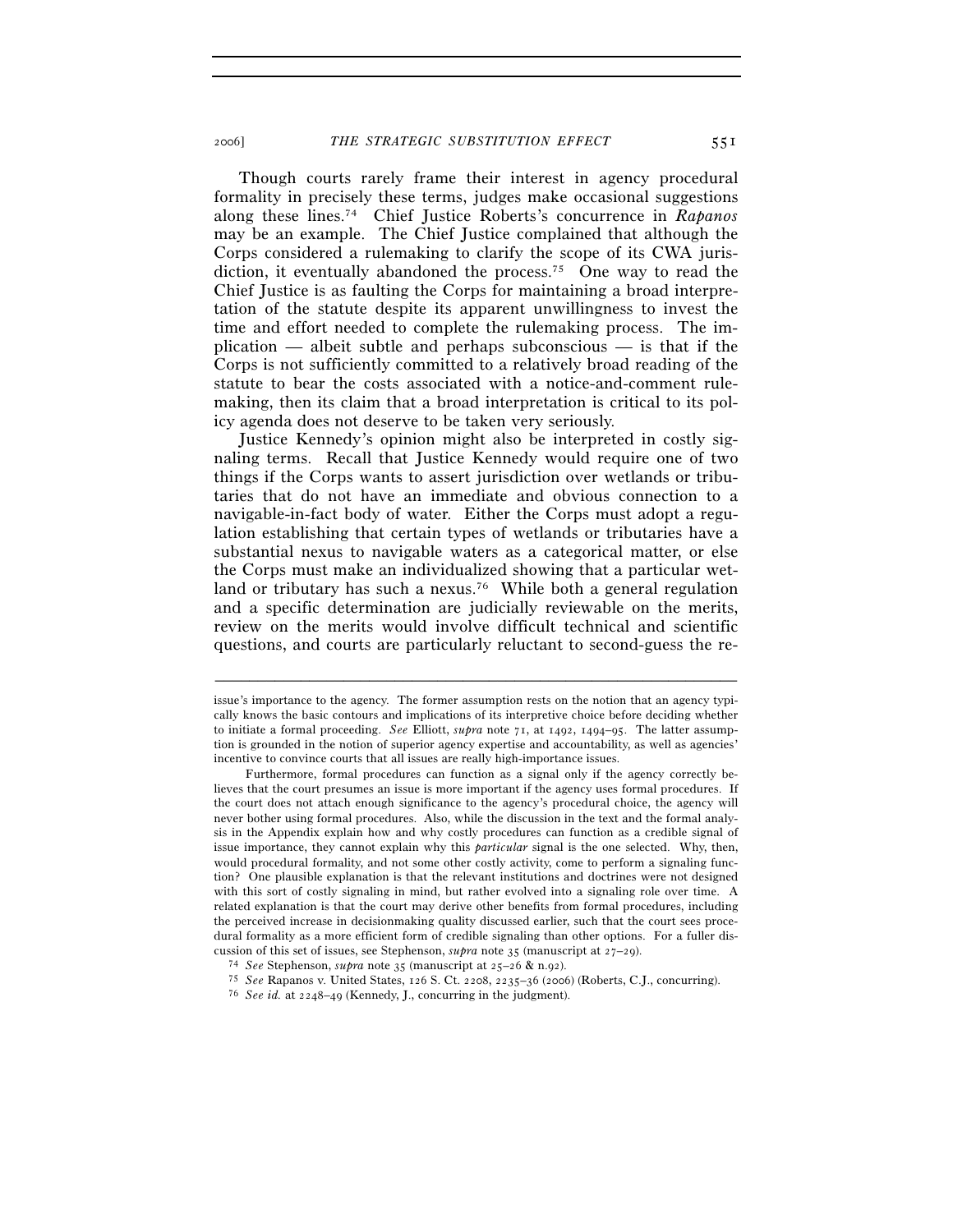sponsible agency's determinations in such contexts.<sup>77</sup> That said, both a categorical rulemaking and an adequate case-specific showing entail costs for the agency — either the costs associated with the rulemaking process, or the costs of procuring and introducing scientific evidence (and rebutting opposing experts) in an enforcement proceeding. Even if the reviewing court is ill-equipped to evaluate the agency's scientific showing on the merits, the cost of making this showing helps ensure that the Corps will assert jurisdiction over nonnavigable wetlands and tributaries only when it perceives doing so as sufficiently important.78

## *C. The Strategic Substitution Effect*

The foregoing characterization of the interpretive objectives and strategies of agencies and courts leads straightforwardly to the central positive theoretical claim of this Article: as long as the court confers some level of intrinsic deference on agency policy views, an agency will interpret statutes more aggressively when it uses formal procedures than when it proceeds informally.<sup>79</sup> Put another way, the level of actual deference to agency interpretive decisions will be higher when the agency proceeds formally, even holding the level of intrinsic deference constant.80 The reason is that increased textual plausibility and greater procedural formality are alternative ways for the agency to "purchase" judicial acquiescence to the agency's interpretive decision. If the agency moderates its interpretation to make it more palatable to the reviewing court, the agency buys greater judicial indulgence by making concessions on a dimension the court cares about (textual plausibility), but it also pays a price by sacrificing some of its ability to achieve policy goals. If the agency uses formal procedures, it pays a different sort of price (the direct costs of procedural formality), but in

<sup>–––––––––––––––––––––––––––––––––––––––––––––––––––––––––––––</sup> 77 *See* Balt. Gas & Elec. Co. v. Natural Res. Def. Council, Inc., 462 U.S. 87, 103 (1983); Kleppe v. Sierra Club, 427 U.S. 390, 412 (1976). 78 While this Article focuses on the agency's choice of procedures, the analysis could apply to

any choice made by the agency concerning an action that is costly to the agency but that indicates to a reviewing court that the agency's decision is likely to be of higher quality, greater importance, or both. Consider, for example, the suggestion that courts should pay more attention to the point in the agency hierarchy at which an interpretive decision is made. *See* David J. Barron & Elena Kagan, Chevron*'s Nondelegation Doctrine*, 2001 SUP. CT. REV. 201. Insofar as decisions made by higher-ups are more costly (because of greater outside scrutiny or the fact that senior officials have higher opportunity costs for their time) or are likely to be of higher quality (because the people making them are more expert or accountable), the arguments concerning the agency's choice of procedural formality apply directly to agency decisions about the point in the bureaucratic hierarchy from which to issue an interpretation.

<sup>79</sup> If the court gave agency views no intrinsic deference under any circumstances, then the only interpretation the court would uphold is the one that the court thinks is most textually plausible;<br>in that case, the agency would never bother using formal procedures.

in that case, the agency would never bother using formal procedures. 80 The formal expression of this result is given in Inequality (5) in the Appendix. *See infra* p. 569.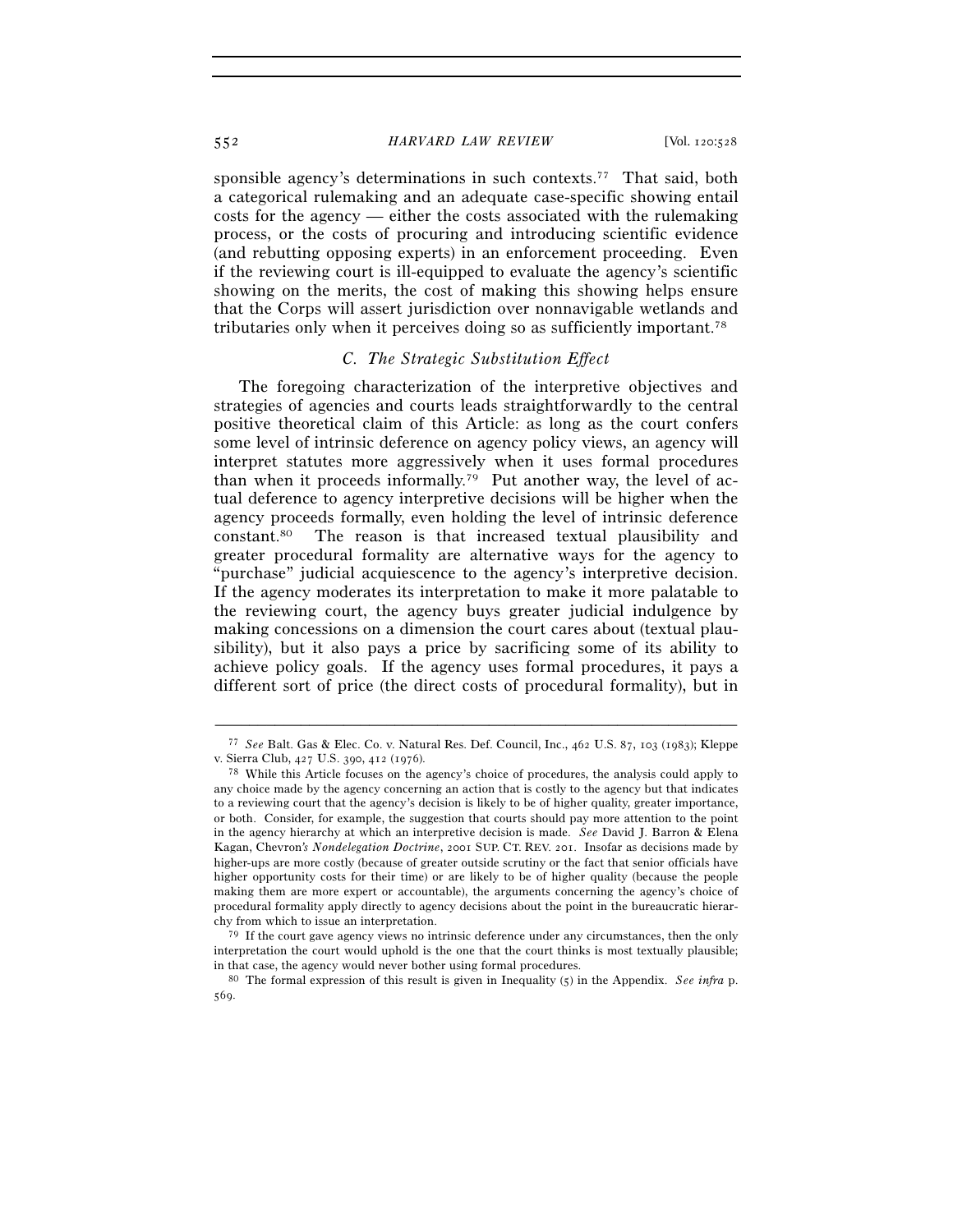doing so it buys judicial toleration for more aggressive interpretations of the statute. This greater toleration may arise for either or both of the two reasons discussed in section B: procedural formality may be positively correlated with the quality (from the court's perspective) of agency policy choices, or the agency's willingness to bear the costs of formal procedures may credibly signal that the agency views the interpretive question at issue as important.

Because the agency is rational, it never purchases more judicial sympathy than it needs; it just chooses which currency to offer. A clear empirical prediction follows: controlling for other factors, we should expect more actual deference to agency interpretive choices, and hence more aggressive agency interpretations, when the agency makes its interpretive choice via costly formal procedures. Again, this difference in actual deference should exist even if the formality of agency procedures has no effect whatsoever on the amount of intrinsic deference that courts confer on agency policy views. The implicit behavioral tradeoff between procedural formality and textual plausibility also has a number of surprising implications for the impact of various administrative law doctrines on agency behavior. I take these up in Part II.

## II. IMPLICATIONS OF THE STRATEGIC SUBSTITUTION EFFECT

This Part considers the implications of the strategic substitution phenomenon for various administrative law doctrines, including doctrines that increase or decrease the costs of formal agency procedures (section A), doctrines that raise or lower the intrinsic deference that courts confer on agency policy preferences (section B), and doctrines that strengthen or weaken the link between the level of intrinsic deference and the formality of agency procedures (section C). In each context, the strategic substitution effect and associated phenomena highlight important behavioral dynamics that the existing literature has largely ignored but that are essential for a complete positive and normative assessment of these doctrines.

## *A. The Costs of Procedural Formality*

Judicial decisions have substantially raised the cost to agencies of certain modes of procedure. Most strikingly, courts have interpreted the notice-and-comment rulemaking provisions of the Administrative Procedure  $Act^{81}$  (APA) in such a way that notice-and-comment rulemaking, though nominally informal, has in fact come to resemble an elaborate "paper hearing."82 The APA, as interpreted by the courts,

<sup>81</sup> <sup>5</sup> U.S.C. §§ 551–559, 701–706 (2000 & Supp. IV 2004). 82 *See* Barron & Kagan, *supra* note 78, at 231; Kagan, *supra* note 20, at 2266–68.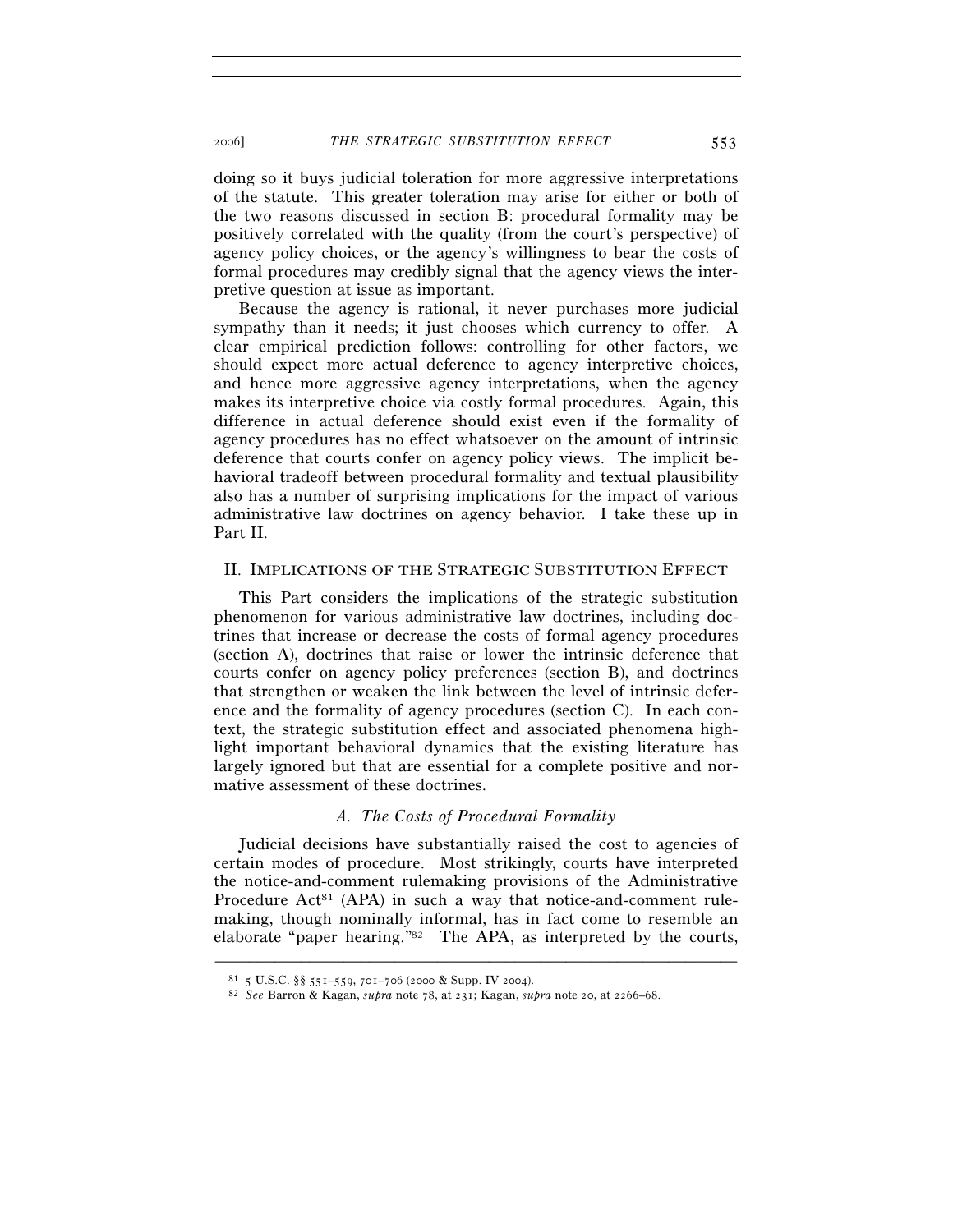requires agencies undertaking rulemaking to provide supporting documentation along with the notice of proposed rulemaking;83 to respond in detail to all substantial comments, which may number in the hundreds or thousands even after consolidation of duplicative comments;84 and to proffer a lengthy justification for the final rule, including explanations for why alternatives were rejected.85 Whatever the other salutary or pernicious effects of these requirements, one clear consequence is an increase in the cost to agencies of notice-andcomment rulemaking. Critics of the current doctrine focus on this fact, arguing that increasing procedural costs "ossifies" rulemaking and drives agencies to rely more on interpretive rules, guidance documents, and adjudication in order to avoid the strictures that courts have imposed on rulemaking.86 Even scholars more sympathetic to the existing doctrine accept, and sometimes embrace, the fact that the courts have made rulemaking a more daunting proposition for agencies.<sup>87</sup>

This Article provides a framework for considering the behavioral impact of judicial decisions that raise the cost of rulemaking or other relatively formal procedures. The analysis is consistent with the claim that increasing procedural costs decreases the probability that agencies will use formal procedures.<sup>88</sup> More importantly, the analysis shows that changes in procedural costs have other effects that have received much less attention. For example, because the strategic substitution phenomenon implies that formal agency interpretations typically will be less textually plausible than informal interpretations, one effect of shifting more agency interpretive decisions from relatively formal proceedings to relatively informal proceedings will be to increase the average textual plausibility of agency decisions, all else equal. To put the same point in a slightly different way, an increase in procedural costs that drives more agencies to make policy informally will increase the degree to which the court's reading of the statute constrains the agency's interpretive discretion. This effect may be a matter for cele-

<sup>–––––––––––––––––––––––––––––––––––––––––––––––––––––––––––––</sup> 83 *See* Conn. Light & Power Co. v. Nuclear Regulatory Comm'n, 673 F.2d 525, 530–32 (D.C.

Cir. 1982); United States v. Nova Scotia Food Prods. Corp., 568 F.2d 240, 251–52 (2d Cir. 1977). 84 *See* La. Fed. Land Bank Ass'n v. Farm Credit Admin., 336 F.3d 1075, 1080–81 (D.C. Cir. 2003); Action on Smoking & Health v. Civil Aeronautics Bd., 699 F.2d 1209, 1216–17 (D.C. Cir. 1983).

<sup>85</sup> *See* Motor Vehicle Mfrs. Ass'n v. State Farm Mut. Auto. Ins. Co., 463 U.S. 29, 43 (1983);

<sup>%</sup> See sources cited *supra* note 11.<br><sup>87</sup> See, e.g., Mark Seidenfeld, Agency Decisions To Regulate (2005) (unpublished manuscript, on file with the Harvard Law School Library); *cf.* Stephenson, *supra* note 35 (manuscript at 20) (suggesting that ossification "may be the pejorative name assigned to the effective screening out by judges of regulations that are sufficiently low-value that they would be considered irrational, and therefore unlawful, by a fully informed reviewing court").

and therefore unlawful, by a fully informed reviewing court"). 88 The formal derivation of this result is given in Equation (8) in the Appendix. *See infra* p. 570.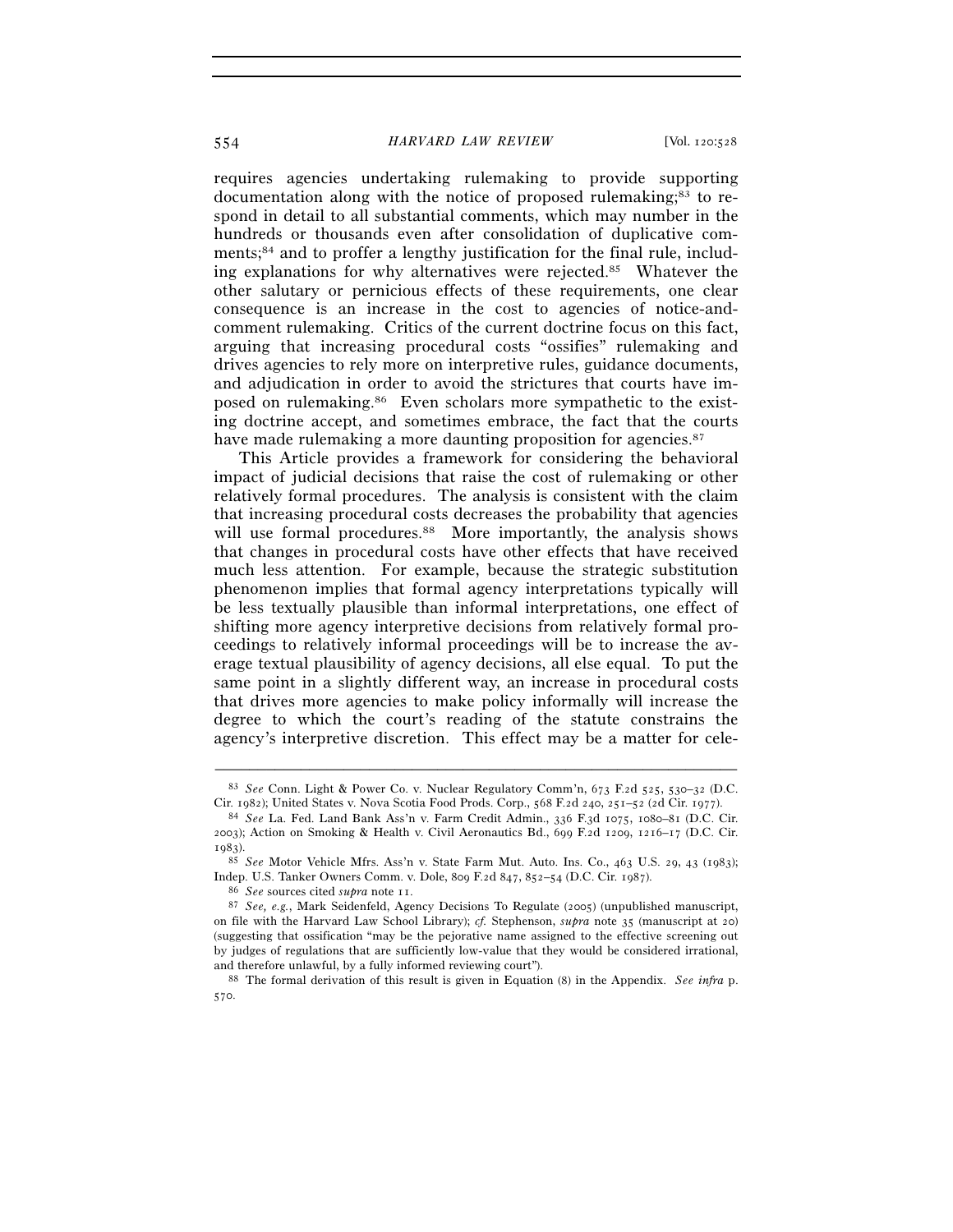bration, concern, or indifference. Whatever one's normative perspective, the critical positive insight is that changes in procedural costs will not only change the form or frequency of agency interpretive decisions, but will also alter the substance of those decisions in an important and reasonably determinate way.

Of course, this discussion is incomplete because it neglects the effect of changes in procedural costs on the level of courts' actual deference to formal and informal agency interpretations. If formal procedures signal the importance of an interpretive issue to the agency, then increasing the costs of such procedures will increase actual deference to formal interpretations. If procedures are more costly, the agency's decision to use procedures sends a stronger signal that the agency thinks the issue is important. So, agencies that employ formal procedures despite the increase in procedural costs will advance more aggressive statutory interpretations than they would have if formal procedures had been cheaper.89 For similar reasons, an agency's decision to forgo formal procedures sends an implicit signal that the importance of the issue to the agency is relatively low, and this signal is weaker when the costs of procedural formality are high. So, increasing the costs of formal procedures leads the court to allow agencies to stretch the text further in an informal context than would have been the case if procedural formality were less expensive.90

Therefore, as procedural costs increase, the average textual plausibility of agency interpretations announced in formal contexts decreases, and the average textual plausibility of agency interpretations announced in informal contexts also decreases. But the increased cost of formal procedures will shift some agency interpretive decisions from formal to informal settings, which has a countervailing effect on average textual plausibility. As procedural costs increase, then, we will see less plausible interpretations on issues that are of very high priority or very low priority for the agency; for issues in an intermediate range of importance, the agency will switch from issuing relatively aggressive interpretations in formal proceedings to issuing more moderate interpretations in informal settings. The overall effect of increasing procedural costs on the average textual plausibility of agency interpretive decisions, at least under the assumptions of this analysis, will be

<sup>–––––––––––––––––––––––––––––––––––––––––––––––––––––––––––––</sup> 89 The formal derivation of this result is given in Equation (9) in the Appendix. *See infra* p. 570.

<sup>90</sup> This result, shown in Equation (10) in the Appendix, *see infra* p. 570, does not hold if the informality discount is 100% ( $\alpha$  = 1) because, in that case, the court allows no deviation from its most preferred reading if the agency proceeds informally.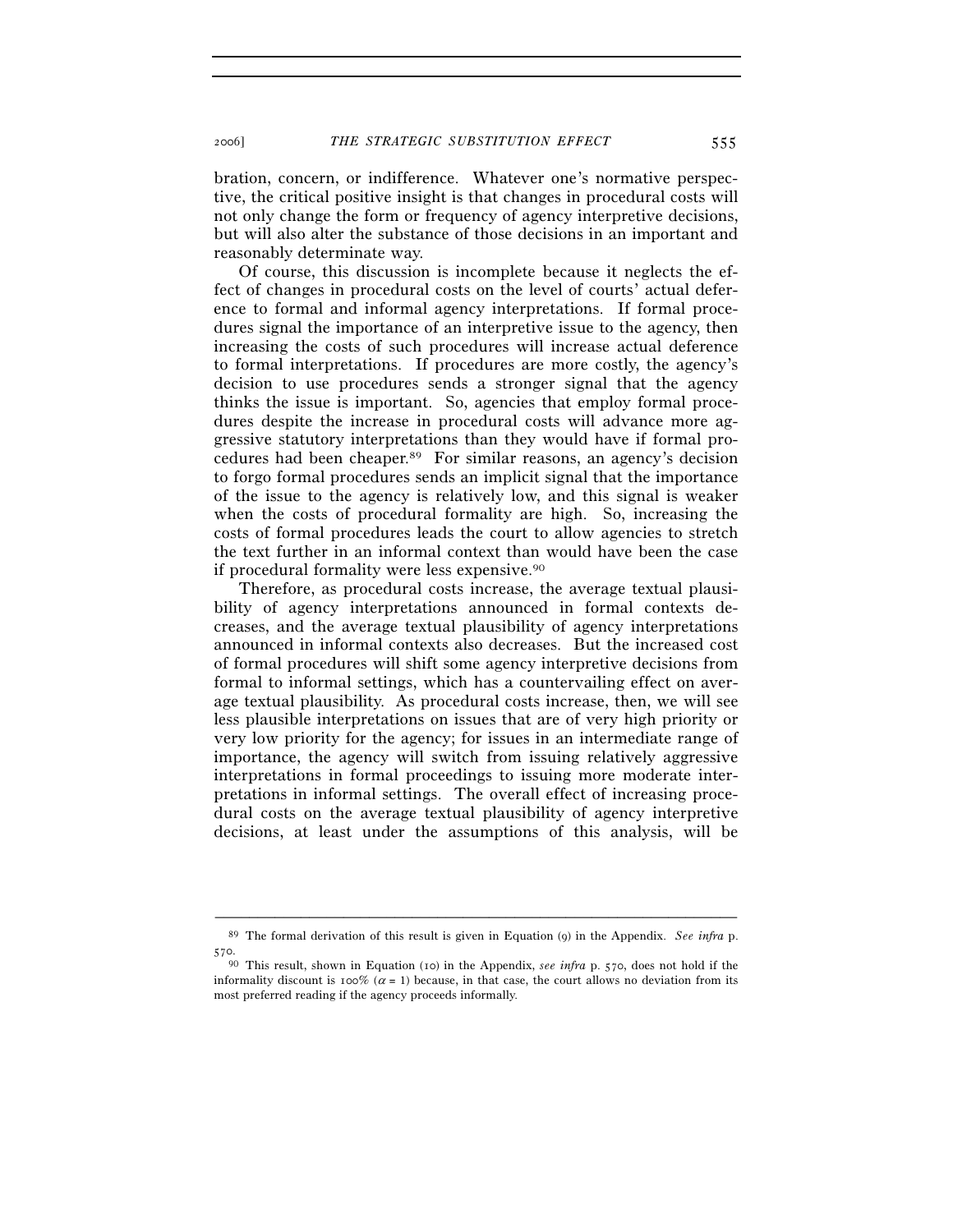either zero or positive, depending on the magnitude of the informality discount.<sup>91</sup>

If judicial doctrines that increase the costs of procedural formality also increase the court's assessment of the expected quality of agency decisions — for example, by encouraging more deliberation or by preventing agency capture<sup>92</sup> — then the analysis may differ slightly. As before, an increase in procedural costs will cause the agency to make more of its decisions informally, which will increase average textual plausibility due to the strategic substitution effect. Also as before, the expected textual plausibility of those decisions that the agency continues to issue in formal proceedings will decrease. This latter effect, however, will be stronger if more costly formal procedures increase the amount of intrinsic deference that courts confer on agency policy views. Thus, in that sort of situation, we cannot be sure whether an increase in the costs of formal procedures will cause average textual plausibility to increase or decrease unless we make additional assumptions about how much a given doctrine increases the court's perception of expected decisional quality. The basic qualitative effects, however, are essentially the same.

The preceding discussion highlights several predictions about the effects of judicial doctrines that increase the costs associated with rulemaking or other more formal modes of procedure. Consistent with much of the existing literature, the analysis predicts that increasing the costs of formal procedures increases the probability that agencies will avoid such procedures and instead make policy by less formal means. In addition to this well-understood phenomenon, the analysis predicts that doctrines that increase the costs of formal proceedings will tend to decrease the textual plausibility of the interpretations that agencies announce in such proceedings. Increases in the cost of formal procedures may also decrease the textual plausibility of *informal* agency interpretations. So, if we were to compare average textual plausibility before and after an increase in the cost of formal procedures, *controlling for the level of procedural formality*, we would expect textual plausibility to decrease. If, however, we wanted to predict the effect of changes in the cost of formal procedures on average textual plausibility *independent of the procedural form employed*, the two effects just discussed — the increase in the textual plausibility of both formal and in-

<sup>91</sup> This result is given in Equation (12) in the Appendix, *see infra* p. 570, which shows that the effect of procedural costs on average textual plausibility is positive if there is some informality discount ( $\alpha$  > 0). If the court confers just as much intrinsic deference on informal interpretations as on formal interpretations ( $\alpha = 0$ ), changes in procedural costs have no effect on average textual plausibility because, under the assumptions of the model developed in the Appendix, the positive and negative effects of changes in procedural costs exactly offset each other. 92 *See supra* pp. 547–48.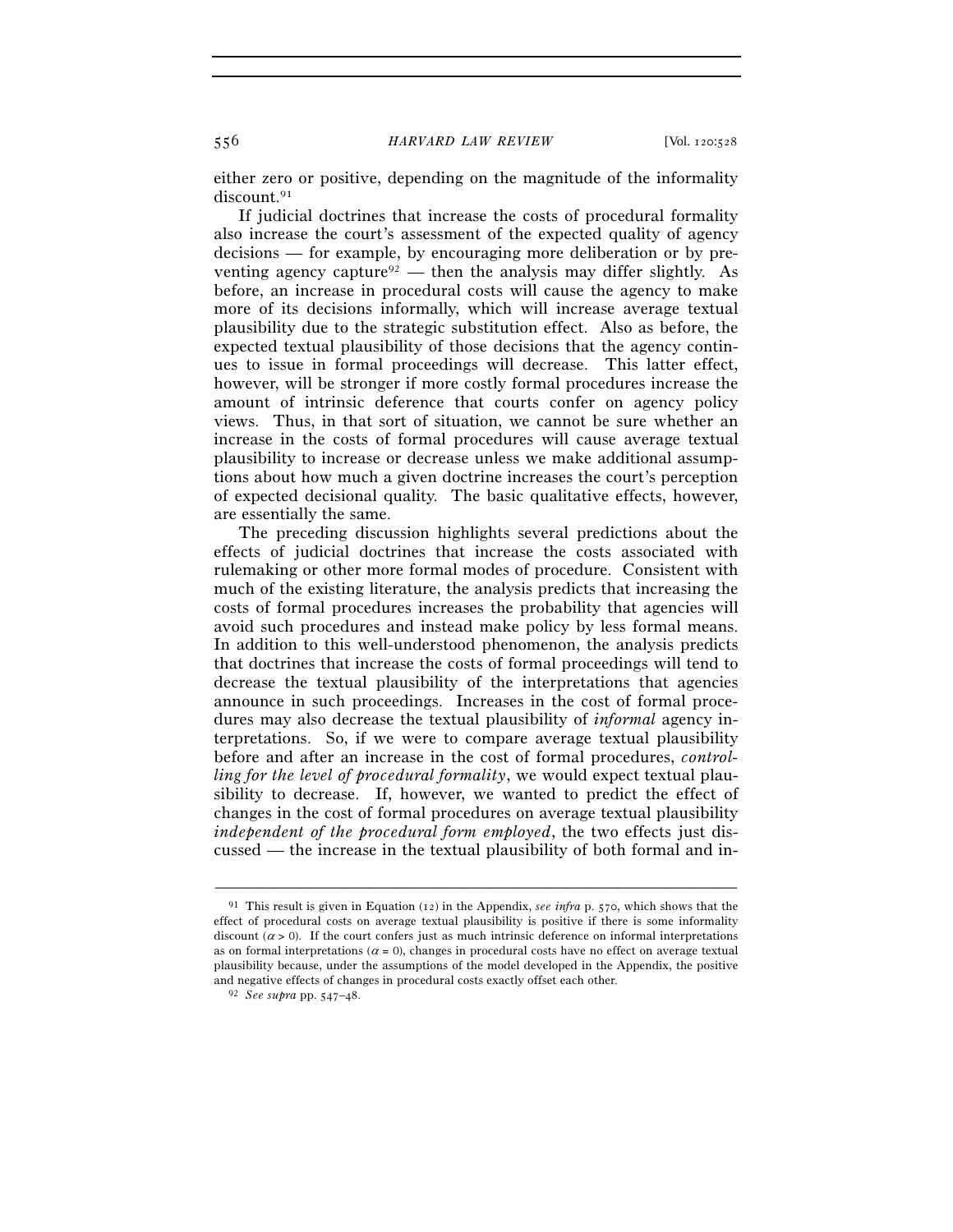formal interpretations, and the shift of some set of interpretive decisions from formal to informal proceedings — would cut in opposite directions. If procedural formality functions primarily as a costly signal of issue importance, we would expect average textual plausibility either to increase or to remain unchanged. If procedural formality enhances the court's conviction that the agency's policy views deserve respect, the net result is less clear and will depend on how powerful that effect is relative to the agency's shift from more formal to less formal policy instruments.

Normative evaluation of these effects depends on one's views about contested questions regarding the inherent value of formal procedures and the desirability of stringent administrative compliance with courts' readings of statutory texts. But to the extent that the existing normative debate omits consideration of the behavioral effects analyzed in this Article, it is critically incomplete. Consider one illustration. Suppose you believe that doctrines that increase the costs of rulemaking tend to induce agencies to do more of their interpretive work through informal memoranda and that you think this is a bad thing because rulemaking enhances legitimacy, transparency, or other public values. Suppose you also believe that courts have an institutional obligation to enforce statutes as written and that courts typically confer too much deference on agency policy views. Now imagine a proposed doctrinal innovation that would substantially increase rulemaking costs without any direct effect on the quality of the interpretive decisions that agencies announce. If the strategic substitution effect is ignored, the normative call is easy: this doctrinal innovation should be rejected. If, however, the strategic substitution effect and its related implications are considered, the question becomes much harder. The shift from formal to informal decisionmaking has a cost in that it reduces agency reliance on rulemaking, but it may also have a benefit in the form of increased agency fidelity to the judicial construction of the relevant statutory text. It is entirely possible — though not inevitable — that this benefit would outweigh the cost.

## *B. Intrinsic Judicial Deference to Agency Policy Views*

A key feature of the argument developed in this Article is that the desirability of a given interpretive decision to the court is positively correlated with the desirability of that decision to the agency. This correlation is captured by the concept of intrinsic deference. The existence of any intrinsic deference means that the court is willing to sacrifice some degree of textual purity if the agency's interpretation advances policy goals that the agency considers sufficiently important or that the court views as otherwise deserving of respect. Understanding the effect of the level of intrinsic deference on judicial and agency behavior is important given that many of the most significant cases in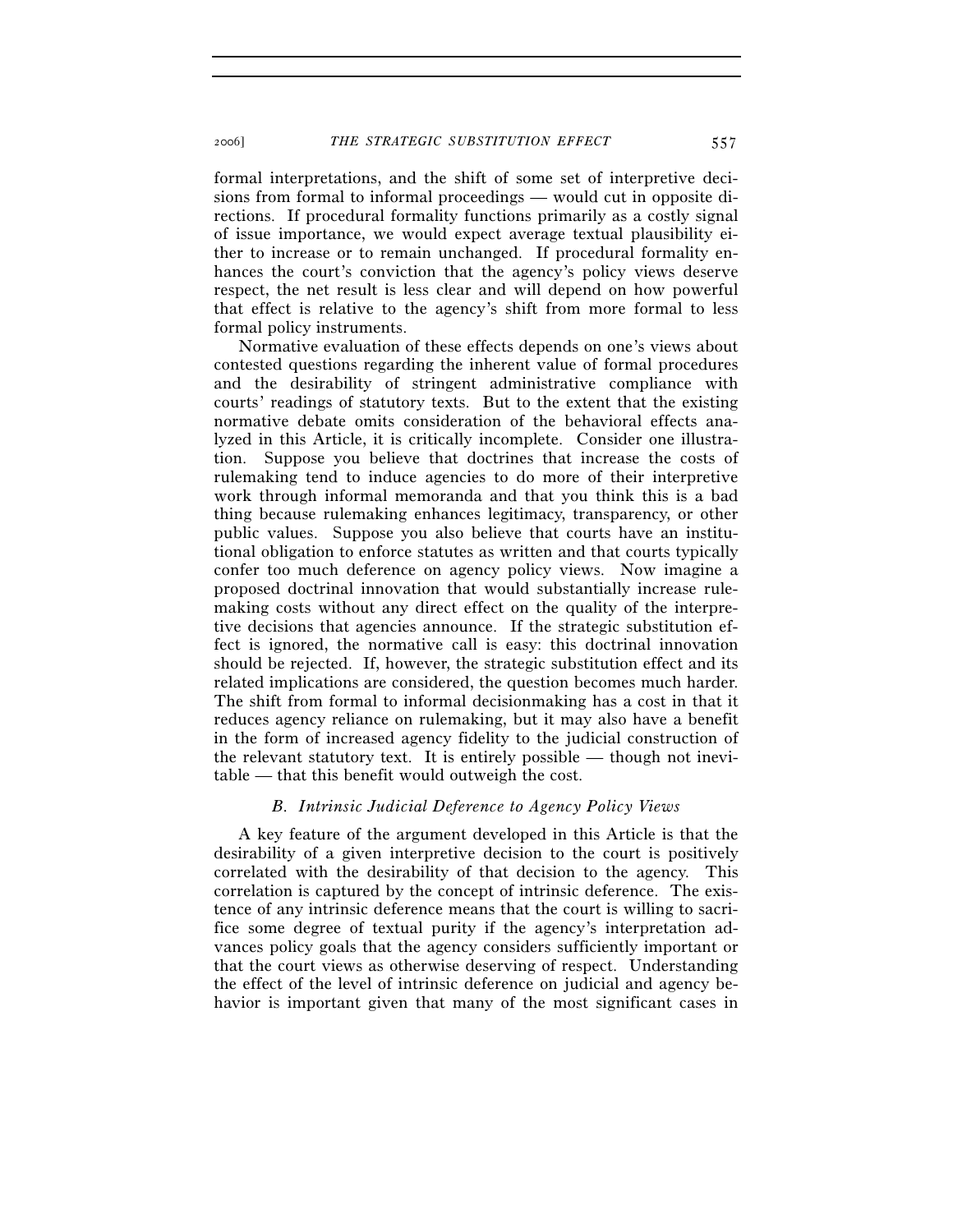administrative law, particularly *Chevron* and its progeny, bear on the question of how much importance a court should attach to an agency's policy views. Although the theoretical rationale for *Chevron* is famously murky,93 one of the points emphasized in the opinion is that statutory interpretation often involves questions of policy, and on such questions the agency's views — including both the agency's policy goals and its assessment of the relative importance of those goals are deserving of special judicial solicitude.94 That said, the weight a reviewing court should attach to agency policy preferences, as compared with the court's view of the best reading of the statutory text, is the subject of considerable controversy.95

This Article does not aspire to resolve the knotty normative questions bound up in this debate. The analysis does, however, shed light on the behavioral implications of changes in the level of intrinsic deference. The most obvious effect of increasing intrinsic deference, of course, is to increase actual deference, which enables agencies to interpret their statutory mandates more aggressively and to promulgate less textually plausible interpretations.96 The less obvious and more interesting effect is that increasing intrinsic deference increases the probability that the agency will use formal procedures, whereas decreasing the level of intrinsic deference causes agencies to use formal procedures less frequently.97

Crucially, these effects hold even if the court gives just as much intrinsic deference to informal interpretations as to formal interpretations — that is, even if there is no informality discount. To see the reason for this, recall that procedural formality may enable the agency to send a credible signal that the interpretive issue is very important to the agency. This signal, in turn, induces the court to allow the agency to interpret the statute more aggressively. The greater the degree of intrinsic deference, the more the agency's stake in the interpretive outcome matters to the court. Consequently, the impact of procedural formality on the amount of textual implausibility that the court will tolerate is greater when intrinsic deference is high than when it is low. So, as intrinsic deference increases, the agency becomes more willing to

<sup>93</sup> *See* Merrill & Hickman, *supra* note 10, at 863–72. 94 *See* Chevron U.S.A. Inc. v. Natural Res. Def. Council, Inc., 467 U.S. 837, 864–66 (1984).

<sup>95</sup> *See, e.g.*, Frank B. Cross, *Shattering the Fragile Case for Judicial Review of Rulemaking*, 85 VA. L. REV. 1243 (1999); Colin S. Diver, *Statutory Interpretation in the Administrative State*, 133 U. PA. L. REV. 549 (1985); Cynthia R. Farina, *Statutory Interpretation and the Balance of Power in the Administrative State*, 89 COLUM. L. REV. 452 (1989); Pierce, *supra* note 43; Cass R. Sunstein, *Law and Administration After* Chevron, 90 COLUM. L. REV. 2071 (1990).<br><sup>96</sup> The formal version of this result is given in the Appendix by Equations (14), (15), and (16).

*See infra* p. 571. 97 This result is demonstrated formally in the Appendix by Equation (13). *See infra* p. 571.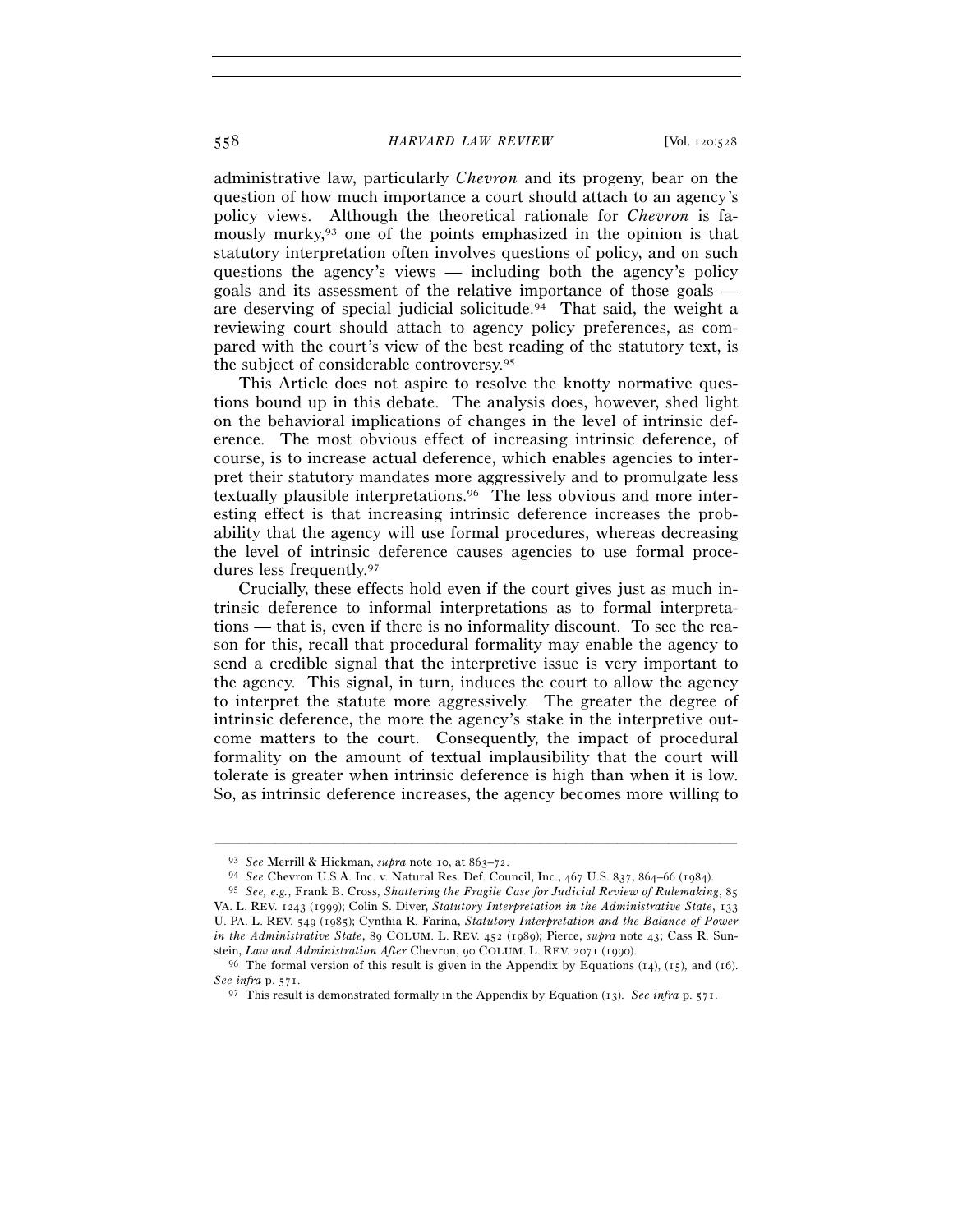incur procedural costs for relatively less important issues.<sup>98</sup> The result is similar if the primary role of procedural formality is to assure the court that the agency's policy preferences reflect a wise, deliberative judgment. It is more important to the court that the agency's policy views are the result of an elaborate process if the court assigns greater intrinsic weight to the agency's views relative to the court's own view of the best construction of the statute. So, this theory about the role of administrative procedures also predicts that as intrinsic deference increases, holding all else constant, the agency's incentive to use formal procedures increases.

On both of these accounts, increasing intrinsic deference increases an agency's probability of using formal procedures by making procedural formality more attractive for less important issues. If the level of intrinsic deference is relatively low, there will be a set of interpretive decisions that are not quite important enough to make the policy gains the agency could achieve from more aggressive interpretations worth the costs of procedural formality. As intrinsic deference increases, the amount of additional textual implausibility that the court will tolerate if the agency uses formal procedures will rise. So, for this set of cases, the increase in intrinsic deference means that it may become worthwhile to incur the additional costs of formal procedures.

The fact that increases in intrinsic deference increase agencies' propensity to employ formal procedures means that a decision like *Chevron* — if it really does stand for greater intrinsic deference — is likely to increase agency reliance on formal procedures such as rulemaking. Conversely, decisions that cut back on *Chevron* or otherwise deemphasize judicial respect for agency policy views are likely to induce agencies to make more of their interpretive decisions in less formal contexts. Similarly, if a more textualist approach to statutory interpretation implies a lower level of intrinsic deference, an increase in textualism will decrease agencies' propensity to employ rulemaking or other formal procedures to advance their interpretive views. If procedural formality and textual plausibility are both viewed as desirable, proposals to alter the level of intrinsic deference will therefore present a tradeoff: increasing intrinsic deference increases procedural formality but reduces textual plausibility, while decreasing intrinsic deference

<sup>98</sup> This effect attenuates the court's willingness to tolerate textual implausibility in formal settings. As Equation (14) in the Appendix shows, *see infra* p. 571, this indirect positive effect on textual plausibility does not offset the direct negative effect of intrinsic deference on textual plausibility. The fact that increasing intrinsic deference makes the agency more willing to use formal procedures in close cases also reduces the court's tolerance of textual implausibility in informal settings. In the formal model, this indirect positive effect is large enough to offset the negative effect of intrinsic deference on textual plausibility only if there is no informality discount, as shown in Equation (15). *See infra* p. 571.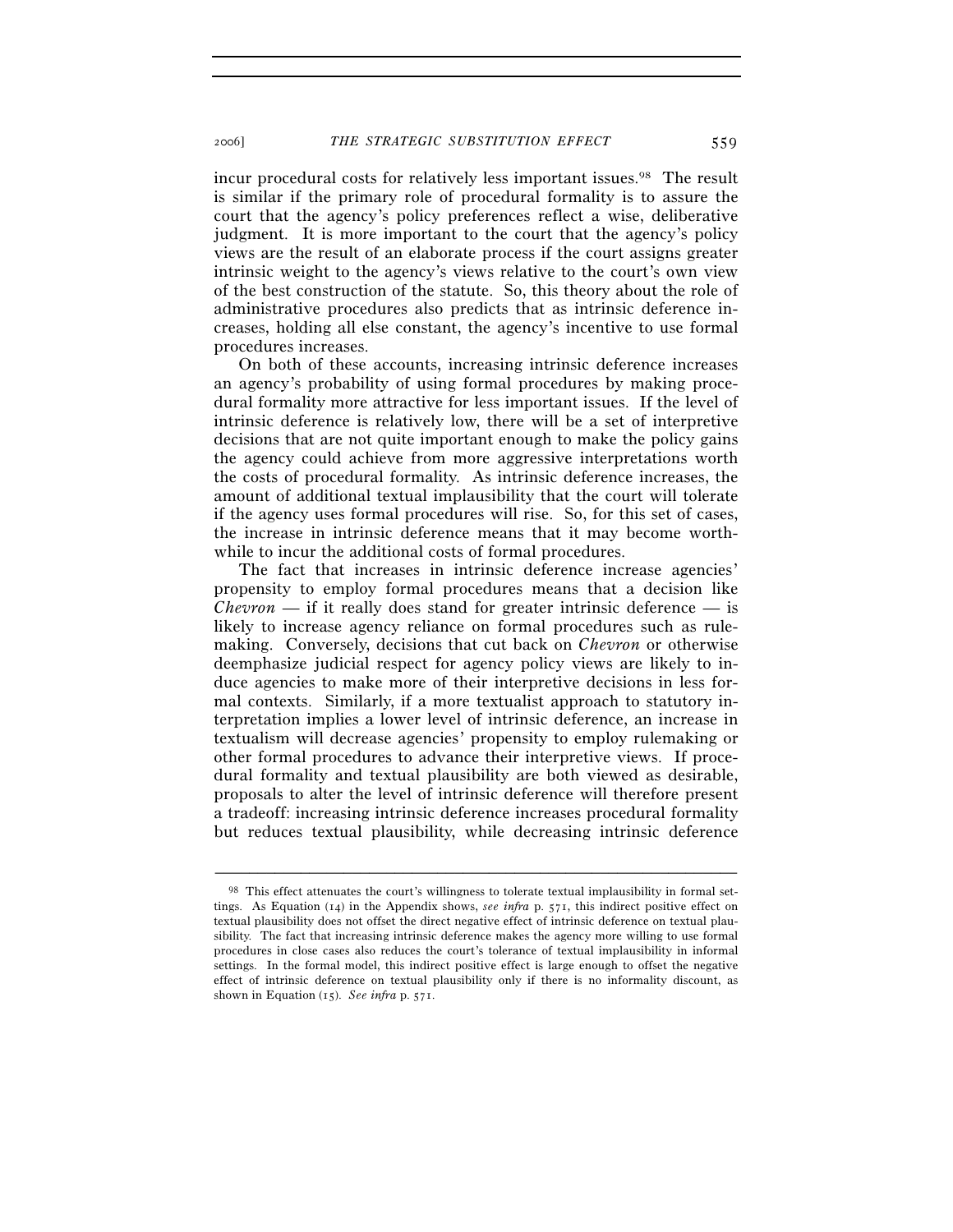has the opposite effect. If one takes the contrary normative position that courts should care less about imposing their own views about statutory meaning and that agencies should not rely so much on costly formal procedures such as rulemaking — the relevant tradeoff will be identical, though one's bottom-line conclusion would reverse. In either case, the discussion is incomplete if the tradeoff is ignored.

## *C. The Informality Discount*

The strategic substitution effect also has significant implications for whether courts do or should reduce intrinsic deference to agency policy views when the agency employs informal rather than formal procedures. One explanation for this informality discount, suggested by language in *Mead*, is the belief that agency views are more likely to be the product of a well-considered judgment when formal procedures are employed and that courts are typically more deferential to such deliberative judgments.99 Another explanation, also associated with *Mead* and subsequent commentary, is that procedural formality may be a proxy for congressional intent to delegate discretionary policymaking authority to the agency and that such congressional delegation is entitled to judicial respect.100

The precise meaning of *Mead*, both in general and with respect to the significance of procedural formality, is difficult to discern. Indeed, the immediate impact of the decision appears to have been widespread confusion in the courts of appeals,101 and the Justices themselves continue to squabble over what the opinion actually held.102 This confusion notwithstanding, one plausible simplified interpretation of *Mead* is that agencies are generally entitled to greater judicial deference when they use formal procedures than when they do not. Even if this is not invariably the case — *Mead* emphasized that informal interpretations may sometimes be entitled to *Chevron* deference,103 and at least one member of the *Mead* majority has indicated that some formal

<sup>–––––––––––––––––––––––––––––––––––––––––––––––––––––––––––––</sup> 99 *See* United States v. Mead Corp., 533 U.S. 218, 230 (2001) (stating that "a relatively formal administrative procedure tend[s] to foster . . . fairness and deliberation"). 100 *See id.* at 229–30; Thomas W. Merrill, *The* Mead *Doctrine: Rules and Standards, Meta-*

*Rules and Meta-Standards*, 54 ADMIN. L. REV. 807, 814 (2002) ("Congress will tend to command the use of relatively formal procedures only when the action has important consequences, and agency action that binds with the force of law has such consequences."). 101 *See* Bressman, *supra* note 13, at 1457–74; Adrian Vermeule, *Introduction:* Mead *in the* 

*Trenches*, 71 GEO. WASH. L. REV. 347, 349–55 (2003). 102 *Compare* Nat'l Cable & Telecomms. Ass'n v. Brand X Internet Servs., 125 S. Ct. 2688, <sup>2718</sup>

<sup>(</sup>2005) (Scalia, J., dissenting) (construing *Mead* as requiring "some unspecified degree of formal process" before an agency action qualifies for *Chevron* deference), *with id*. at 2712 (Breyer, J., concurring) (reading *Mead* to hold that "the existence of a formal rulemaking proceeding is neither a necessary nor a sufficient condition for according *Chevron* deference to an agency's interpretation of a statute").

<sup>103</sup> *Mead*, 533 U.S. at 230–31.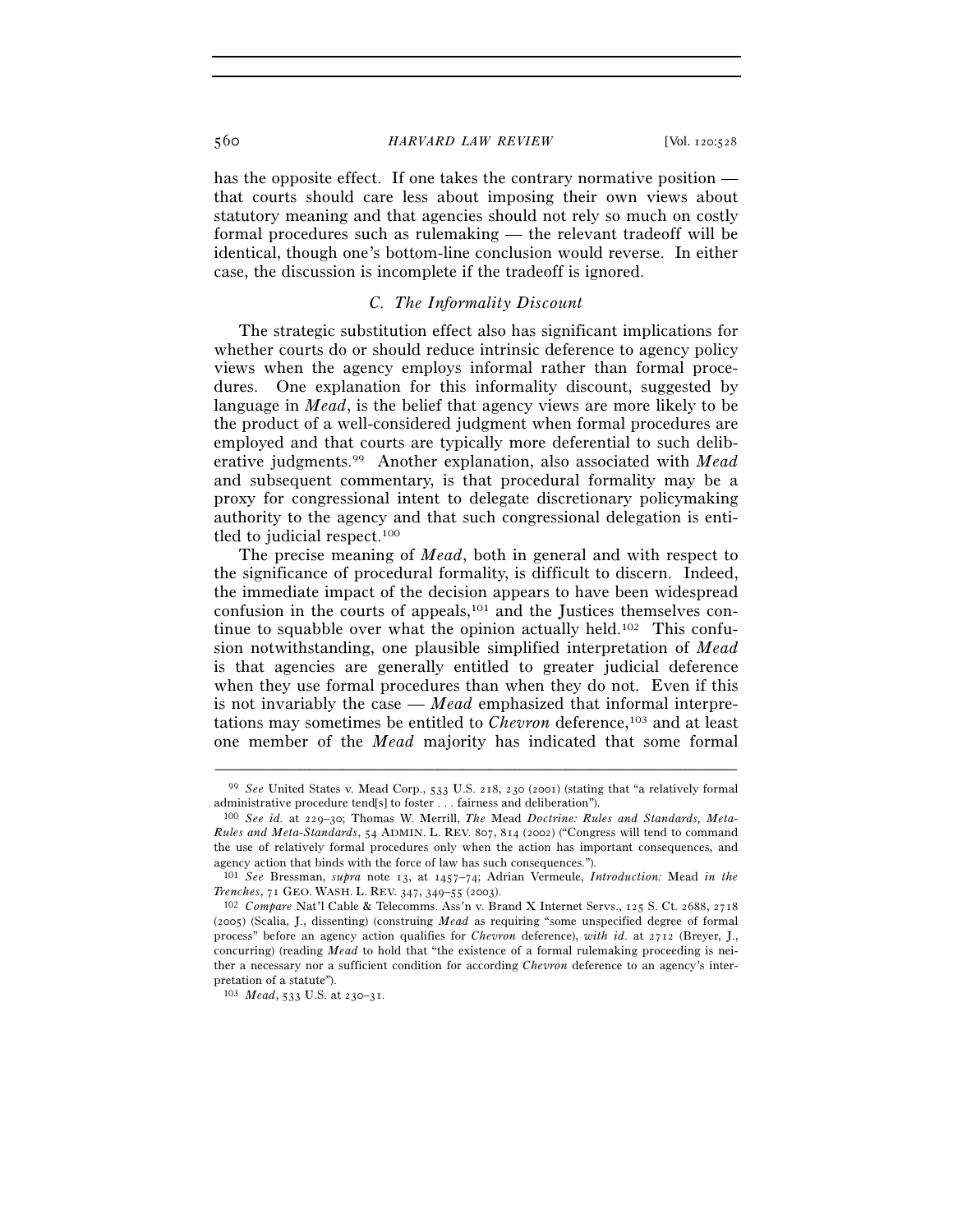2006] *THE STRATEGIC SUBSTITUTION EFFECT* 561

interpretations may not be<sup>104</sup> — it appears to be fair as a first-order generalization.

Even if we temporarily accept this simplified version of the *Mead* holding, the conceptual distinction between actual deference and intrinsic deference highlights a critical ambiguity in the case. One way to interpret a holding that informal agency interpretations are entitled to less "judicial deference" is as a restatement, in doctrinal form, of the strategic substitution effect: the level of *actual* deference to agency interpretations will be lower when the agency's interpretation is informal even if the level of *intrinsic* deference is constant. Thus, even though many commentators herald or condemn *Mead* as an administrative law revolution,<sup>105</sup> at least this aspect of the holding — that informal agency interpretations receive less deference than more formal interpretations — may simply be a doctrinal restatement of both actual practice and much of the existing case law.106 An alternative interpretation of *Mead*, however, is that it stands for the proposition that agencies are entitled to less *intrinsic* deference when they proceed informally. That is, *Mead* might be read to hold that the agency's policy views are simply less relevant to the interpretive question at issue if the agency has eschewed formal procedures. On this interpretation, *Mead* implies that the Court has increased the informality discount. If this is how *Mead* is interpreted, then understanding its likely impact requires considering the behavioral effects of changes in the informality discount.107

<sup>104</sup> *See Brand X*, 125 S. Ct. at 2712–13 (Breyer, J., concurring). Justice Breyer, who joined the majority opinion in *Mead*, noted in *Brand X* that formal proceedings may be insufficient to trigger *Chevron* deference "because Congress may have intended *not* to leave the matter of a particular interpretation up to the agency, irrespective of the procedure the agency uses to arrive at that interpretation."  $Id$  at  $2713$ .

<sup>&</sup>lt;sup>105</sup> *See, e.g.*, Bressman, *supra* note 13; Coverdale, *supra* note 13; Weaver, *supra* note 13.<br><sup>106</sup> *See supra* note 14.<br><sup>107</sup> The informality discount may also be relevant to other issues, such as which procedural d vices agencies may invoke to make certain decisions. Though it is now settled that agencies can announce new rules in formal adjudications, this issue has historically been a subject of controversy. *See* SEC v. Chenery Corp., 332 U.S. 194, 209, 212–13, 216–18 (1947) (Jackson, J., dissenting) (arguing that an agency cannot make new rules in the context of an adjudication); Bell Aerospace Co. v. NLRB, 475 F.2d 485, 493–97 (2d Cir. 1973), *aff'd in part and rev'd in part*, 416 U.S. 267 (1974). A similar debate continues to rage about when an agency may invoke the "interpretive rule" exception to § 553, discussed in note 51 above. These controversies may be viewed as disputes over the informality discount. A rule that says an agency must make certain decisions via rulemaking could be characterized as imposing a high informality discount, in that courts would give agencies little policymaking discretion if they failed to proceed with the requisite formal procedures. Conversely, a claim that an agency should be able to announce its interpretive views without engaging in rulemaking might imply that the informality discount ought to be zero, or at least quite low, because such a view implies that courts should respect agency policy views even when the agency acts informally.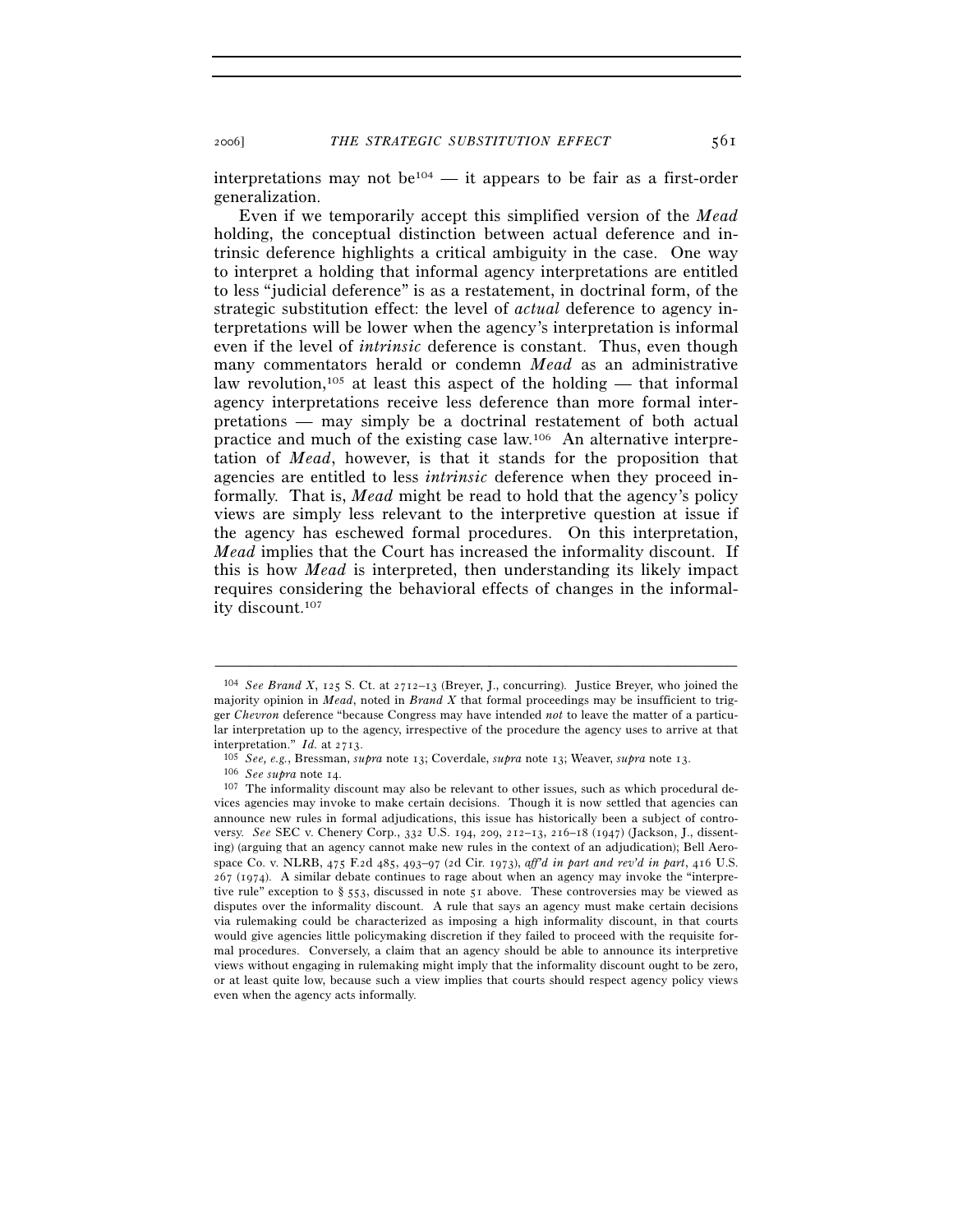Two effects of changing the informality discount are intuitive and straightforward. First, increasing the informality discount makes it more likely that agencies will use formal procedures to get the deference "bonus" associated with doing so. Second, increasing the informality discount will increase the textual plausibility of those agency interpretations that are announced in informal proceedings.108 This second effect follows immediately from the fact that increasing the informality discount reduces intrinsic deference, and hence actual deference, when the agency proceeds informally.

When procedural formality functions primarily as a signal of issue importance, increasing the informality discount will have additional effects on the textual plausibility of agency interpretations adopted in formal and informal contexts. First, because increases in the informality discount increase the deference boost associated with procedural formality, such increases will make it worthwhile for agencies to use formal procedures in cases in which the issue would otherwise not be sufficiently important to justify the procedural cost. This means that an agency's decision to use formal procedures sends a relatively weaker signal that the issue is important than would have been the case if the informality discount were lower. As a result, increasing the informality discount will decrease actual deference to formal interpretations as well as informal interpretations.109 Second, and by similar logic, increasing the informality discount means that an agency's decision to forgo formal procedures sends a relatively stronger signal that an issue is unimportant. This reinforces the tendency of actual deference to informal interpretations to decline as the informality discount increases.

Next, consider the impact of the informality discount on the average textual plausibility of agency interpretations. On one hand, increasing the informality discount will increase the textual plausibility of informal agency interpretations and, if the signaling account is valid, will also increase the textual plausibility of formal agency interpretations. Both of these effects will tend to increase average textual plausibility overall. On the other hand, increasing the informality discount will also induce agencies to make a greater number of interpretive decisions in formal proceedings. The strategic substitution phenomenon means that this third effect will tend to decrease the average textual plausibility of agency interpretations. So, the overall impact of the informality discount on average textual plausibility is complicated. For relatively unimportant decisions that the agency would make in-

<sup>–––––––––––––––––––––––––––––––––––––––––––––––––––––––––––––</sup> 108 The formal versions of these results are given in the Appendix by Equations (17) and (18). *See infra* pp. 571–72. 109 The formal version of this result is given in the Appendix by Equation (19). *See infra* p.

<sup>572</sup>.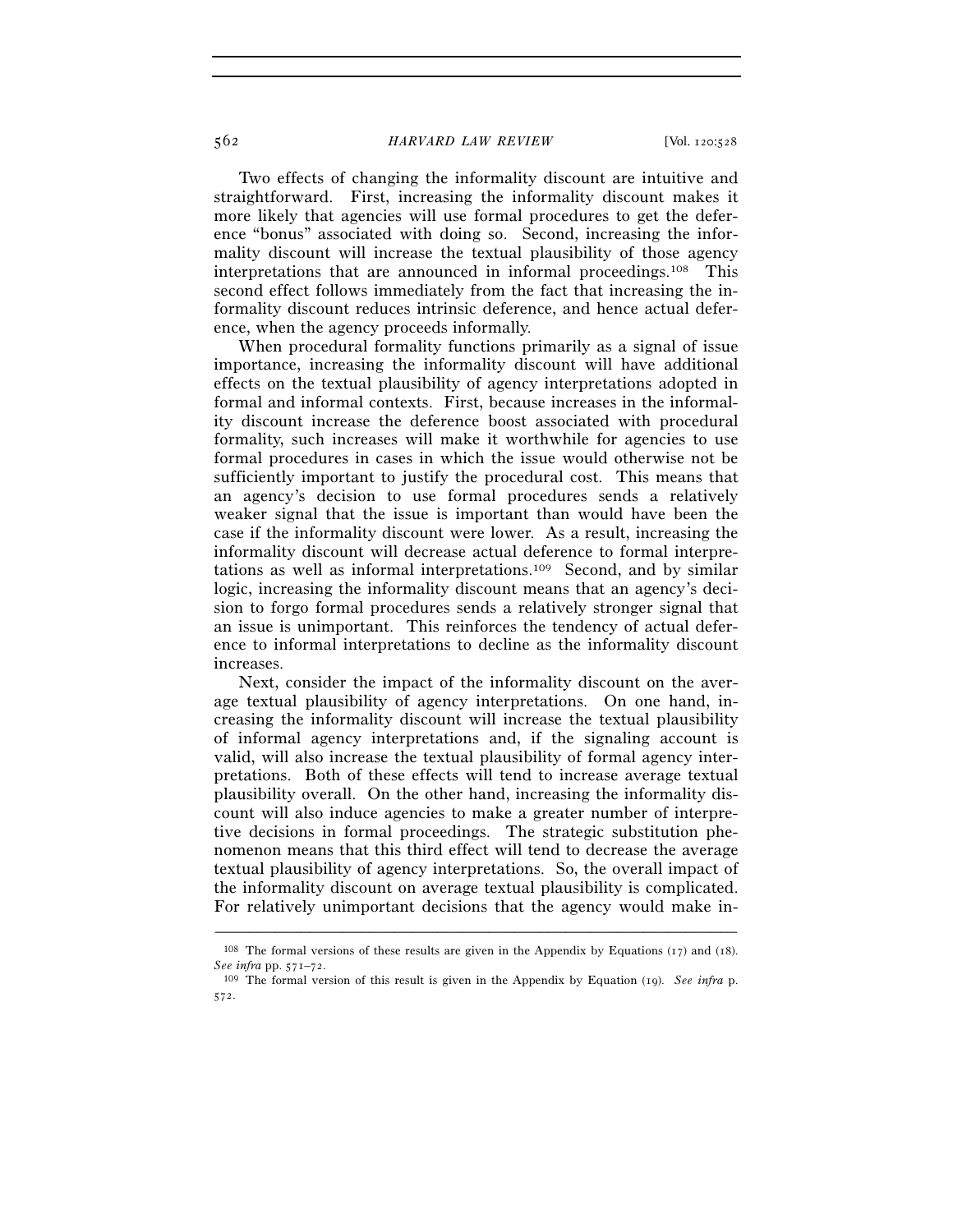formally even after an increase in the informality discount, textual plausibility will increase. For decisions that are so important that the agency would have used formal procedures even without the increase in the informality discount, textual plausibility may also increase. For the decisions in the middle range of importance, an increase in the informality discount causes the agency to shift from relatively moderate informal interpretations to more aggressive formal interpretations. Under the assumptions employed in this analysis, the net effect of an increase in the informality discount is to increase average textual plausibility.110 However, this result (which may not generalize) is less substantively important than the observation that an increase in the informality discount may increase the textual plausibility of very important or very unimportant issues, but decrease the textual plausibility of intermediate issues.

The upshot is that the full impact of *Mead*, and of other doctrines related to agency choice of procedural form, cannot be understood without attention to the relationship between procedural formality and textual plausibility as alternative devices that agencies can use to secure judicial acquiescence in their interpretive decisions. For example, it is intuitive to conclude that *Mead* will decrease actual judicial deference to agency interpretations because a subset of these decisions those reached informally — are entitled only to *Skidmore*111 respect rather than full *Chevron* deference. The analysis presented here supports that conclusion, but it also reveals other important effects. By increasing the informality discount, *Mead* also increases agency reliance on formal procedures, and the strategic substitution effect implies that agencies will typically interpret their mandates more aggressively when they opt for a higher level of procedural formality. Thus, for at least a subset of interpretive decisions, *Mead* might actually decrease textual plausibility. Debates about the wisdom of *Mead* must be sensitive to all of the opinion's likely behavioral effects, not merely those that are most immediately apparent.

# III. CONCLUSION

This Article presents a positive theoretical analysis of the relationship between the textual plausibility and procedural formality of agency statutory interpretations. The Article's central claim is that, under a set of stylized but reasonable simplifying assumptions, textual plausibility and procedural formality function as strategic substitutes. Increasing either the textual plausibility or the procedural formality of an agency's interpretive decision increases the agency's chances of

<sup>110</sup> This result is presented in Equation (20) in the Appendix. *See infra* p. 572. 111 Skidmore v. Swift & Co., 323 U.S. 134 (1944).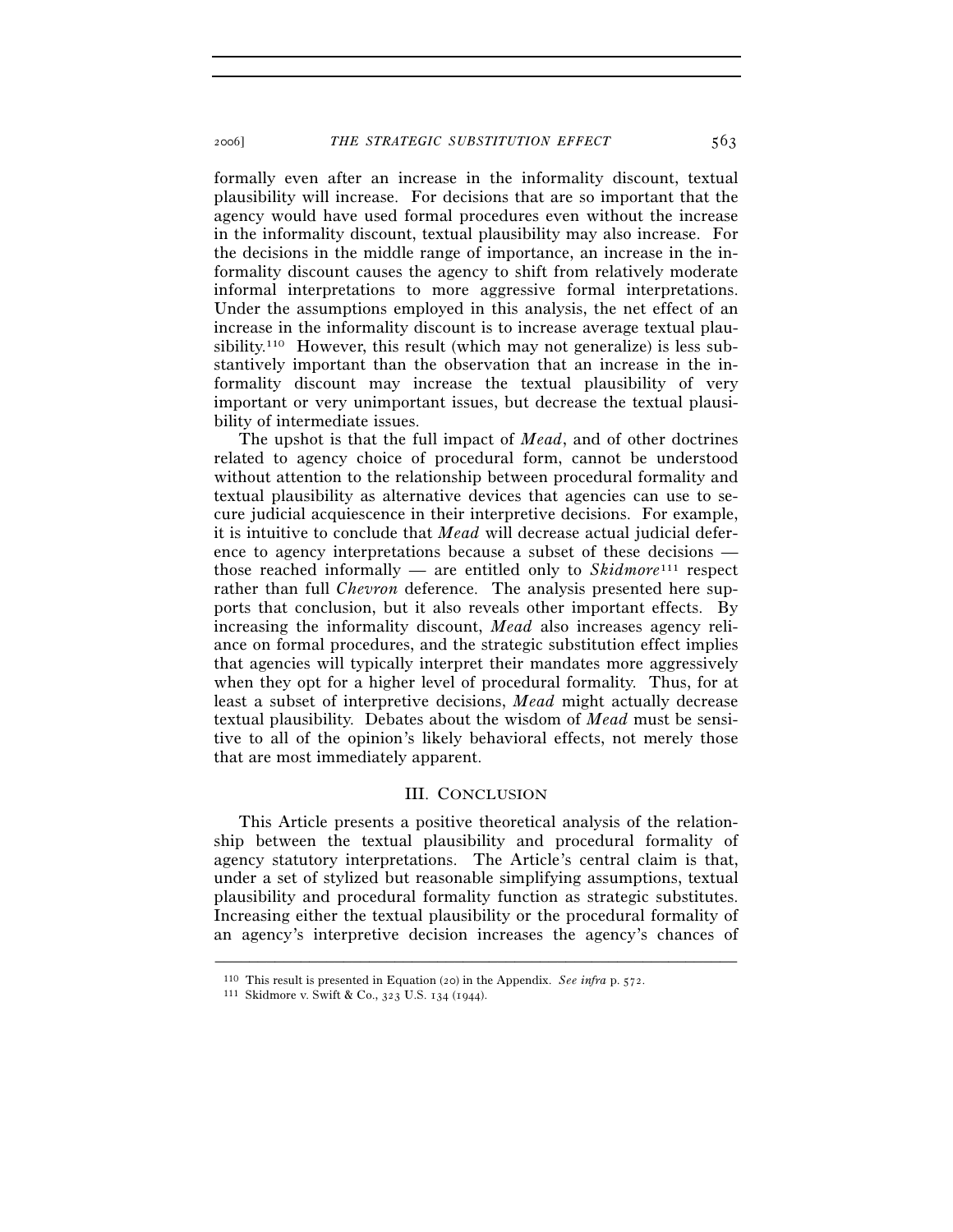surviving judicial scrutiny. But both of these options impose costs on the agency, and so the agency will rationally choose the mix of textual plausibility and procedural formality that secures the greatest net benefit. Changes that increase or decrease the costs or benefits associated with one of these two variables (plausibility and formality) not only will have a direct effect on *that* variable, but, because of the agency's rational optimization, will have an indirect effect on the *other* variable as well.

The analysis generates a variety of predictions regarding the behavioral effects of various administrative law doctrines. Several of these predictions are straightforward and consistent with standard arguments in the literature. It is unsurprising, for example, that increasing the costs of procedural formality causes agencies to shift to less costly informal modes of interpretation, that increasing courts' intrinsic deference to agency views increases the aggressiveness of agency statutory interpretation, and that discounting the intrinsic deference accorded to informal interpretations makes formal procedures more attractive and increases the textual plausibility of informal interpretations. Other behavioral predictions, however, are less intuitive and more novel. These include the predictions that increased procedural costs will reduce textual plausibility when one controls for the level of procedural formality, but may increase average textual plausibility overall; that increasing intrinsic deference to agency views will increase agencies' use of formal procedures; and that discounting the intrinsic deference conferred by courts reviewing informal proceedings can increase the textual plausibility of both formal and informal agency interpretations, but may actually reduce the textual plausibility of a set of agency interpretations by shifting them from informal to formal modes of promulgation.

These results suggest that several of the most important and longstanding debates in administrative law — including the debate about judicial construction of the APA's procedural requirements and the debate about the appropriate level of judicial deference to agency policy views — are incomplete in critical respects. Each of these discussions tends to focus on one type of intuitive behavioral relationship — in the former case, the effect of procedural costs on agency propensity to use formal procedures and, in the latter, the effect of intrinsic deference on the textual plausibility of agency interpretations — and to debate the normative implications and empirical magnitude of this relationship. But the strategic substitution phenomenon means that each of these discussions must also consider the empirical and normative dimensions of *other* behavioral relationships: the effect of procedural costs on textual plausibility and the effect of intrinsic deference on procedural formality.

The connection between textual plausibility and procedural formality is more readily apparent in cases, like *Mead*, that make an explicit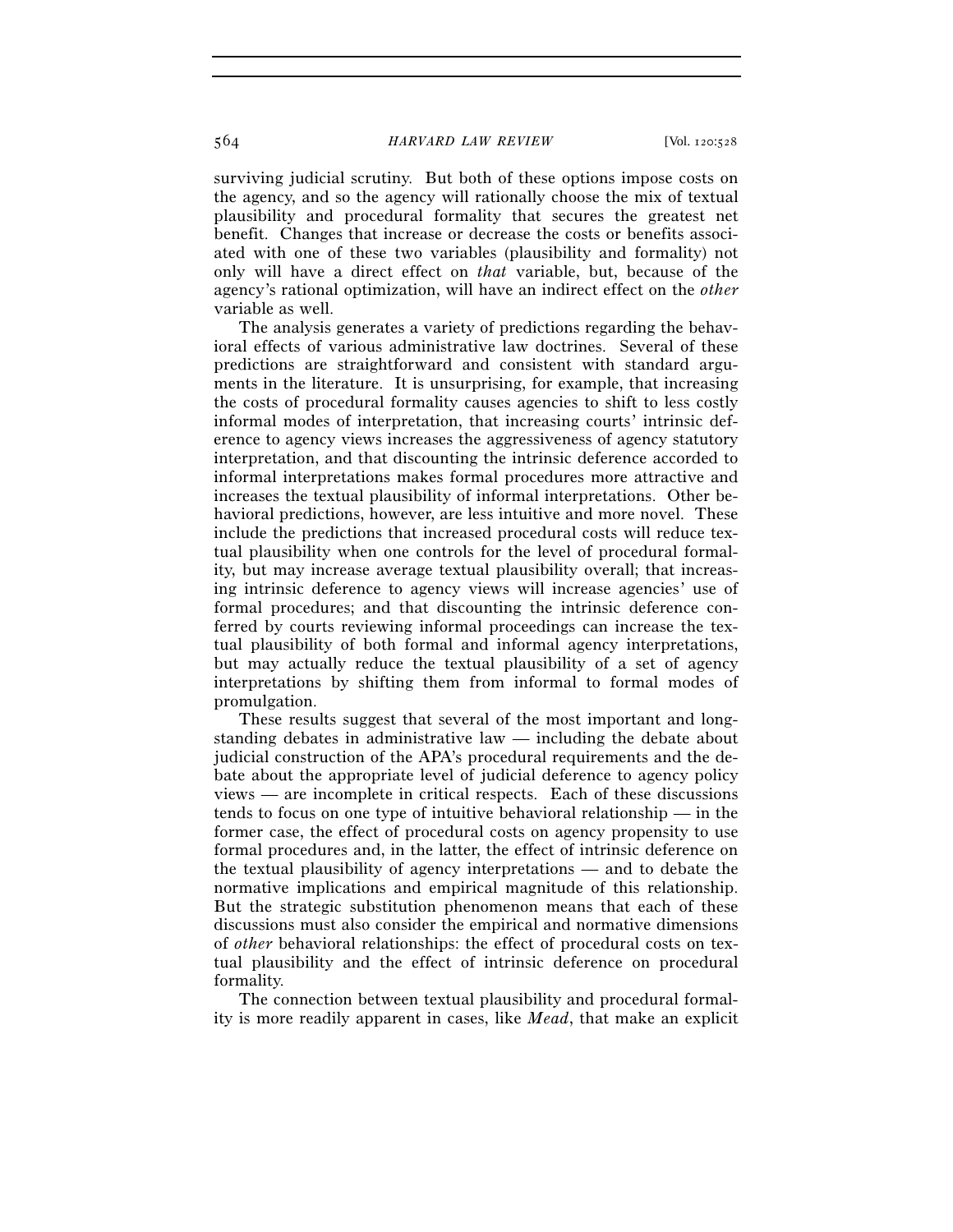doctrinal link between them. The strategic substitution effect might apply to the *Mead* line of cases in one of two ways. First, *Mead* might be read as stating that the level of *actual* deference to agency interpretations should generally be lower if the agency's decision is informal. If so, then this Article's analysis supports the view that this aspect of *Mead*, despite whatever short-term confusion it may sow, was basically a doctrinal non-event. The *Mead* holding, in this light, simply acknowledged the strategic substitution effect, though the decision itself may not be framed in quite those terms.

Alternatively, *Mead* could be read as a call for less *intrinsic* deference to agency policy views if the agency has promulgated its interpretation in a relatively informal context — that is, *Mead* may imply a larger informality discount. If so, the strategic substitution phenomenon reveals that the two most intuitive behavioral effects of such a holding — an increase in the textual plausibility of informal interpretations and an increase in the probability that agencies will use formal procedures — interact in an important way. Whereas the former effect will tend to increase the average textual plausibility of agency interpretations, the latter effect will tend to reduce it. Moreover, the types of cases in which the agency will interpret its statutory mandate more or less aggressively are likely to change in predictable ways as a result of *Mead*: Agencies will tend to interpret statutory provisions less aggressively for very important or very unimportant issues, but for issues in the middle, they will switch from informal procedures to formal procedures. As a consequence, they will interpret statutory provisions more aggressively in those intermediate cases.

While this Article is hardly a complete analysis of this complex set of issues, it highlights a number of potentially significant relationships among textual plausibility, procedural formality, and other variables. These results may apply not only to judicial review of agency interpretations of law or other aspects of administrative law doctrine, but also to other areas of law. Indeed, it is common for a decisionmaker subject to judicial review to be able to appease the court either by altering the substance of the decision or by using additional procedures. This situation arises in criminal law, constitutional law, corporate law, and elsewhere. In all of these settings, explicit recognition and analysis of the strategic substitution effect may lead to additional insights concerning the behavioral effects of various doctrinal or institutional changes.

Of course, it remains to be seen whether these results prove robust. At several points, this Article highlights simplifying assumptions that, while useful in developing the main theoretical insights, ought to be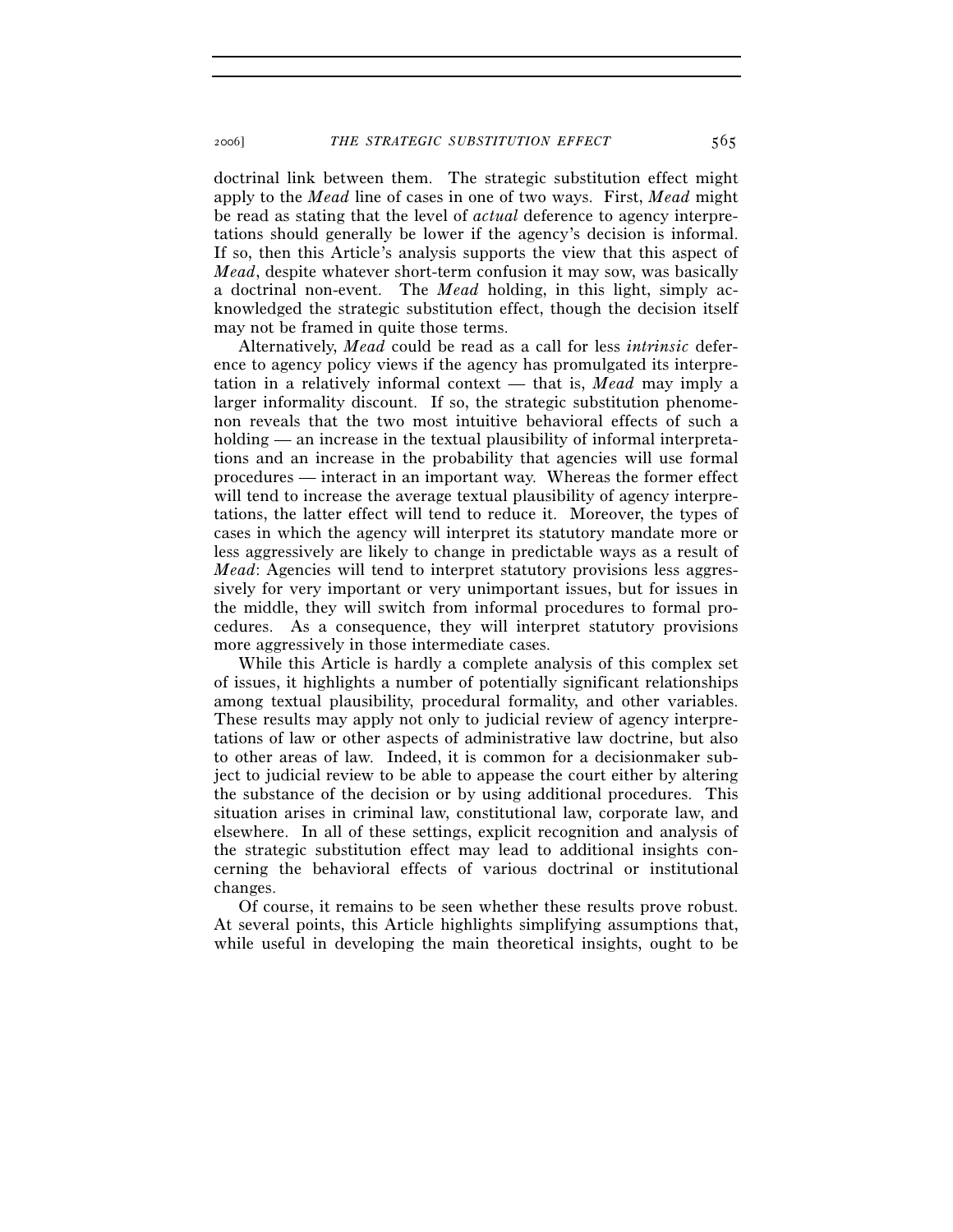relaxed in future research.112 Also, the ultimate test of any positive theory is its ability to explain and predict real-world behavior.<sup>113</sup> Therefore, rigorous empirical testing, though well beyond the scope of this Article, is a necessary part of the research agenda. The ambition of this Article, in addition to generating a set of novel theoretical insights, is to lay the groundwork for future theoretical and empirical research along these lines. This sort of positive research program on the consequences of various administrative law doctrines is essential for addressing some of the most hotly contested normative and doctrinal debates in public law.

## APPENDIX

This Appendix presents the formal model on which most of the analysis in the body of this Article is based. Section A describes the basic structure of the model: the players, their information, the potential actions, and the order of play. Section B presents each player's utility function. Section C characterizes the equilibria of the game, focusing on the separating perfect Bayesian equilibrium. Section D derives comparative statics results of interest.

## *A. Players, Information, Actions, and Order of Play*

The game includes two strategic players, an agency *A* and a court *C*. At the beginning of the game, nature randomly selects the issue

<sup>112</sup> Useful extensions would include expanding the range of procedural alternatives, allowing procedures to play a more nuanced role in administrative decisionmaking, introducing uncertainty about the preferences of the reviewing court, allowing for the possibility of repeated interactions, and incorporating other players such as Congress or litigants.

<sup>113</sup> That said, some of the most important contributions to social science theory have been valuable precisely because, despite their superficially plausible assumptions, they generate predictions that are inaccurate in important respects. Such contributions include the median voter theorem, *see* Duncan Black, *On the Rationale of Group Decision-Making*, 56 J. POL. ECON. 23, 26–30 (1948) (predicting that the outcome of a majority-rule voting regime will reflect the preferences of the median voter), the rational voter paradox, *see* ANTHONY DOWNS, AN ECONOMIC THEORY OF DEMOCRACY  $260-74$  (1957) (discussing a model implying that potential voters motivated by a desire to influence election outcomes will hardly ever vote in national elections), the collective action problem, *see* MANCUR OLSON, JR., THE LOGIC OF COLLECTIVE ACTION 53–65 (1965) (predicting that large groups with common interests will typically be unable to organize to advance those interests), and the convergence hypothesis, *see* Robert M. Solow, *A Contribution to the Theory of Economic Growth*, 70 Q.J. ECON. 65, 69–71 (1956) (predicting that differences in the marginal product of capital will cause poor countries to grow more quickly than rich ones, leading to an eventual reduction in income inequality). Thus, Milton Friedman is only partly right in his claim that the value of a positive model is measured by the accuracy of its predictions rather than the plausibility of its assumptions. *See* MILTON FRIEDMAN, *The Methodology of Positive Economics*, *in* ESSAYS IN POSITIVE ECONOMICS 3, 15 (1953). In some cases, a positive model can be extremely useful because, despite the apparent plausibility of its assumptions, it makes empirical predictions that are consistently inaccurate. Explaining the reasons for such inaccuracy often generates research on previously neglected aspects of the relevant topic.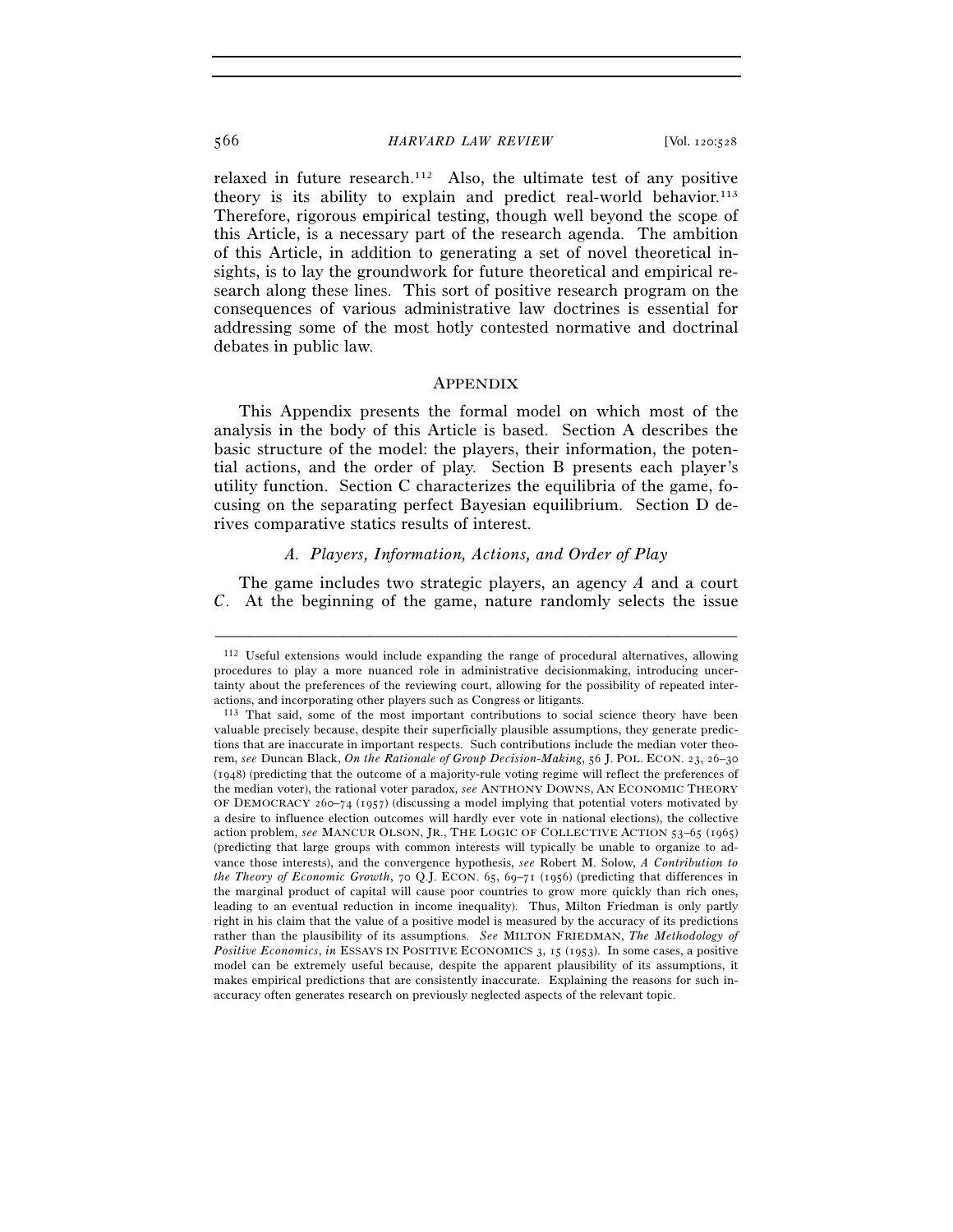importance parameter  $\theta$  from a uniform distribution on the [0, 1] interval. The agency observes  $\theta$ , but the court does not.

The agency then makes two simultaneous decisions. First, the agency chooses the amount  $s \geq 0$  by which it "stretches" the statutory text, where *s* = 0 denotes the interpretation that the reviewing court would view as most textually plausible, and higher values of *s* denote greater stretching in the direction of the agency's preferred policy outcome.114 Second, the agency chooses the level of procedural formality  $p \in \{0, 1\}$ , where  $p = 1$  denotes the choice to use formal procedures and  $p = 0$  denotes the choice to proceed informally. If the agency selects  $p = 1$ , it suffers utility loss  $k > 0$ .

After observing *s* and *p*, the court selects the holding  $h \in \{0, 1\}$ , where  $h = 1$  denotes a decision to uphold the agency's interpretation and  $h = 0$  denotes a decision to substitute its own interpretation. The final interpretation given legal effect is *sh*, that is, *s* if the court upholds the agency's interpretation and 0 if the court adopts its own interpretation.

To summarize, the order of play is as follows:

Step o: Nature chooses  $\theta \sim U[0, 1]$ ; Step 1: Agency chooses  $s \ge 0$  and  $p \in \{0, 1\}$ ; Step 2: Court chooses  $h \in \{0, 1\}$ .

## *B. Utility Payoffs*

The agency's final utility payoff,  $U_A$ , is given by:

 $U_A = \theta h - \rho k.$  (1)

The court's final utility payoff,  $U_c$ , includes two components. First, the court's interest in textual plausibility means that it suffers a utility loss equal to  $s^2h$ .<sup>115</sup> Second, the court believes that the agency's

<sup>114</sup> It may seem counterintuitive to suggest that an agency always has an incentive to stretch the statute an infinite amount, but this modeling framework can also apply to situations in which the agency wants to stretch the statute by only a finite amount. Imagine that the textual implausibility of the agency's interpretation is represented by variable *x*, and the agency's ideal deviation from the court's view of the most plausible interpretation of the statute is equal to 1. The agency in this case would never want to propose an *x* > 1 because such a choice, even if upheld, would give the agency a lower utility than it would receive if it selected  $x = 1$ . So, we can restrict attention to the values of *x* between 0 and 1. To adapt this situation to the modeling framework presented above, we can define *s* as  $x / (1 - x)$ , which has a lower bound at  $s = 0$  and approaches in-

finity as *x* approaches 1.<br><sup>115</sup> The use of a quadratic utility function is arbitrary; the qualitative results hold for any strictly convex function. I use a quadratic function because it is conventional and has convenient mathematical properties.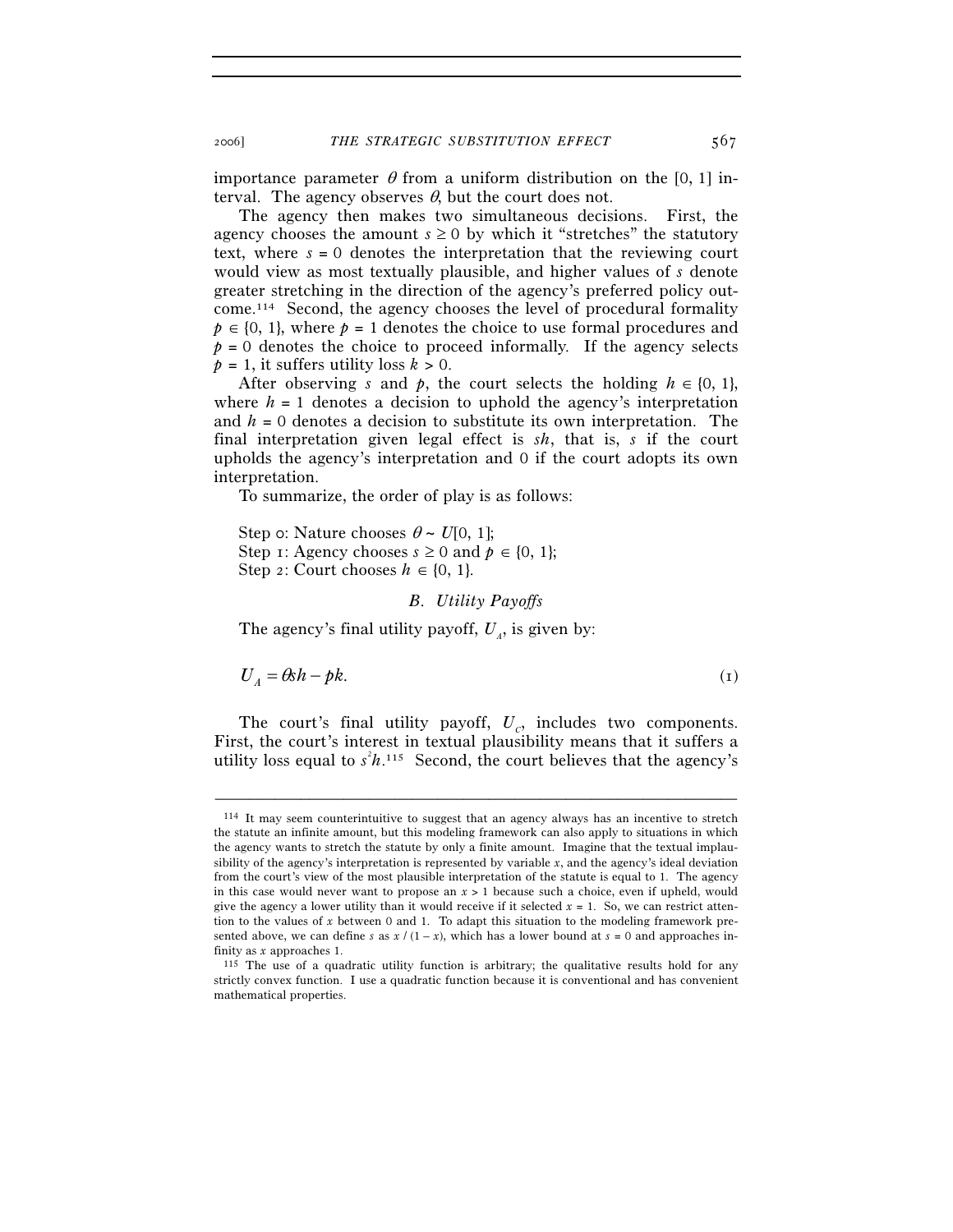policy views are entitled to some intrinsic deference parameterized as  $\delta \geq 0$ , where  $\delta = 0$  implies that the court ascribes no weight to the agency's preferences, and higher values of  $\delta$  indicate higher levels of intrinsic deference. Additionally, the court may treat the agency's policy views as entitled to less weight when the agency's interpretation is informal. The model captures this possibility via an informality discount  $\alpha \in [0, 1]$ . Hence,  $\delta$  is the weight the court attaches to the agency's policy views when  $p = 1$ , and  $\delta(1 - \alpha)$  is the analogous weight when  $p = 0$ .

Given these assumptions, the court's final utility payoff,  $U_c$ , is:

$$
U_C = h[(1 - \alpha + \alpha p)\delta\theta s - s^2].
$$
\n<sup>(2)</sup>

Note that  $\theta$  appears in the court's utility function even though, at the time the court makes its decision, it cannot observe  $\theta$ . The court will maximize its expected utility based on its beliefs about the value of θ.

## *C. Equilibrium*

The equilibrium solution employed is perfect Bayesian equilibrium, with two refinements. First, the court's beliefs about  $\theta$  are restricted to be independent of *s*. Second, if the agency were to make an out-ofequilibrium choice of  $p$ , the court's posterior belief about  $\theta$  would be the same as its prior belief.

Under these conditions there may be a pooling equilibrium in which the agency always chooses  $p = 0$  and  $s = \delta(1 - \alpha)/2$ , the court always chooses  $h = 1$ , and the court's belief about  $\theta$  in all cases is that  $\theta = 1/2$ .

I focus on the separating equilibrium, which is more substantively interesting than the pooling equilibrium. To characterize this equilibrium, it is helpful to use some additional notation. First, define *T* as the value of  $\theta$  such that the agency chooses  $p = 1$  if  $\theta \geq T$ , but chooses  $p = 0$  otherwise.<sup>116</sup> Because of the assumption that  $\theta$  is uniformly dis-

<sup>&</sup>lt;sup>116</sup> Because of the restriction that the court's beliefs about  $\theta$  are independent of *s*, the candidate separating equilibria to consider are those in which the agency's selection of *p* depends on θ. The only possible separating equilibrium in this set, given the assumptions, is the one in which the agency chooses  $p = 0$  for a sufficiently low  $\theta$  (that is,  $\theta < T$ ) and chooses  $p = 1$  otherwise. To see this, assume that there is some  $\theta$ , denoted  $\theta^*$ , for which the agency's optimal decision is to select  $p = 1$  and  $s = s_1$ , where *s*<sub>1</sub> is the largest *s* that would be upheld by the court if the court observes  $p = 1$ . For  $p = 1$  to be optimal for the agency when  $\theta = \theta^*$ , it must be the case that  $\theta^* s_1 - k \ge \theta^* s_0$ , where  $s_0$  is the largest *s* the court would uphold if it observes  $p = 0$ . This can be written as  $\theta^* \ge k / (s_1 - s_0)$ . It follows from this that for any  $\theta > \theta^*$ , it will also be true that  $\theta \ge k / (s_1 - s_0)$ , meaning that the agency would also choose  $p = 1$ . By similar logic, if the agency chooses  $p = 0$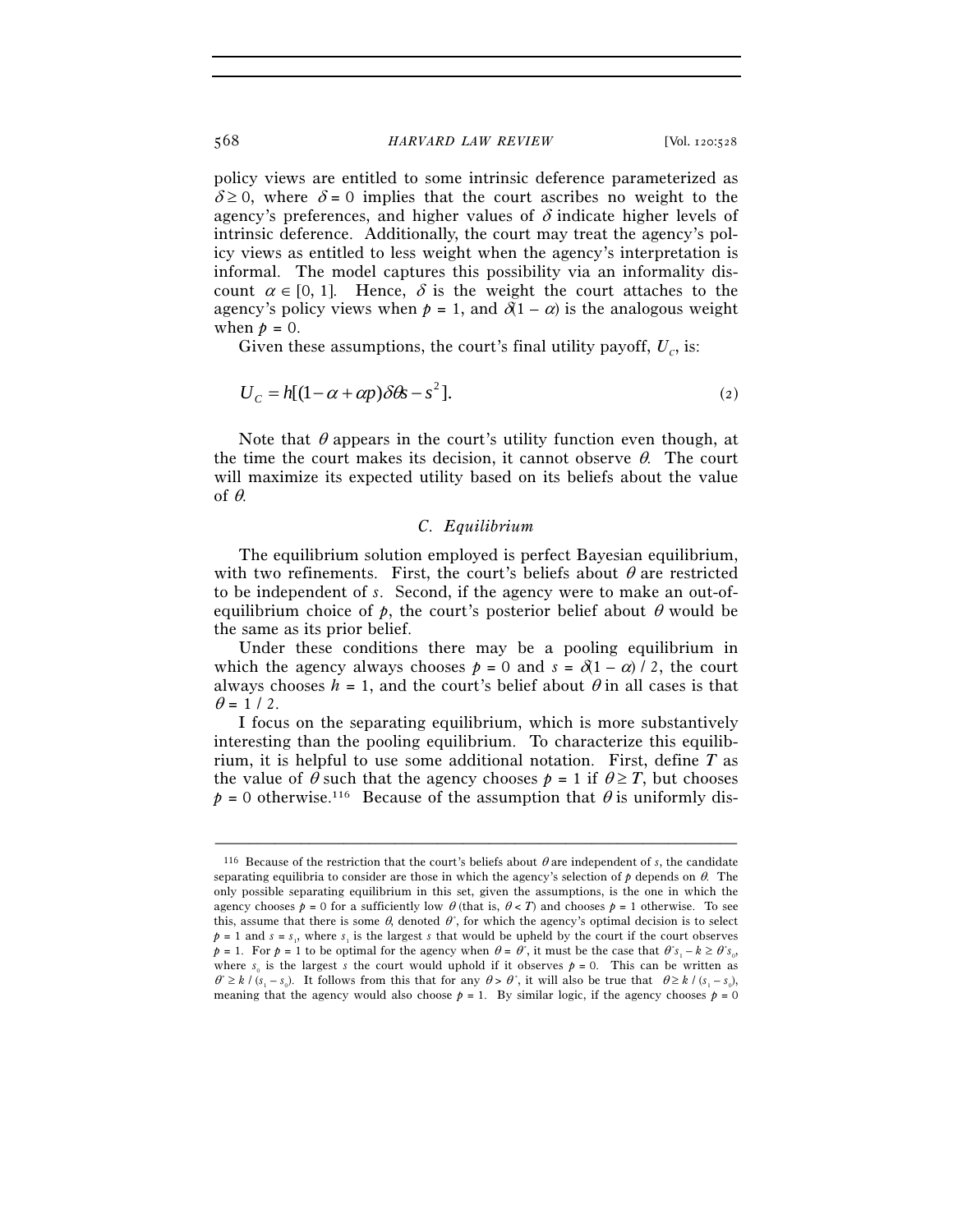tributed, *T* can be interpreted as the probability that the agency chooses  $p = 0$ . Next, let  $\theta_1$  denote the court's belief about  $\theta$  if the agency uses formal procedures — that is,  $\theta_1 = E(\theta | p = 1)$  — and let  $\theta_0$ denote the court's belief about  $\theta$  if the agency proceeds informally that is,  $\theta_0 = E(\theta | p = 0)$ . Because  $\theta$  is distributed uniformly, it follows that  $\theta_1 = (T + 1) / 2$  and  $\theta_0 = T / 2$ .

If the agency chooses  $p = 1$ , the court will choose  $h = 1$  if  $\delta\theta_1 s - s^2 \ge 0$ . This can be rewritten as  $\delta(T + 1) / 2 \ge s$ . It follows that if the agency selects  $p = 1$ , the agency's optimal *s*, denoted *s*<sub>1</sub>, is:

$$
s_1 = \frac{\delta(T+1)}{2}.\tag{3}
$$

Similarly, if the agency chooses  $p = 0$ , its optimal *s*, denoted *s*<sub>0</sub>, is:

$$
s_0 = (1 - \alpha) \frac{\delta T}{2}.
$$
\n<sup>(4)</sup>

It follows immediately from Equations (3) and (4) that:

$$
s_1 = \delta \left( \frac{T+1}{2} \right) \ge (1 - \alpha) \delta \frac{T}{2} = s_0.
$$
 (5)

Inequality (5) establishes the strategic substitution effect. If a separating equilibrium exists, it will always be the case that  $s_1 > s_0$ .

Next, consider the agency's choice of  $p$ . If the agency chooses  $p = 1$ , it will be able to implement  $s_1$  but will incur cost *k*. If the agency chooses  $p = 0$ , it will be able to implement  $s_0$  and will not have to pay *k*. So, the agency will choose  $p = 1$  if but only if  $\theta_{\text{s}_1} - k \ge \theta_{\text{s}_0}$ . This condition can be rewritten as:

$$
\theta \ge \frac{2k}{\delta(1+\alpha T)}.\tag{6}
$$

Because Inequality (6) establishes the conditions under which the agency would choose  $p = 1$ , it can be used to identify the threshold value *T*:

$$
T = \min\left\{\frac{2k}{\delta(1+\alpha T)}, 1\right\}.
$$
 (7)

<sup>–––––––––––––––––––––––––––––––––––––––––––––––––––––––––––––</sup> and  $s = s_0$  for a given  $\theta = \theta^*$ , it follows that the agency would also choose  $p = 0$  and  $s = s_0$  for any  $\theta < \theta^*$ .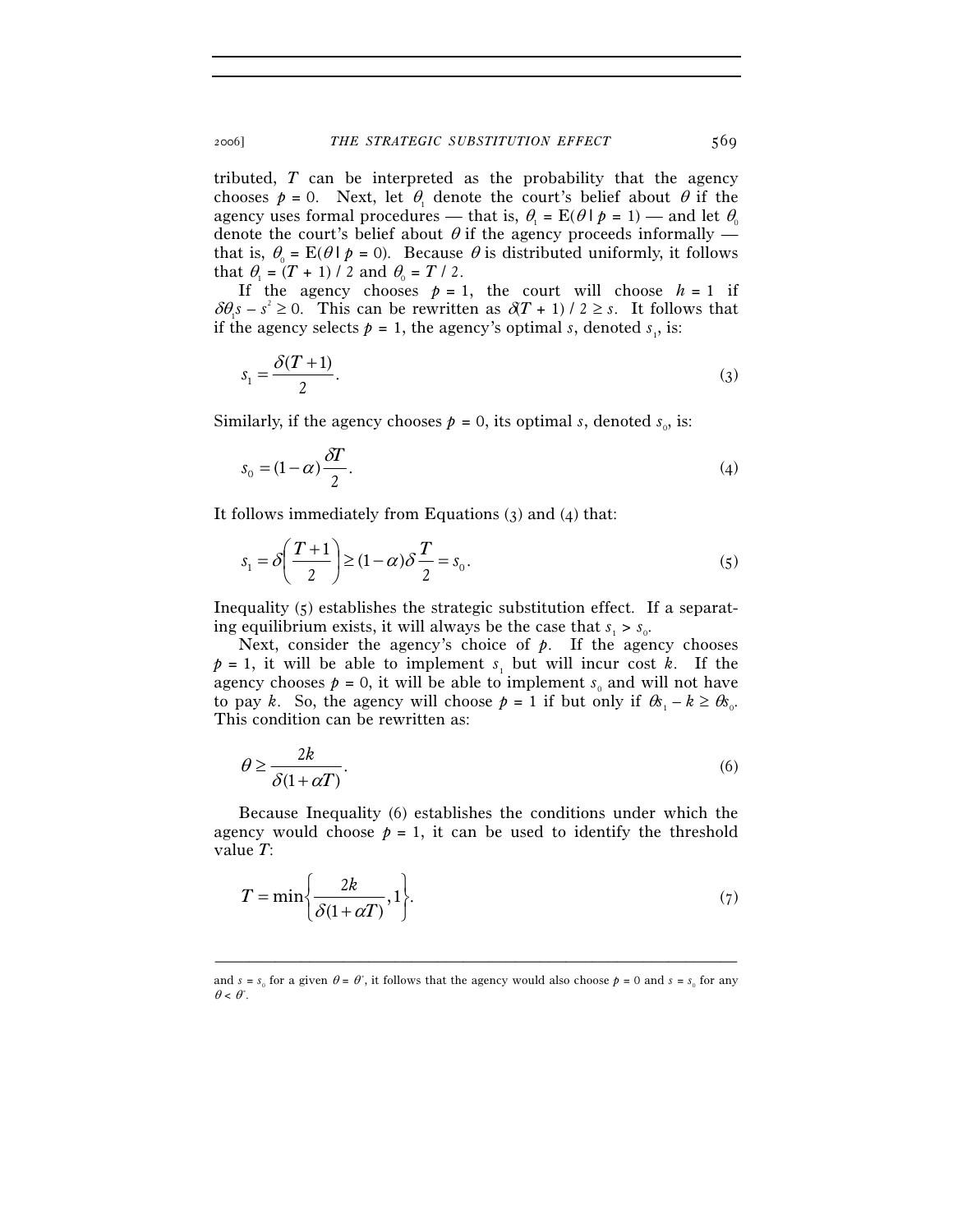By applying the quadratic formula, the result in Equation (7) can be rewritten as  $T = min\{[(1 + 8\alpha k / \delta)^{1/2} - 1]/2\alpha, 1\}$ . However, this additional step is not necessary to perform the comparative statics analysis discussed in the next section.

If  $T = 1$ , the only equilibrium will be the pooling equilibrium. If  $T < 1$ , however, then there will be a separating equilibrium in which the agency will sometimes use formal procedures but sometimes will not, depending on  $\theta$ . The next section performs comparative statics analysis on  $T$ , assuming that  $T < 1$ .

## *D. Comparative Statics*

*1. Changes in Procedural Costs.* — The marginal effect of changes in *k* on *T* is:

$$
\frac{dT}{dk} = \frac{2}{\delta(1 + 2\alpha T)} > 0.
$$
\n(8)

This equation establishes that the probability that the agency chooses  $p = 0$  is increasing in *k*. Next, consider the effects of *k* on  $s_1$  and  $s_0$ . These are given by:

$$
\frac{ds_1}{dk} = \frac{1}{1 + 2\alpha T} > 0\tag{9}
$$

and

$$
\frac{ds_0}{dk} = \frac{1 - \alpha}{1 + 2\alpha T} \ge 0.
$$
\n<sup>(10)</sup>

Equation (9) implies that as the costs of procedures increase, the interpretations that agencies adopt in formal contexts become less textually plausible. Equation (10) implies that, except in the special case in which  $\alpha = 1$ , the textual plausibility of informal agency interpretations also decreases as formal procedures become more costly.

Next, consider the impact of *k* on overall expected textual plausibility, denoted  $S = Ts_0 + (1 - T)s_1$ . Substituting the values from Equations (3) and (4) for  $s_1$  and  $s_0$  gives:

$$
S = T\left((1-\alpha)\delta\frac{T}{2}\right) + (1-T)\delta\left(\frac{T+1}{2}\right) = \frac{\delta(1-\alpha T^2)}{2}.
$$
 (11)

Therefore, the marginal effect of a change in *k* on *S* is:

$$
\frac{dS}{dk} = -\frac{2\alpha T}{1 + 2\alpha T} \le 0.
$$
\n(12)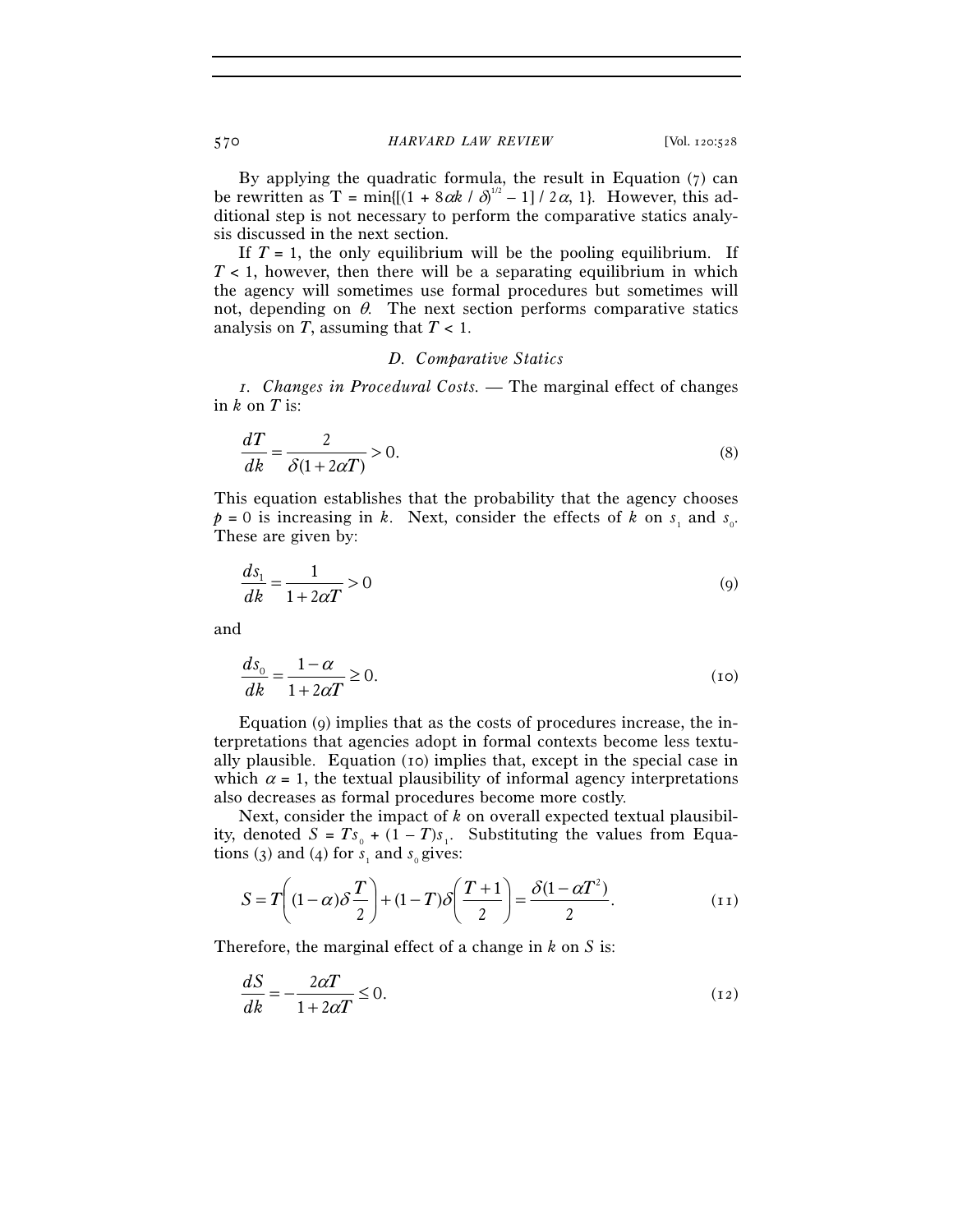Unless  $\alpha = 0$ , increasing *k* increases the average textual plausibility of agency decisions. If  $\alpha = 0$ , however, changes in *k* have no effect on average textual plausibility.

*2. Changes in Intrinsic Deference.* — The marginal effect of a change in  $\delta$  on *T* is:

$$
\frac{dT}{d\delta} = -\frac{T(1+\alpha T)}{\delta(1+2\alpha T)} < 0. \tag{13}
$$

Substantively, Equation  $(13)$  means that as the amount of intrinsic deference increases, the probability that the agency uses formal procedures increases. This is true even if the court gives just as much intrinsic deference to informal interpretations as to formal interpretations (that is, even if  $\alpha = 0$ ).

The marginal effects of changes in  $\delta$  on  $s_1$  and  $s_0$  are:

$$
\frac{ds_1}{d\delta} = \frac{1}{2} \left( 1 + \frac{\alpha T^2}{1 + 2\alpha T} \right) > 0 \tag{14}
$$

and

$$
\frac{ds_0}{d\delta} = \frac{\alpha(1-\alpha)T^2}{2(1+2\alpha T)} \ge 0.
$$
\n(15)

Equation (14) indicates that when the agency chooses  $p = 1$ , the degree to which it stretches the statutory text to reach its preferred result will increase as  $\delta$  increases. Equation (15) shows that increasing  $\delta$  will typically increase the amount the agency will stretch the statute in informal settings as well. This latter effect does not hold, however, if  $\alpha = 1$  or  $\alpha = 0$ . In these special cases, changing  $\delta$  has no effect on the textual plausibility of informal interpretive choices.

Finally, the marginal effect of  $\delta$  on *S* is:

$$
\frac{dS}{d\delta} = T\frac{ds_0}{d\delta} + (1 - T)\frac{ds_1}{d\delta} - \frac{dT}{d\delta}(s_1 - s_0) > 0.
$$
\n(16)

The result establishes that increased intrinsic deference to agency policy views increases the average aggressiveness of agency statutory interpretations.

*3. Changes in the Informality Discount.* — The marginal effect of  $\alpha$  on *T* is:

$$
\frac{dT}{d\alpha} = -\frac{T^2}{1 + 2\alpha T} < 0. \tag{17}
$$

The marginal effects of  $\alpha$  on  $s_0$  and  $s_1$  are: